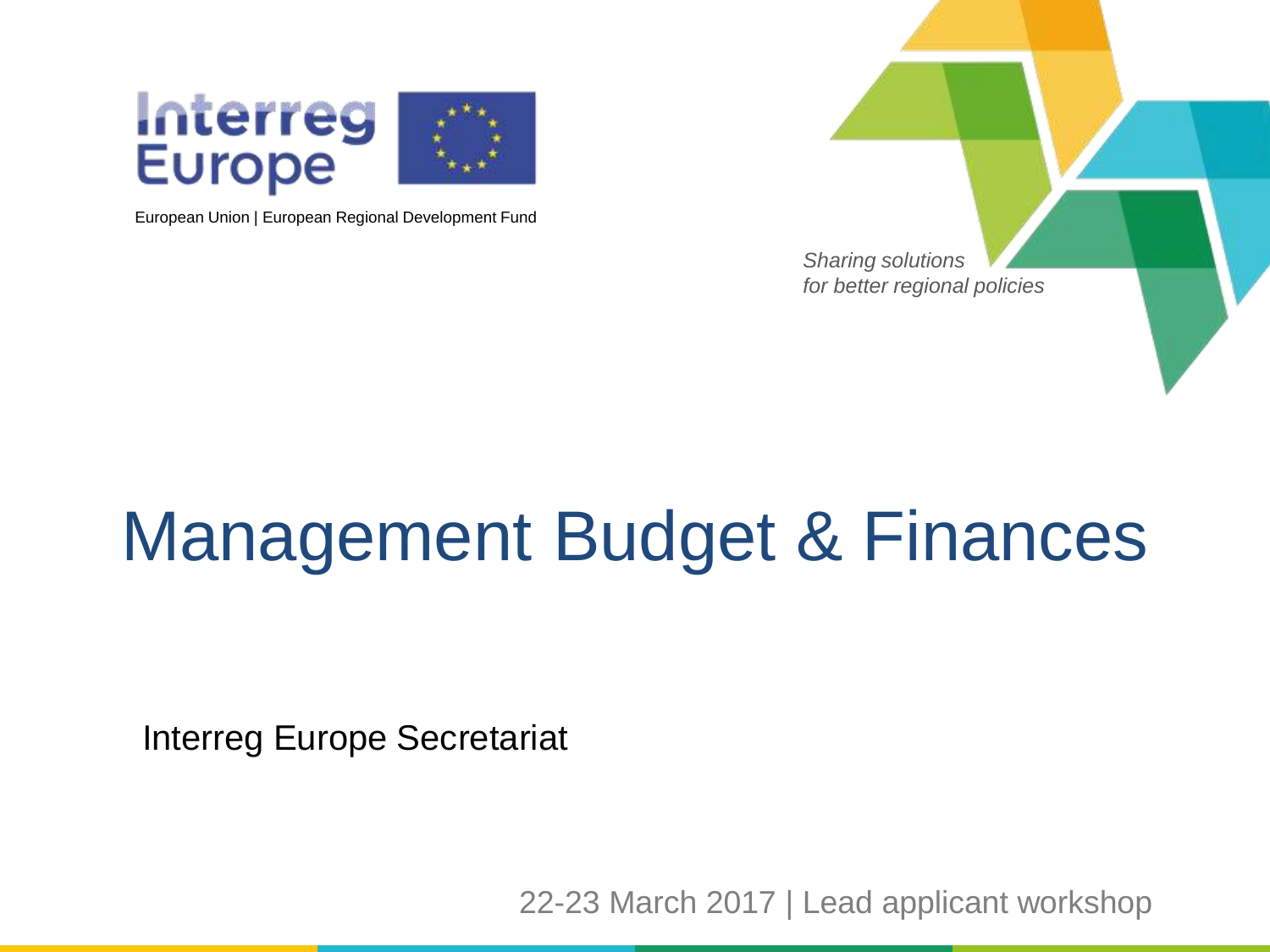



- 1. Preliminary considerations
- 2. Management
- 3. First level control
- 4. The budget lines
- 5.Points of attention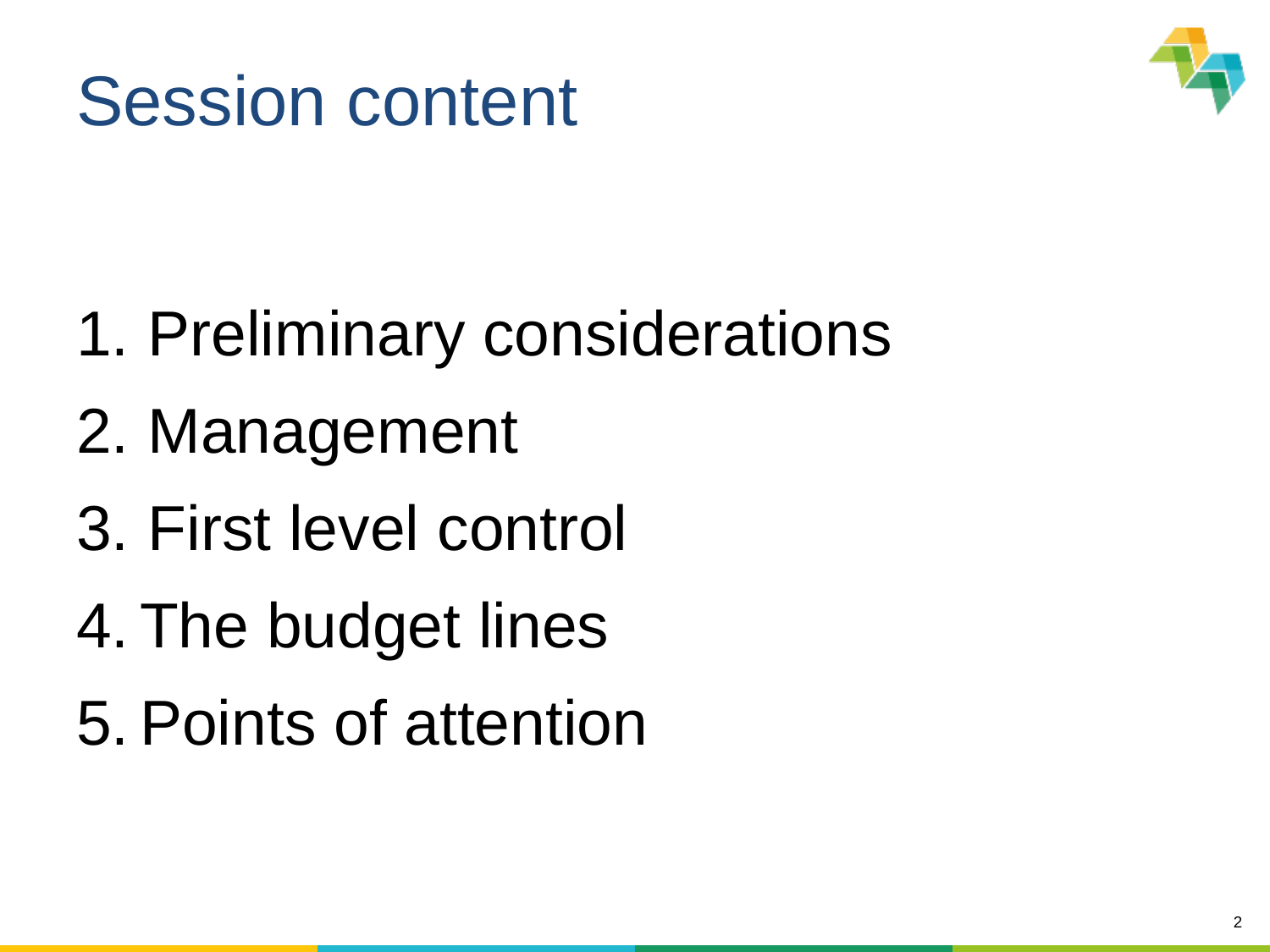

### **1. PRELIMINARY CONSIDERATIONS**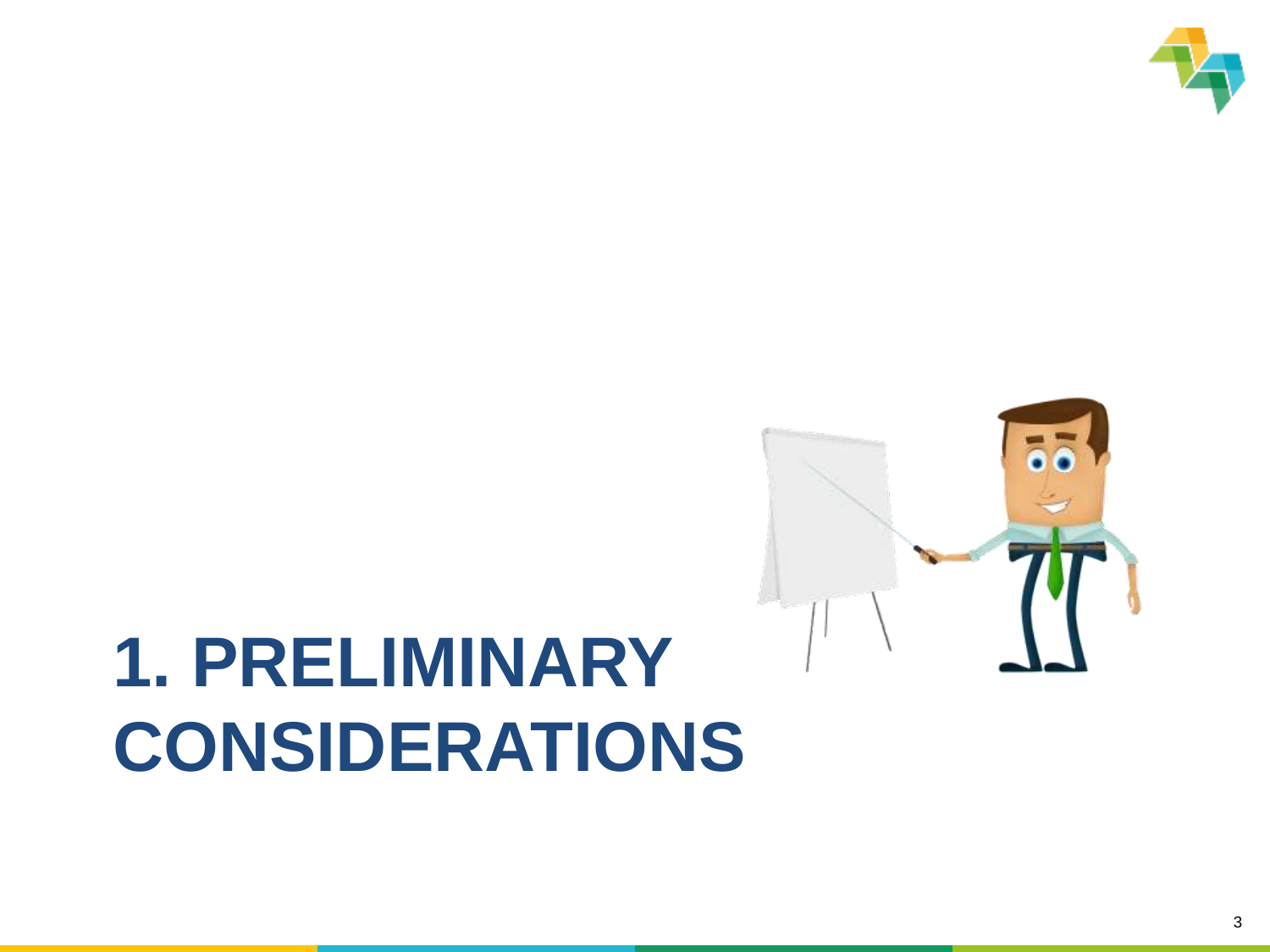### Recommendations

### **First activities, then budget planning**

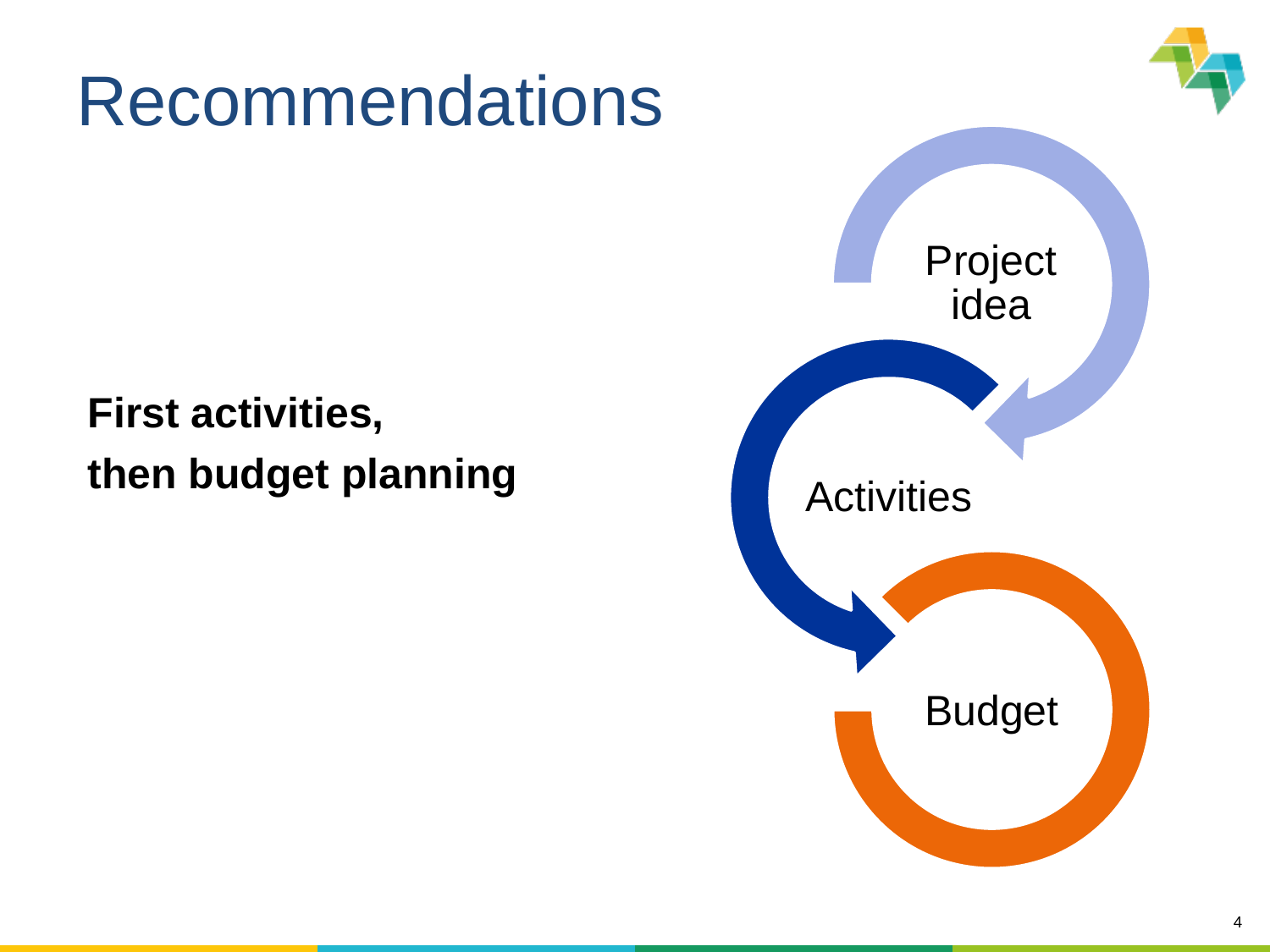### **Recommendations**

#### **Read the programme manual**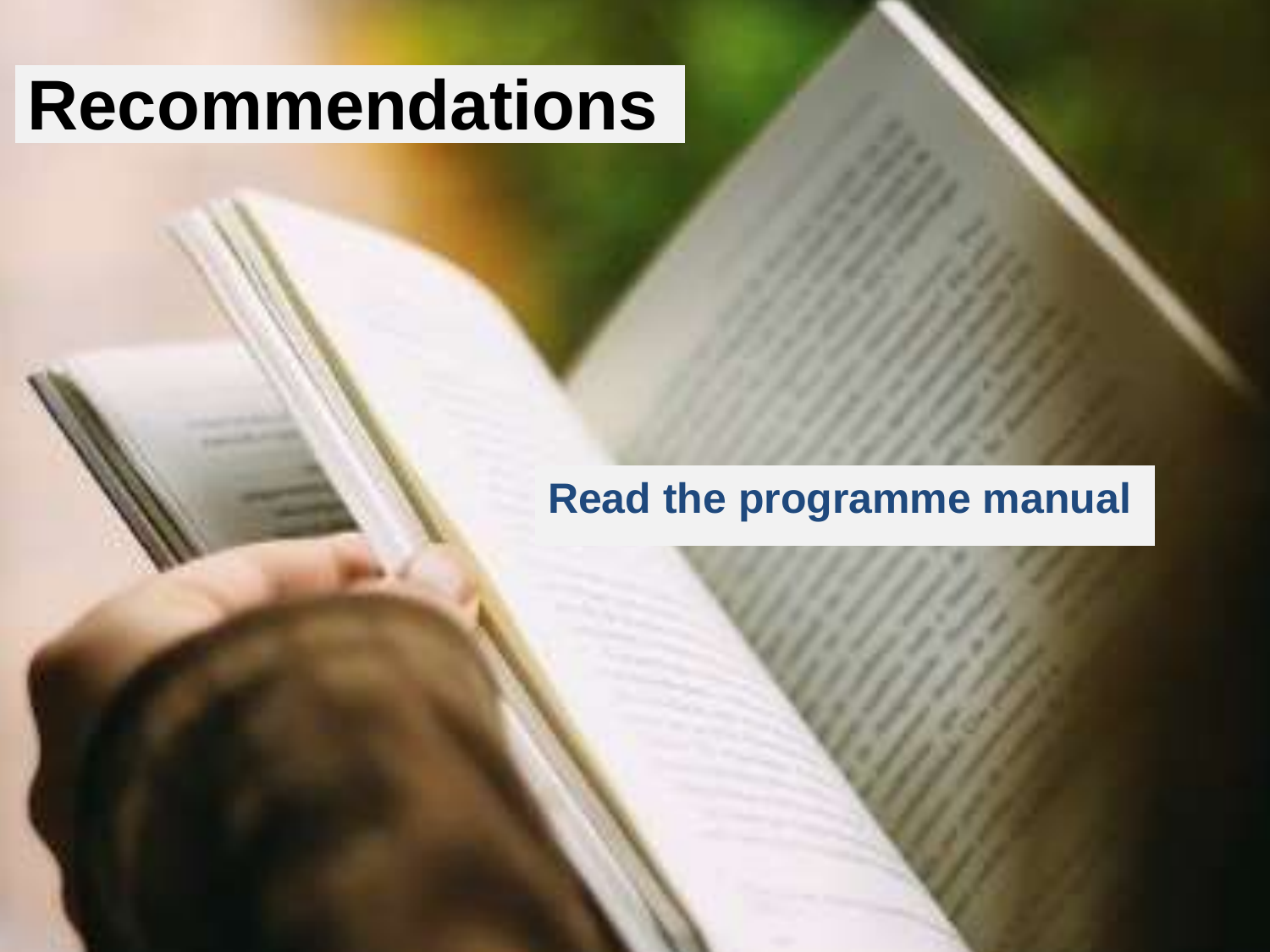

- **Establish effective internal communication**
- **Get to know your partners before starting**
- **Involve partners in the preparation**

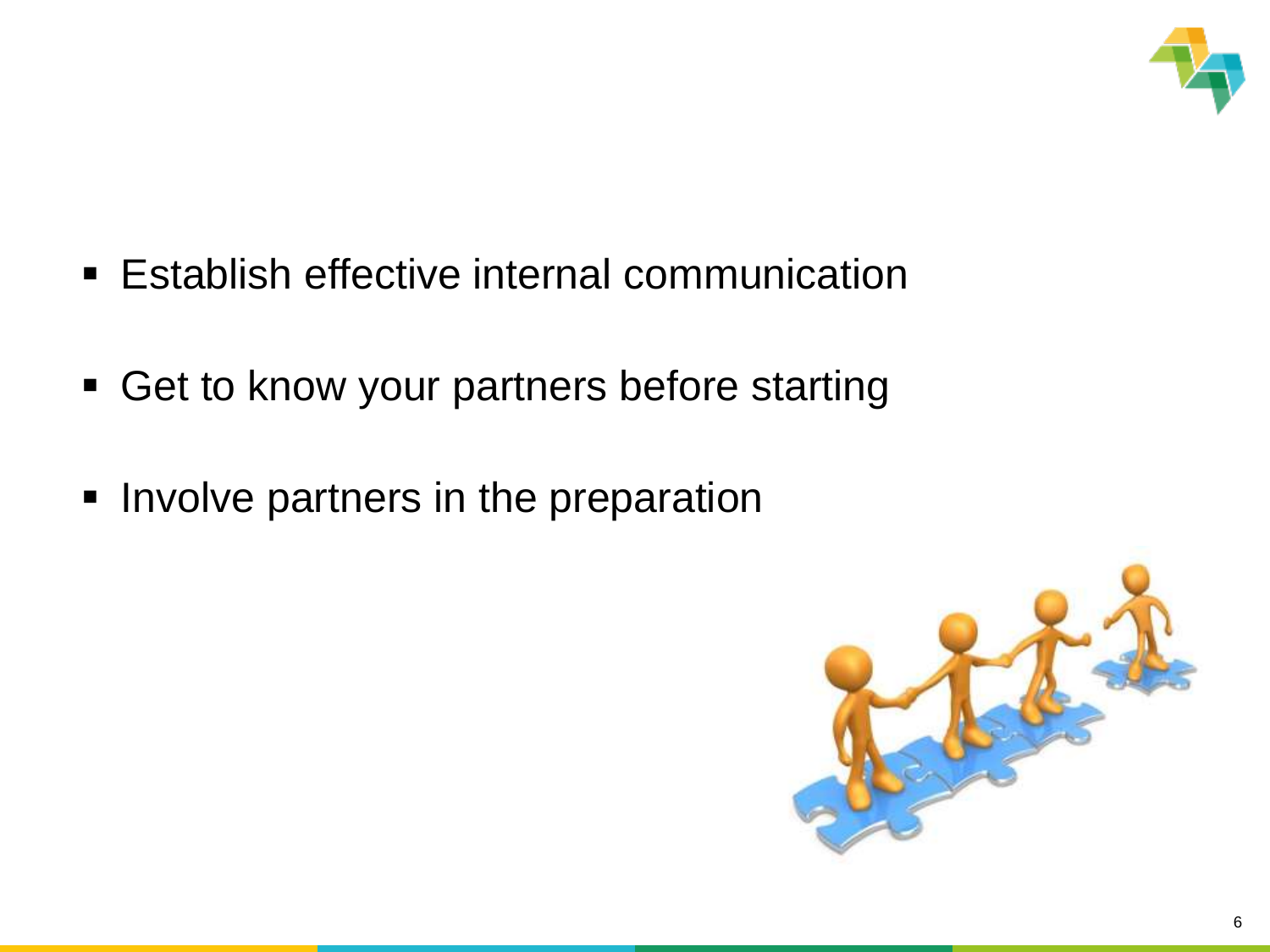

- **Ensure same objectives for all partners**
- **Define roles clearly and balance inputs**

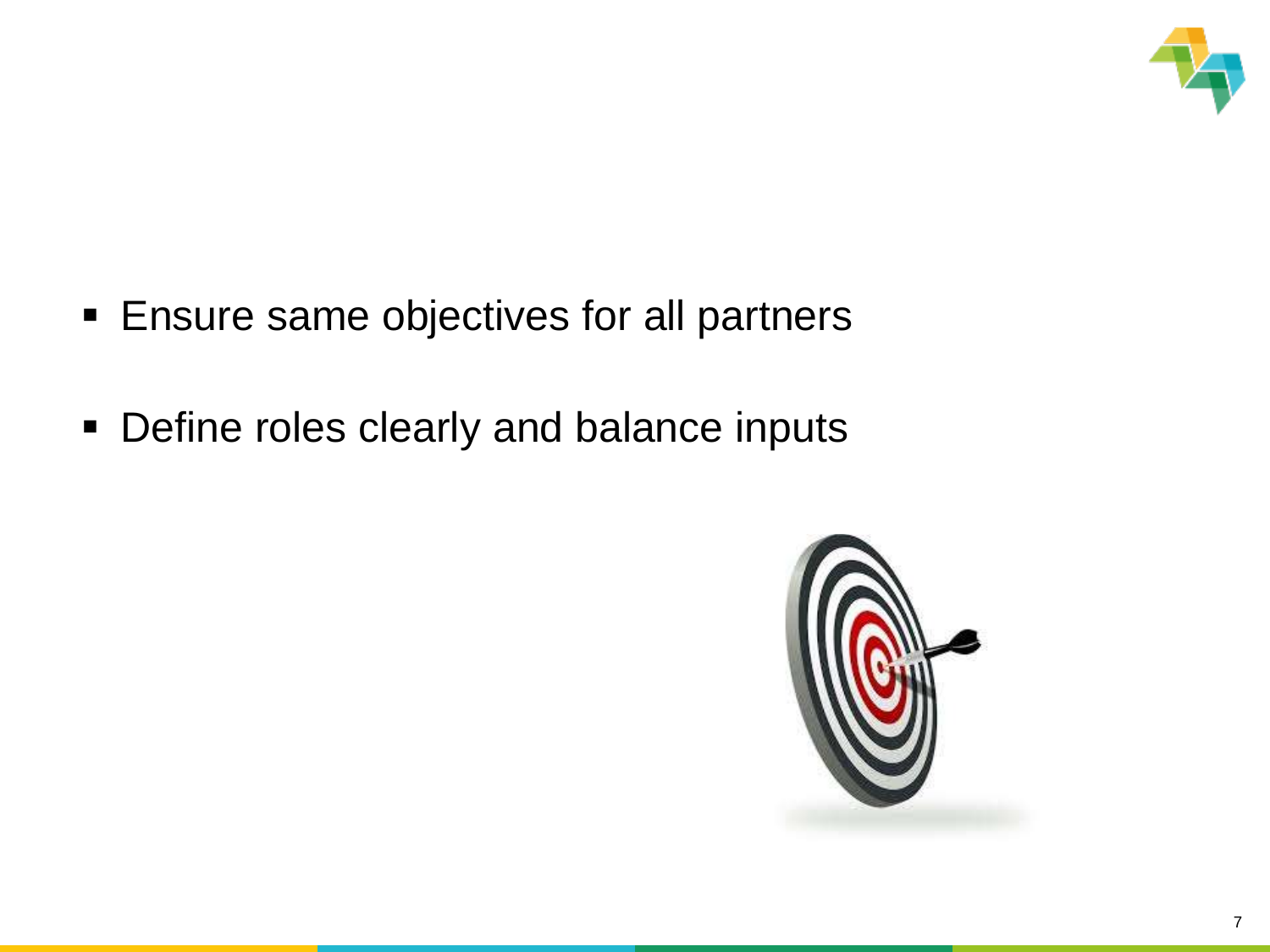



### **2. MANAGEMENT**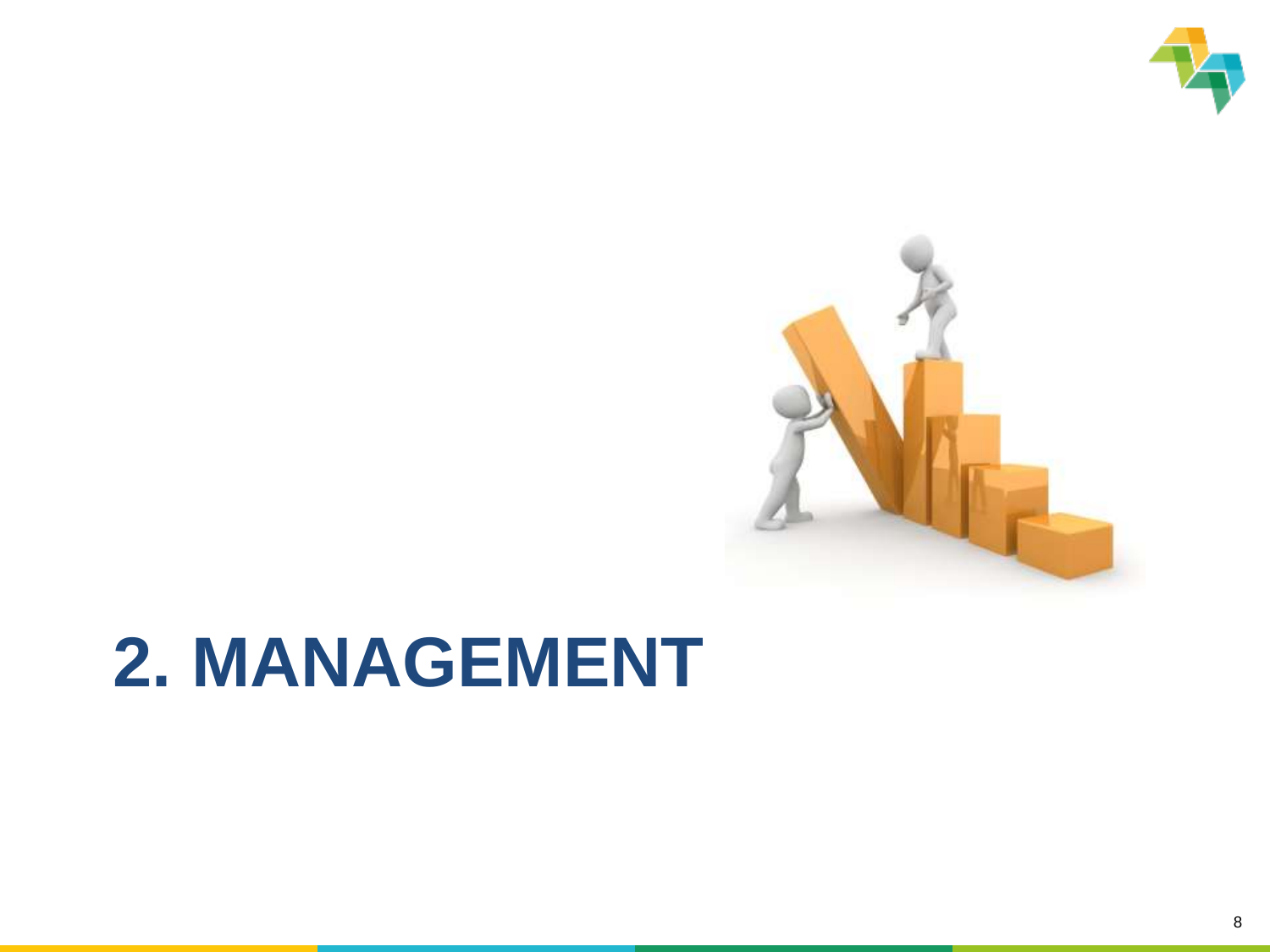### In the application form



- C.8 Management *C.8.1 Management arrangements Sections C.8.2, C.8.3, C.8.4*
- D.1 Phase 1 (work plan) *c) project management: Detailed work plan*

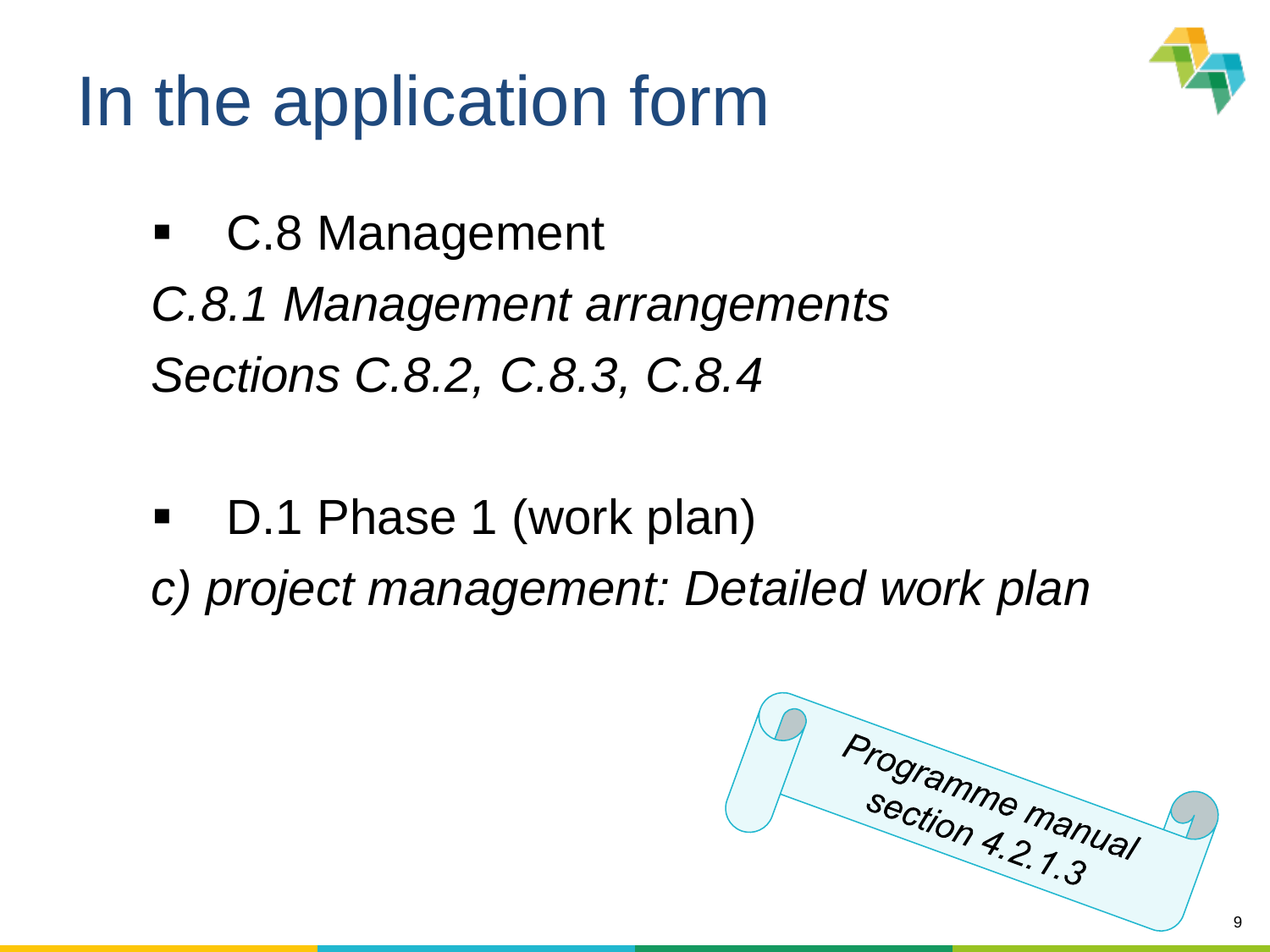# Section C.8 Management



| <b>Home</b><br>C.8 Management                                                                                           |                       |               |                               |                               |                  |
|-------------------------------------------------------------------------------------------------------------------------|-----------------------|---------------|-------------------------------|-------------------------------|------------------|
| ۰.<br>A Project Summary                                                                                                 | <b>B.1 Partners</b>   |               | <b>8.2 Policy Instruments</b> | C.1 - C.5 Project Description | C.6 Expected r   |
| C.7 Horizontal principles                                                                                               | <b>C.8 Management</b> |               | D.1 Phase 1                   | D <sub>2</sub> Phase 2        | E Project budget |
| <b>B</b> Save<br>O Check                                                                                                |                       |               |                               |                               |                  |
| C.8.1 Management arrangements <sup>6</sup>                                                                              |                       |               |                               |                               |                  |
| Describe how the management and coordination on the strategic and operational level will be carried out in the project. |                       |               |                               |                               |                  |
| C.8.2 Project coordinator                                                                                               |                       |               |                               |                               |                  |
| Will project management be externalised?                                                                                |                       | Please sele v |                               |                               |                  |
| C.8.3 Finance manager                                                                                                   |                       |               |                               |                               |                  |
| Will financial management be externalised?                                                                              |                       | Please sele   |                               |                               |                  |
| C.8.4 Communication manager                                                                                             |                       |               |                               |                               |                  |
| Will communication management be externalised?                                                                          |                       | Please sele   |                               | Colorado                      |                  |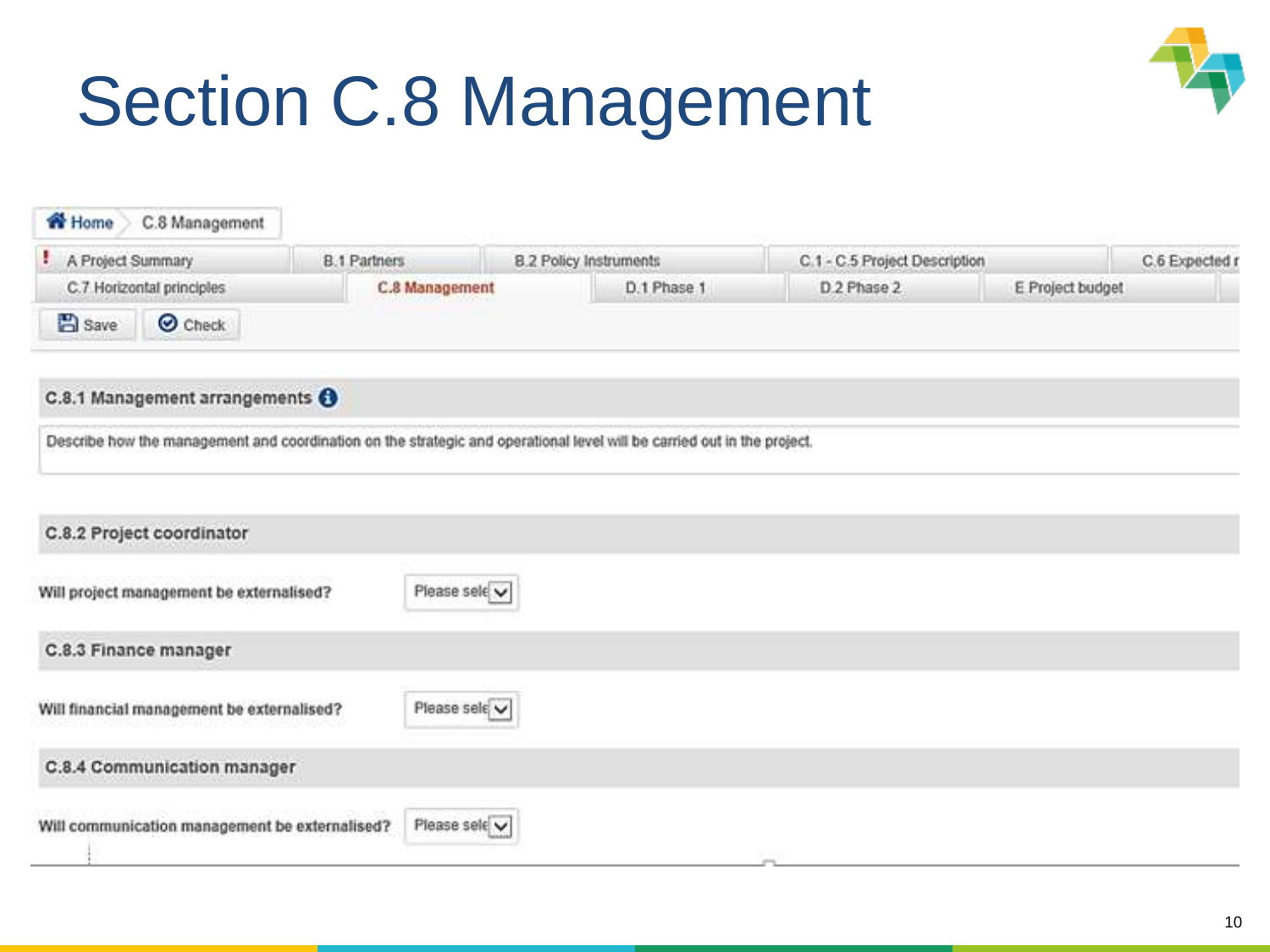## Section C.8.1 Management arrangements



**Clear** coordination procedures + efficient management structure = less complex!

Clear tasks and roles among the partners

**Sufficient** resources and capacity for the lead partner

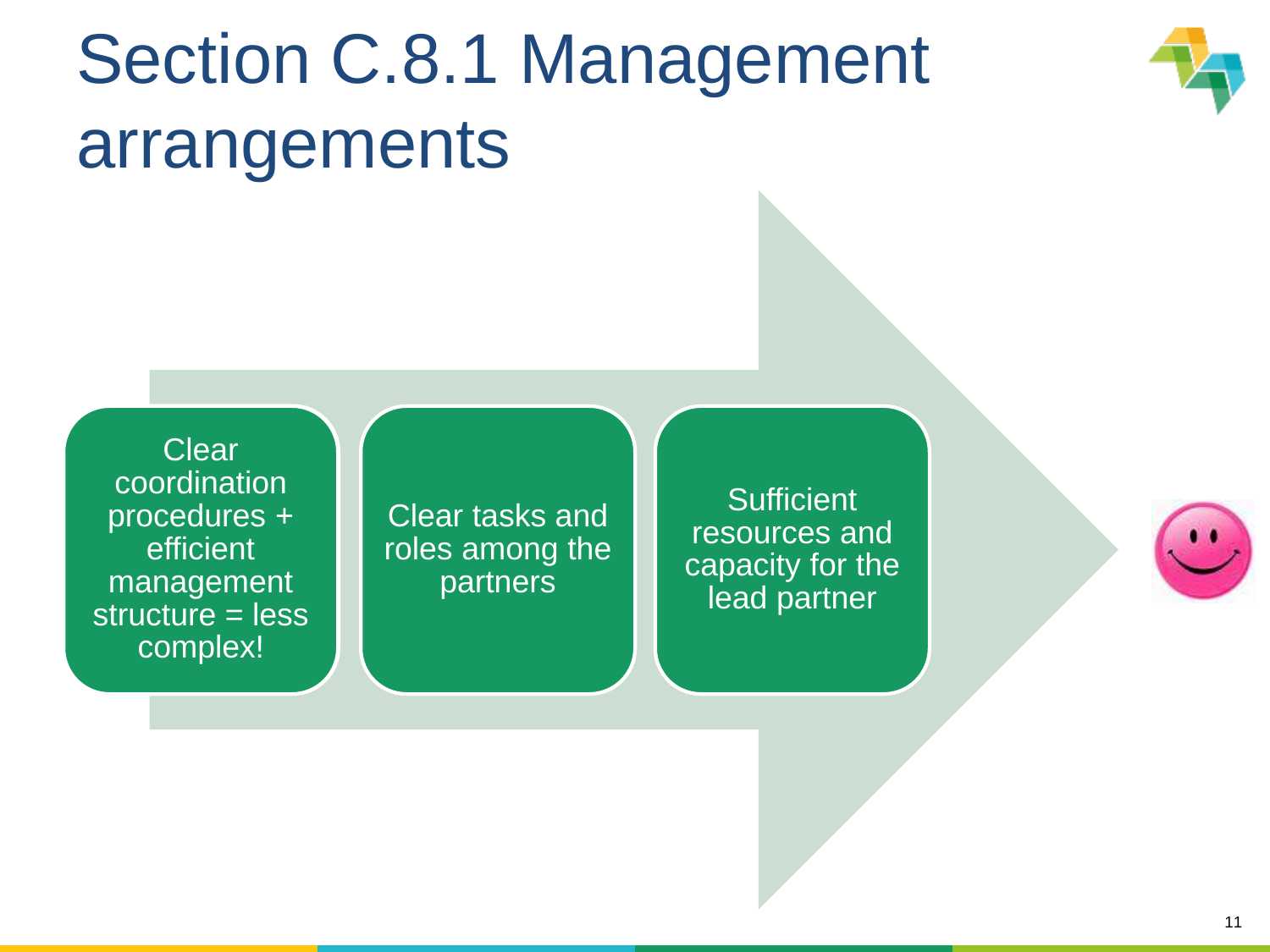# Section C.8.1 Management arrangements



All partners involved in the decision-making process

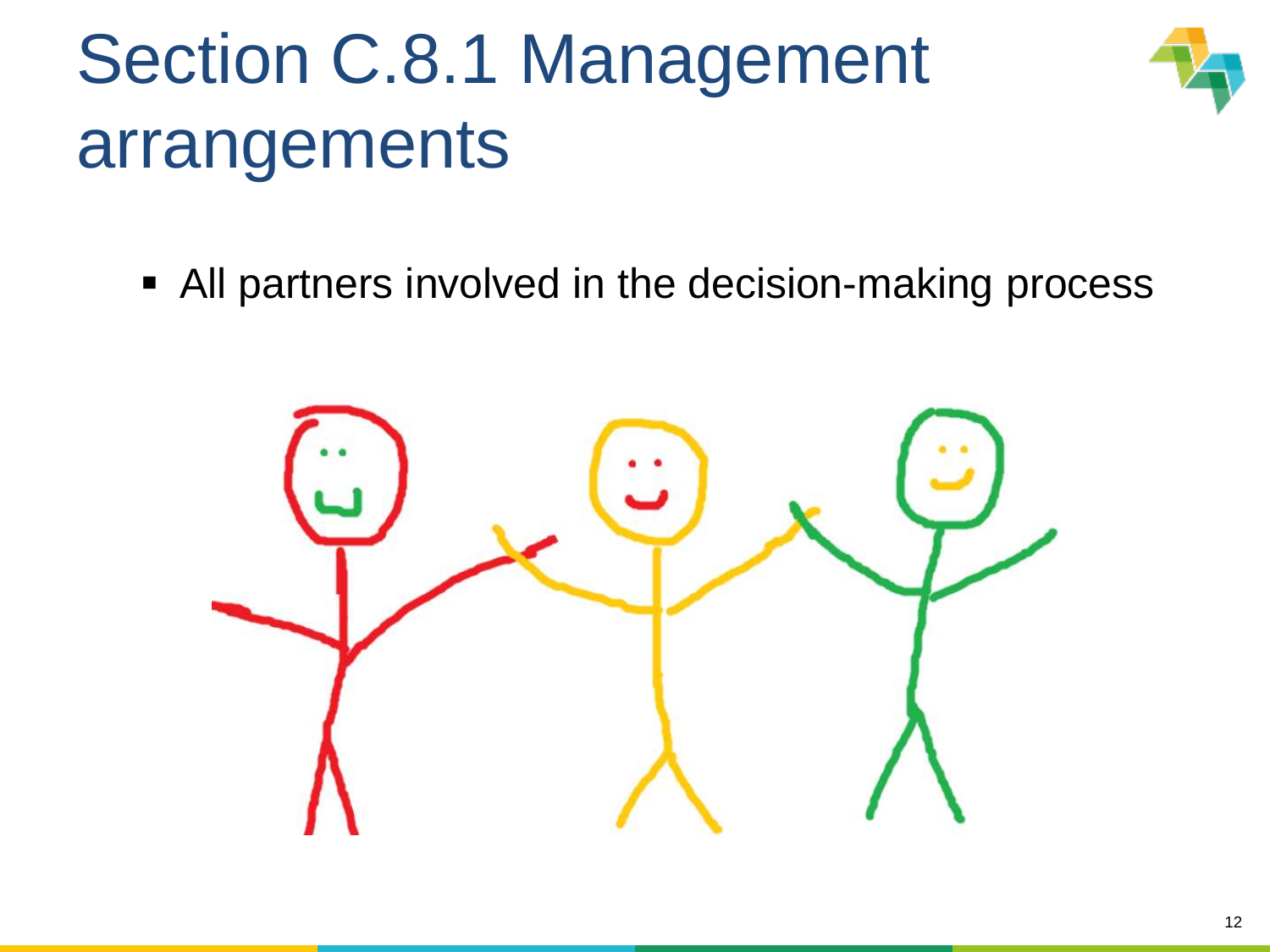

**- Regular steering group meetings** 

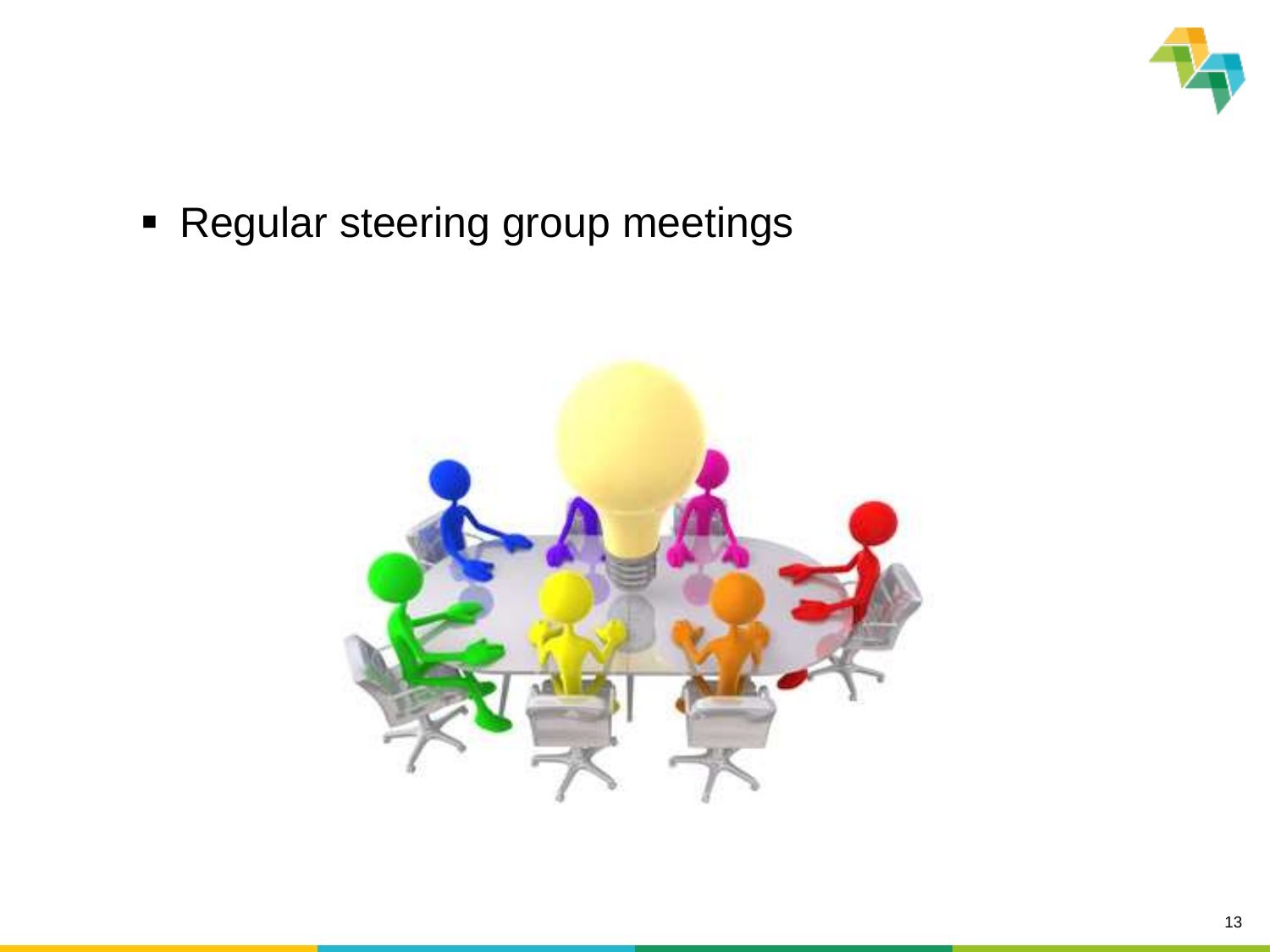

Relevant documents available and easily accessible

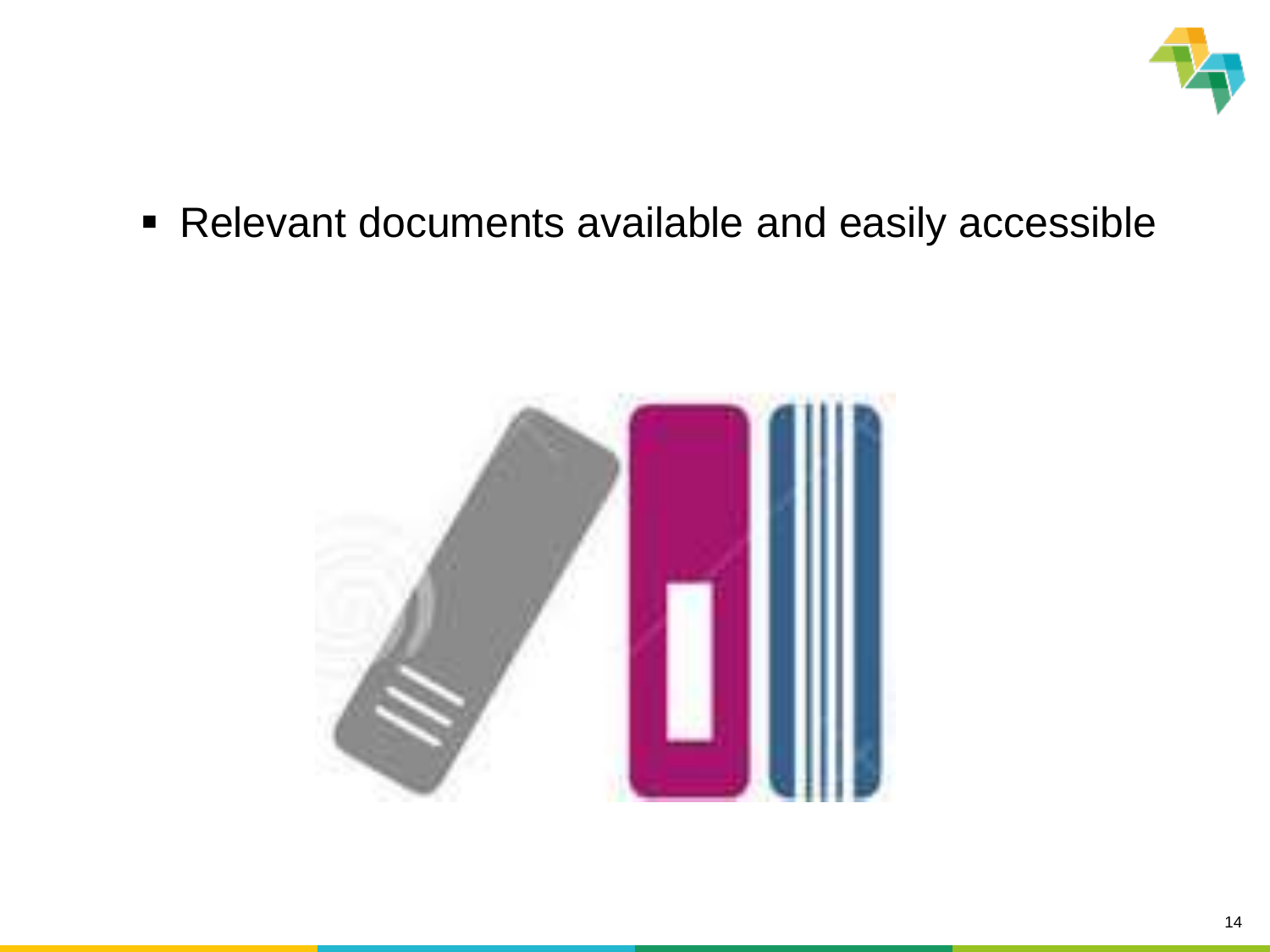### **Examples**



(1) "While the lead partner is responsible for the overall project coordination, each partner is responsible for project coordination and management at partner level and appoints a local project coordinator."

(2) "Each partner is responsible to point out a financial manager for his/her organisation and to undergo a first level control according to the national programme requirements. The partner has to provide to the lead partner a certified expense report and an independent first level control certificate… The lead partner transfers the ERDF to the partners without delay in compliance with the amounts reported in the progress report."

(3) "The steering group is chaired by the lead partner. Each partner nominates one representative as an official member of the steering group. The steering group discusses and officially approves all project relevant implementation rules, working plans, progress reports and financial issues. The steering group will decide by consensus. Controlling, monitoring, and evaluation of the project's activities is also ensured by the steering group. Monitoring activities will be…"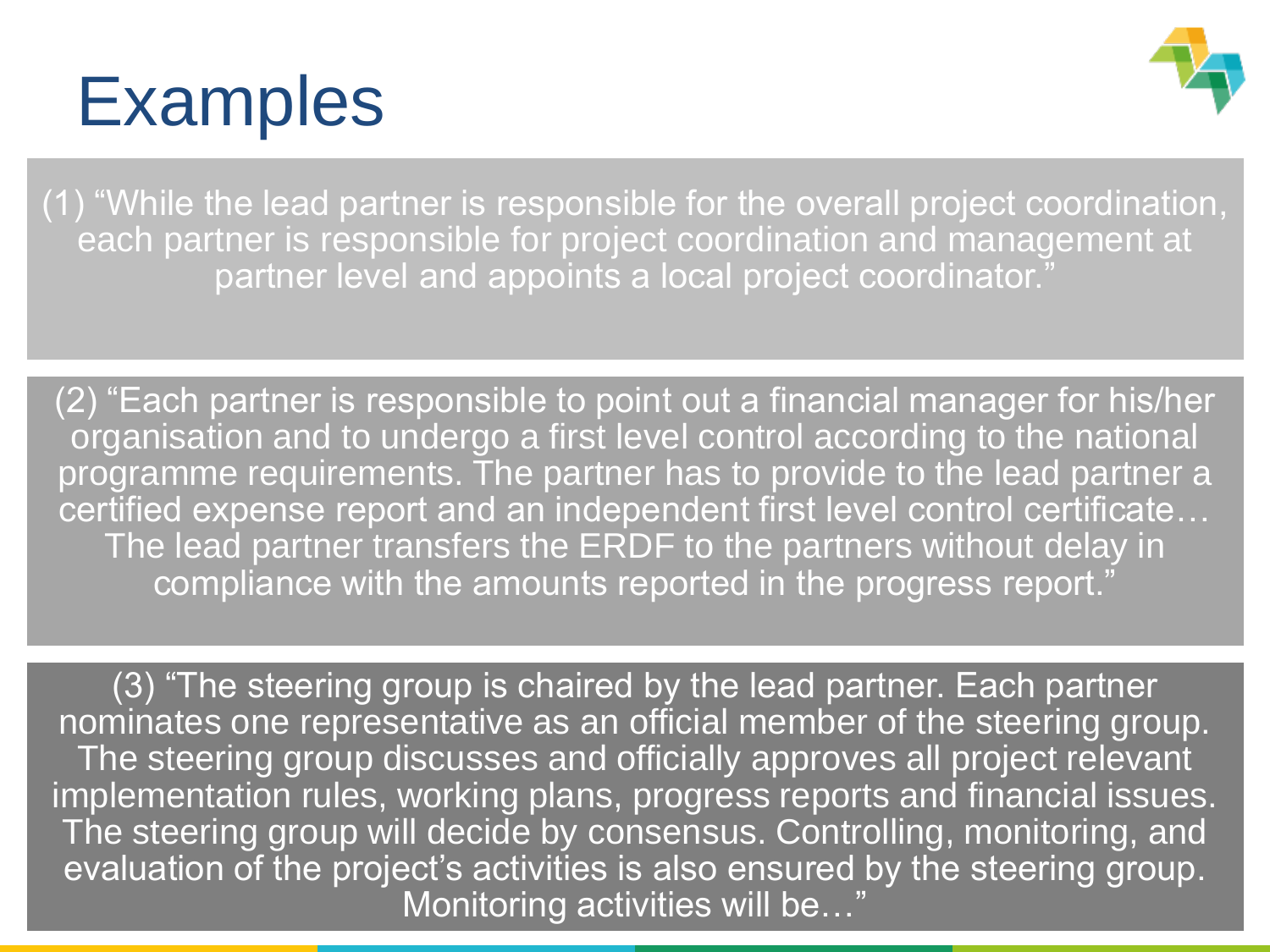

| A Project Summary             | B.1 Partners   B.2 Policy Instruments | C.1 - C.5 Project Description |  | C.6 Expected results and outputs |  | C.7 Horizontal principles |  |
|-------------------------------|---------------------------------------|-------------------------------|--|----------------------------------|--|---------------------------|--|
| C.8 Management<br>D.1 Phase 1 |                                       | D.2 Phase 2                   |  | E Project budget                 |  | Compare                   |  |

#### D.1 PHASE 1 'Interregional learning' - Detailed work plan per period

|                                       | Semester 1                                | Semester 2   Semester 3   Semester 4   Semester 5   Semester 6 |  |  |
|---------------------------------------|-------------------------------------------|----------------------------------------------------------------|--|--|
| Semester 1                            |                                           |                                                                |  |  |
| a) Exchange of experience $\bigoplus$ | <b>ACTIVITIES</b><br>A. JOINT DEVELOPMENT |                                                                |  |  |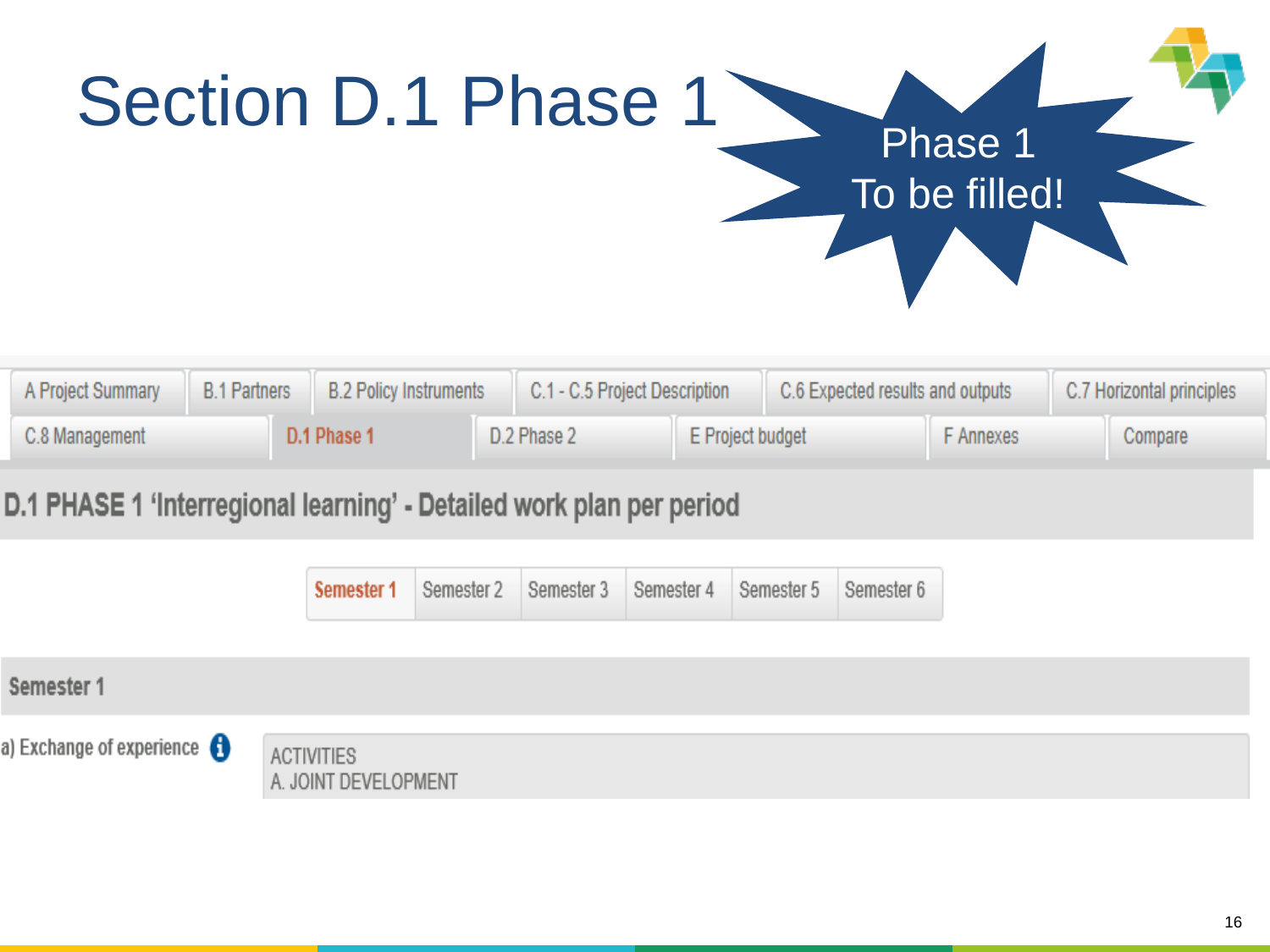# Examples of management activities

- Signature of subsidy contract, project partnership agreement
- **Preparation of partner reports**
- **Preparation of joint progress reports**
- **Financial control procedures**
- Steering group meetings
- Receipt of ERDF/NO funding and payment to partners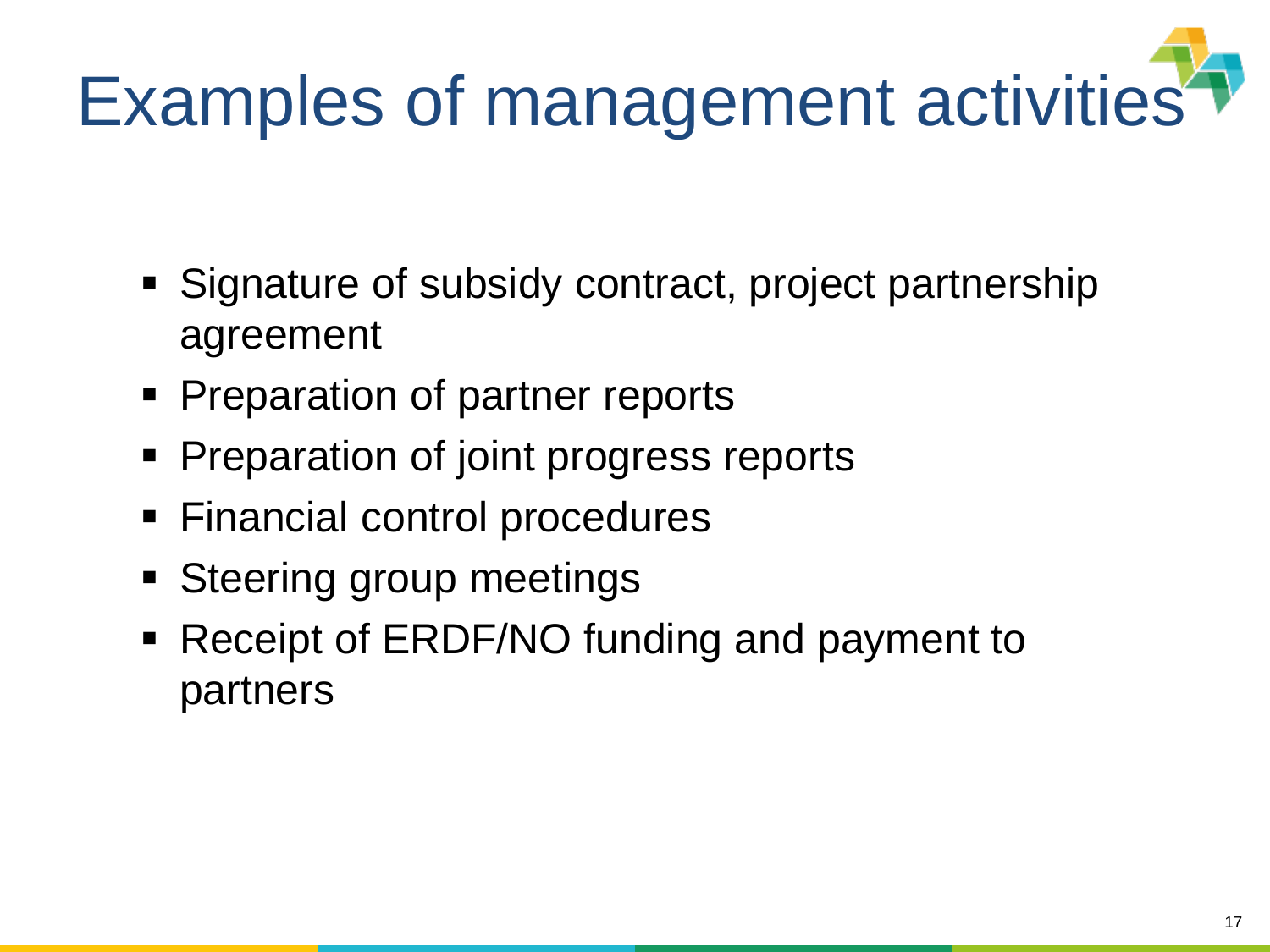|                                             | Section D.2 Phase 2<br>Phase 2                                                                                            |  |
|---------------------------------------------|---------------------------------------------------------------------------------------------------------------------------|--|
| D.2 PHASE 2 - Detailed work plan per period | Pre-filled!                                                                                                               |  |
|                                             | Semester 8<br>Semester 9<br>Semeste<br>Semester <sub>7</sub>                                                              |  |
| <b>Semester 7</b>                           |                                                                                                                           |  |
| a) Action plan implementation<br>follow-up  | Each region starts the implementation of its action plan. The relevant stakeholders for the implementation are mobilised. |  |
| b) Communication and<br>dissemination       | The partners ensure regular updates of the project website with information on the action plan implementation.            |  |
| c) Project management                       | The lead partner prepares the progress report for the joint secretariat.                                                  |  |
| <b>Main Outputs</b>                         | Website updates<br>1 progress report                                                                                      |  |

 Pre-defined activities for phase 2! no particular management and coordination activities 1 progress report per 12 months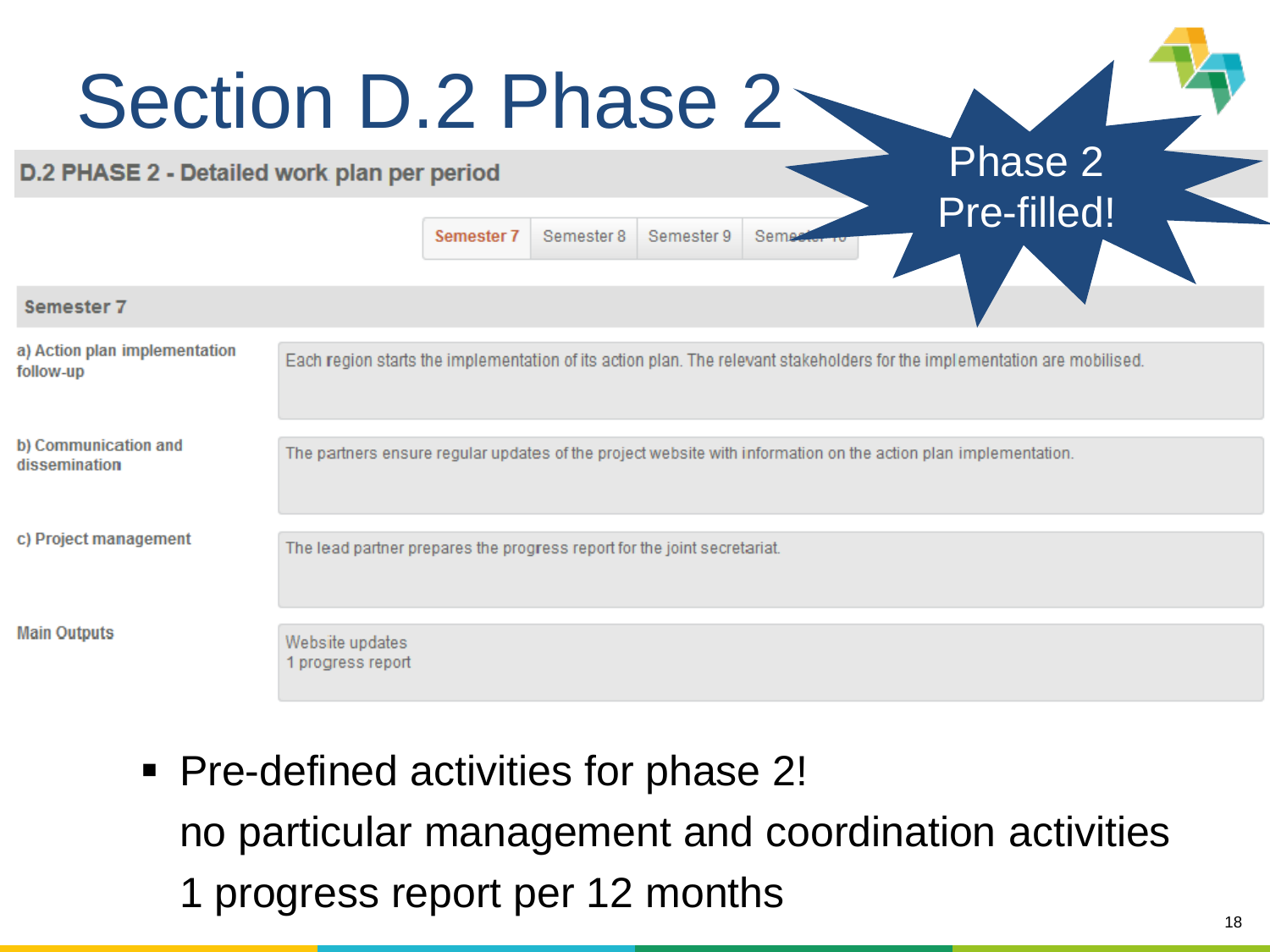





Project closure

last 3 months of the project implementation

=

closure costs to be planned accordingly!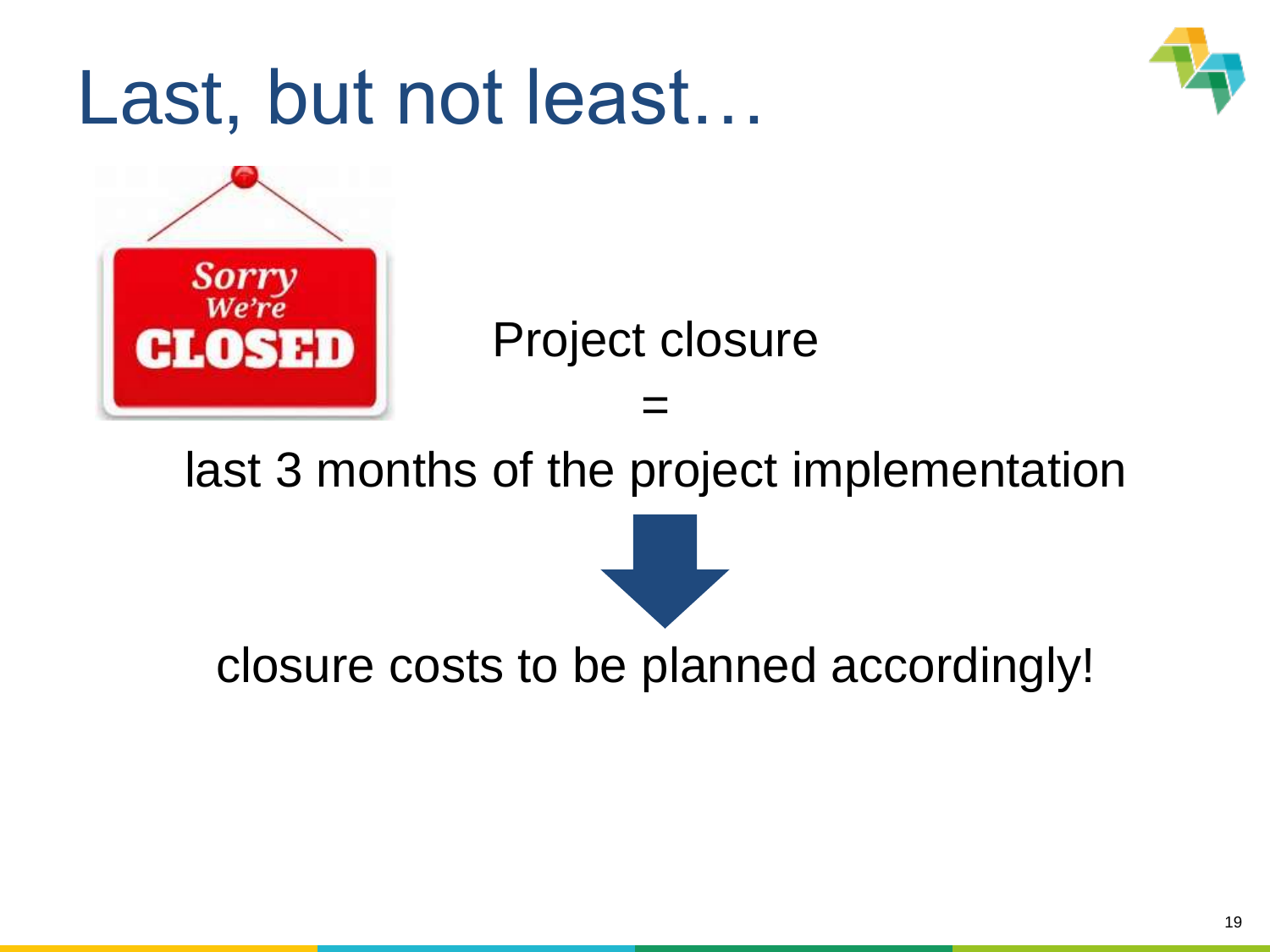



### **3. FIRST LEVEL CONTROL**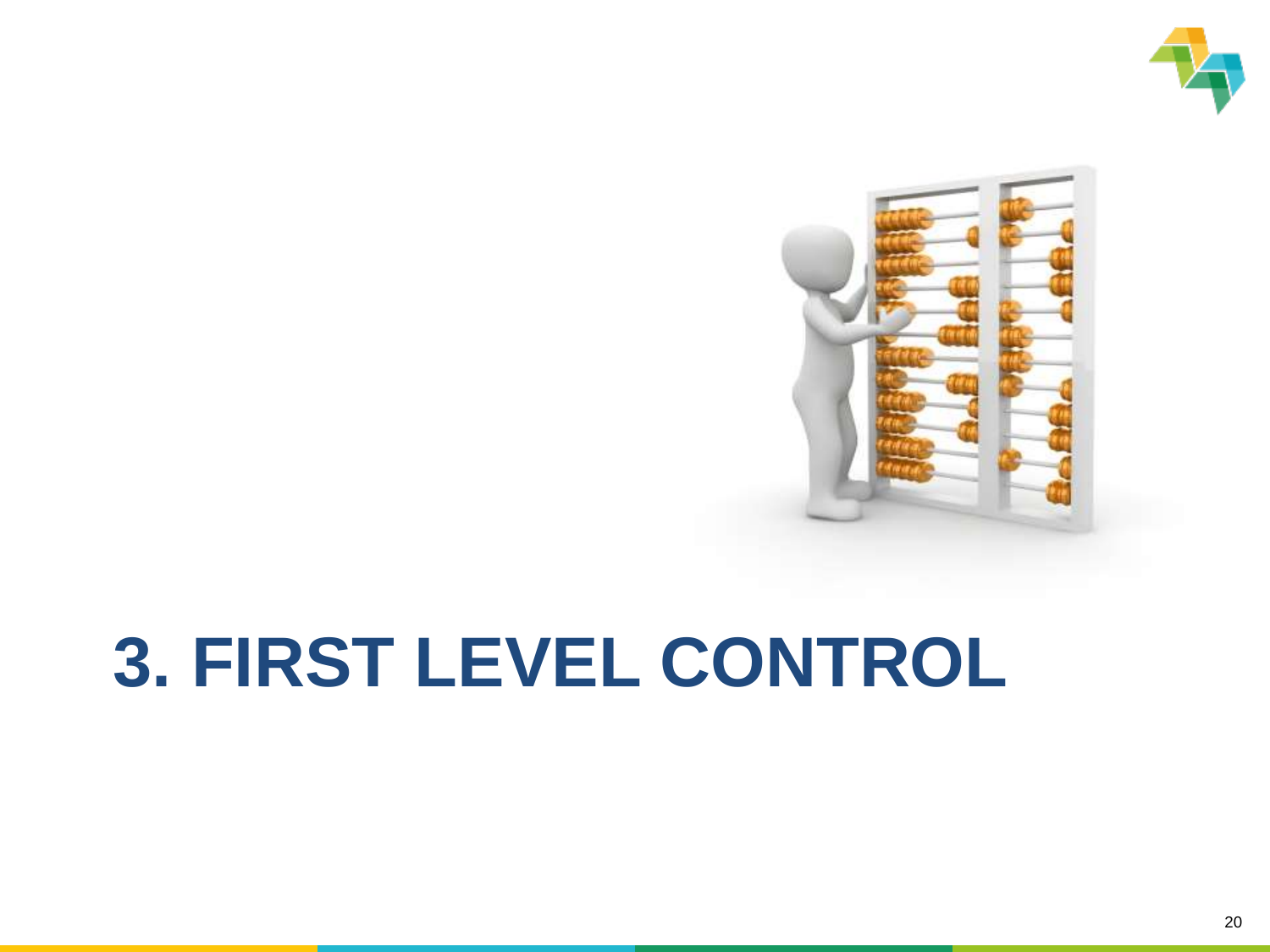

### What is first level control ?

 all expenditure reported to be certified by an independent controller, before submission to the JS

 $\blacksquare$  the organisation of this control = Partner State responsibility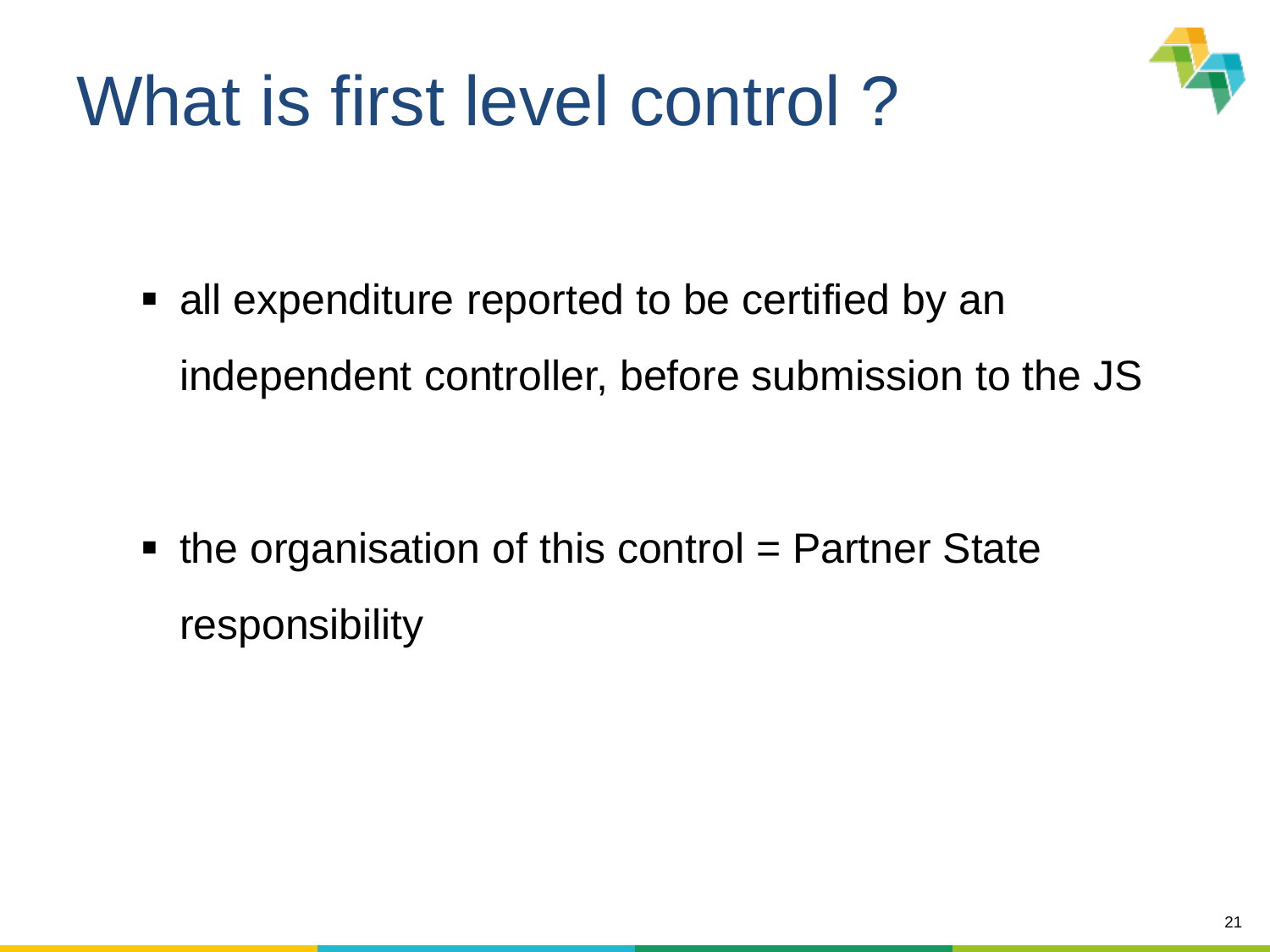### The systems





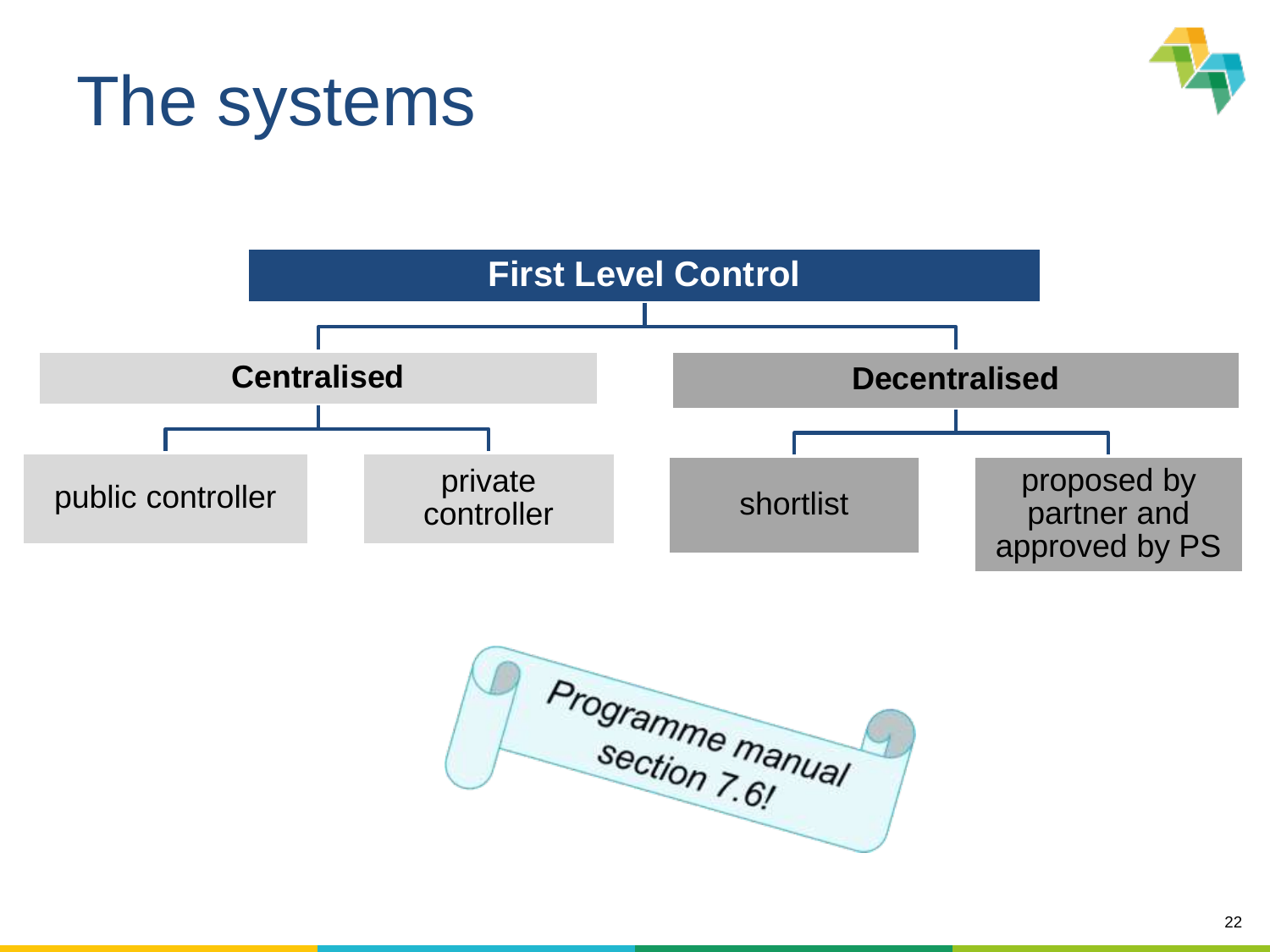



### **Budget for first level control, if the FLC system is:**

- **decentralised**
- centralised and not free of charge

**No specific role for the lead partner FLC**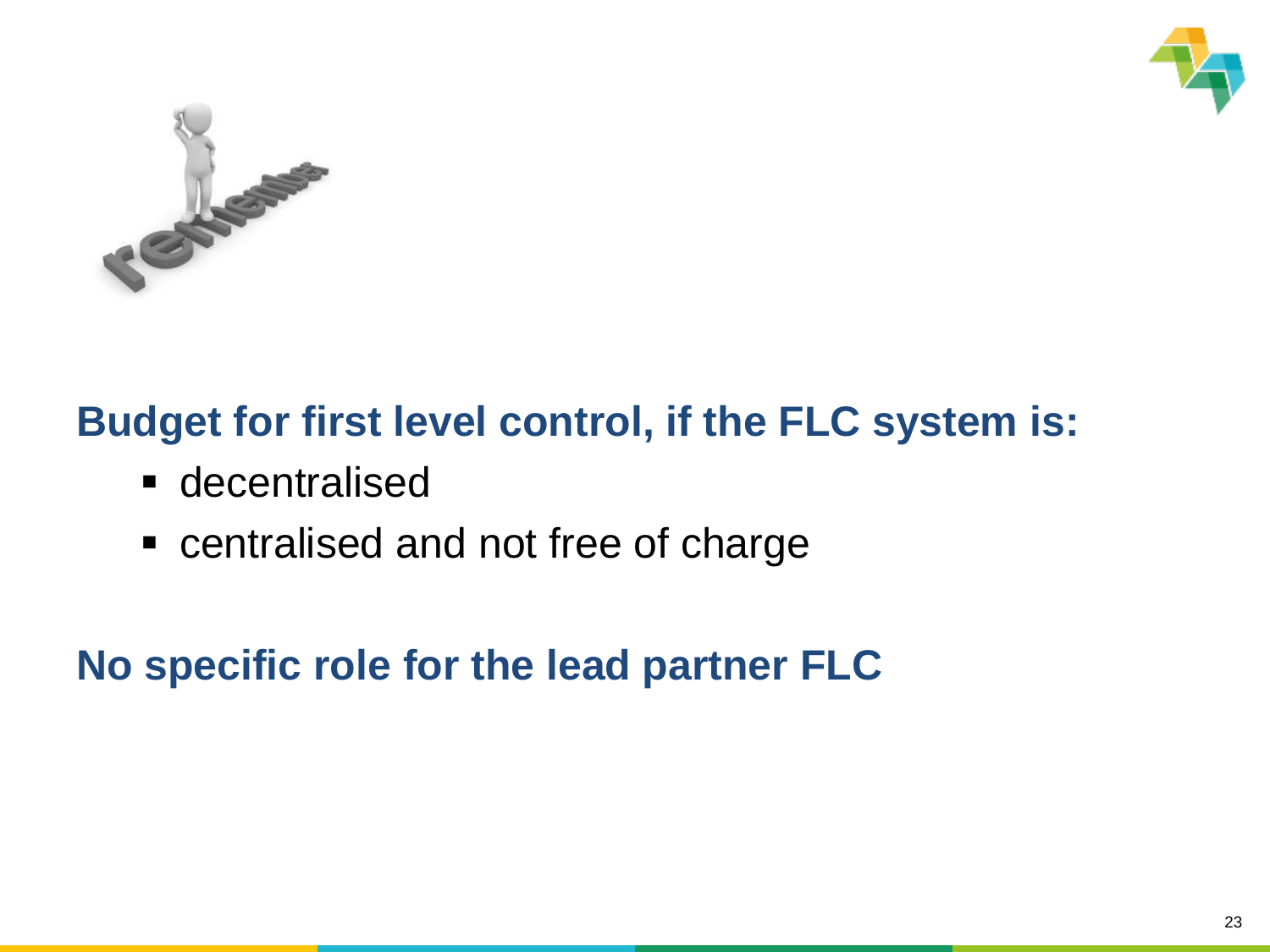

### www.interregeurope.eu/in-my-country/

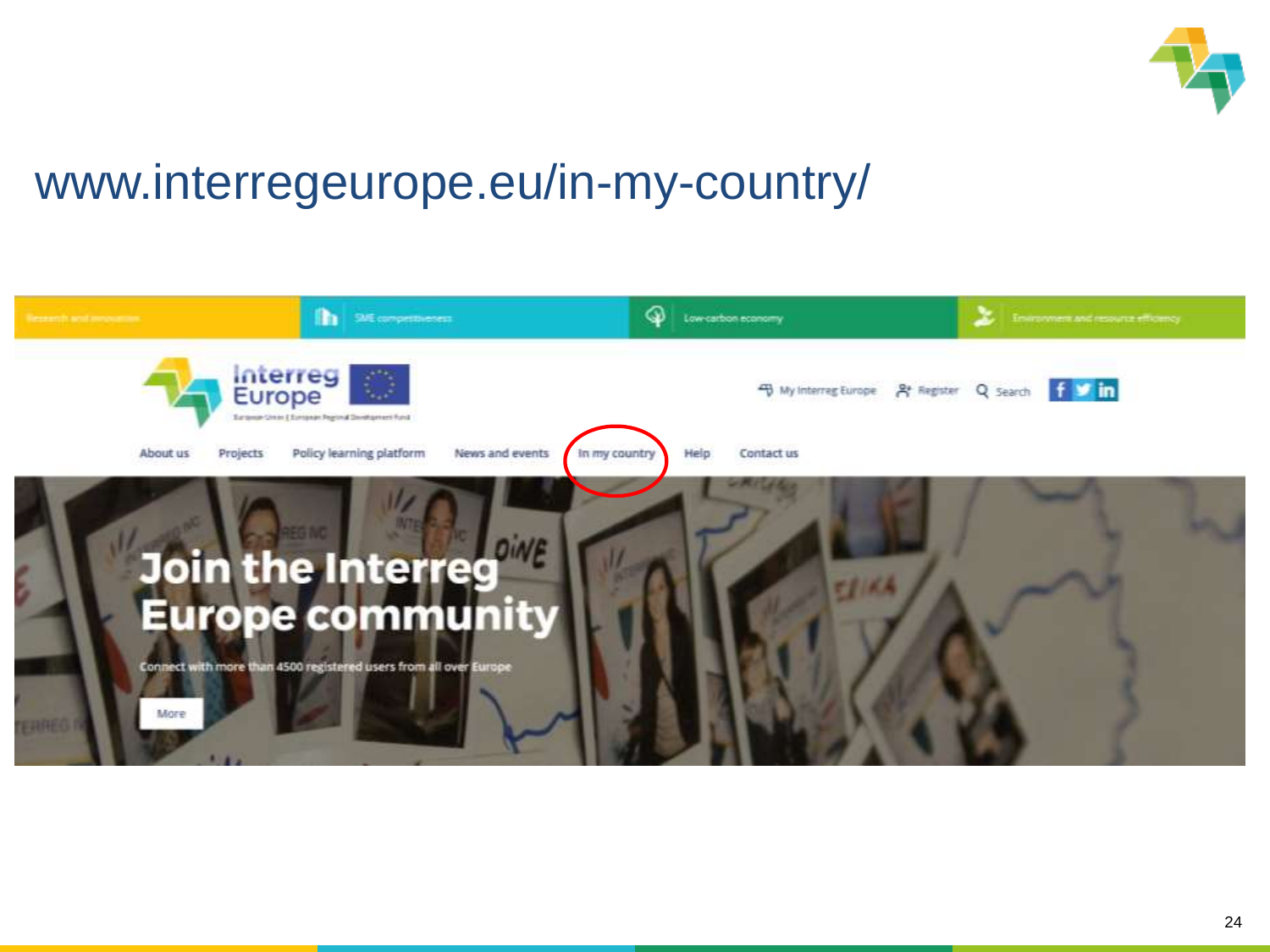



### **4. THE BUDGET LINES**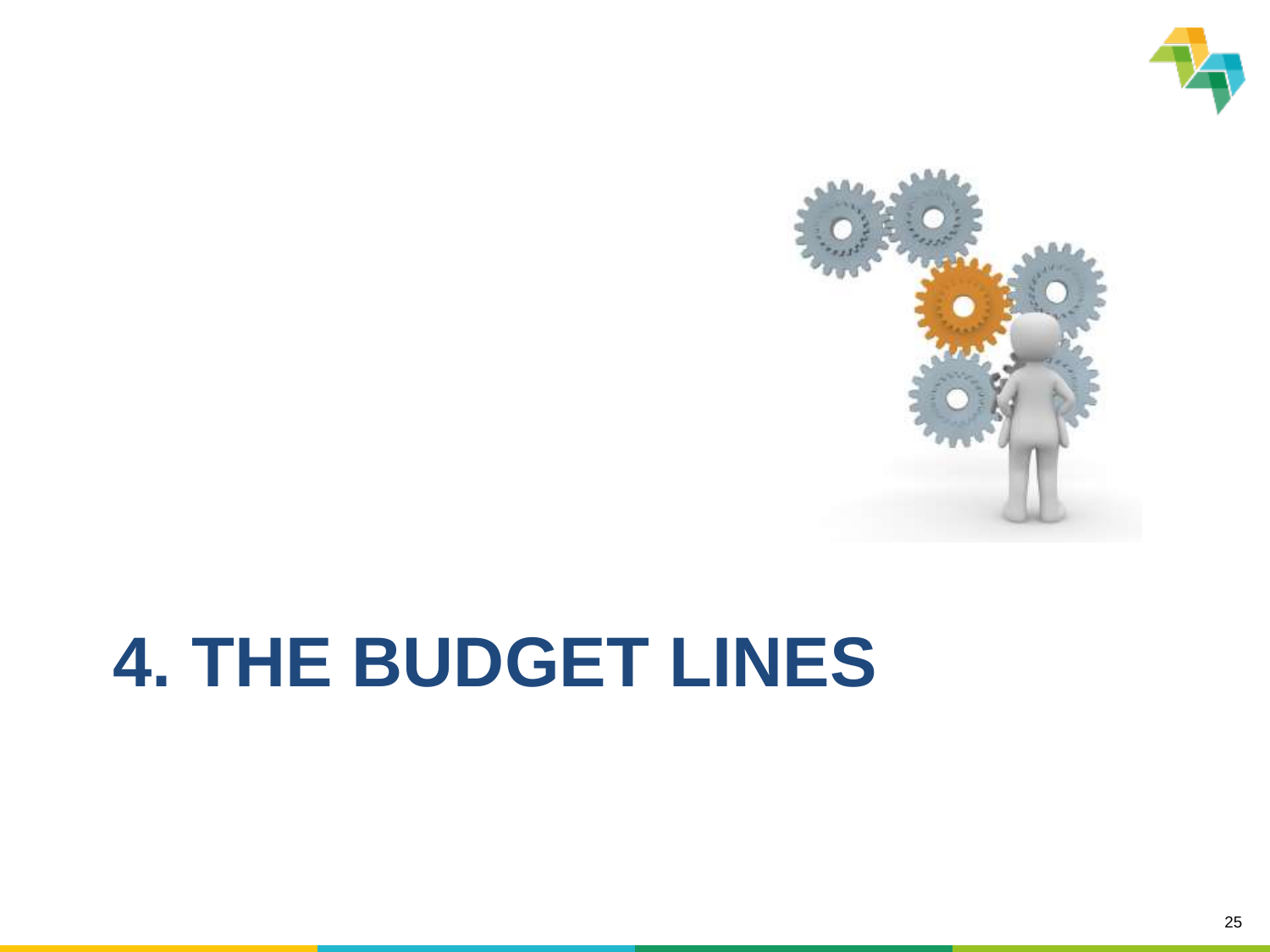### The budget lines



- Staff
- **Administration**
- **Travel and Accommodation**
- **Equipment**

for personnel employed by partners only!

**External expertise and services** 

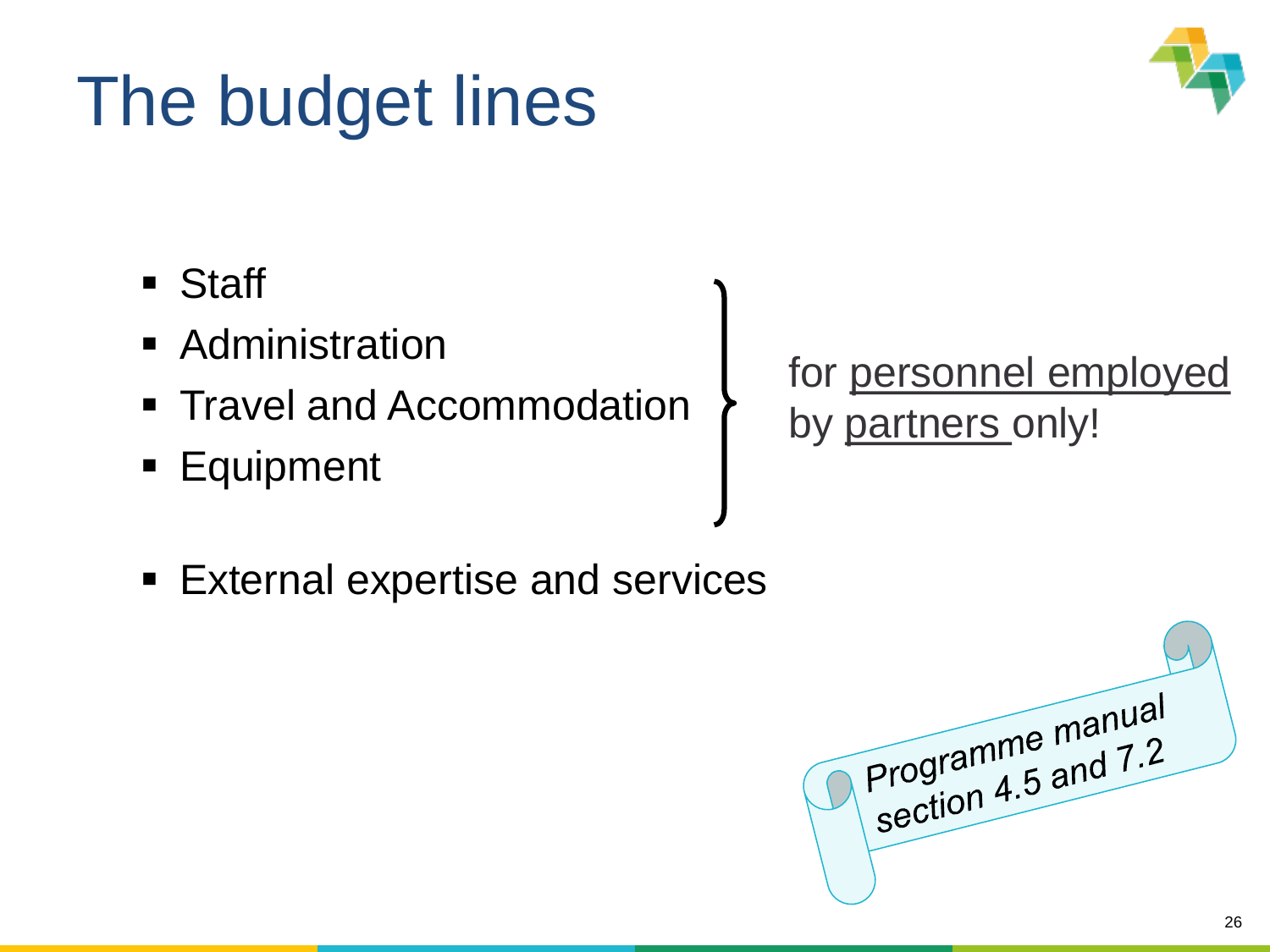

### Staff costs



- Only staff employed by the partner institution
- Usually the largest share of the budget



No sub-partners

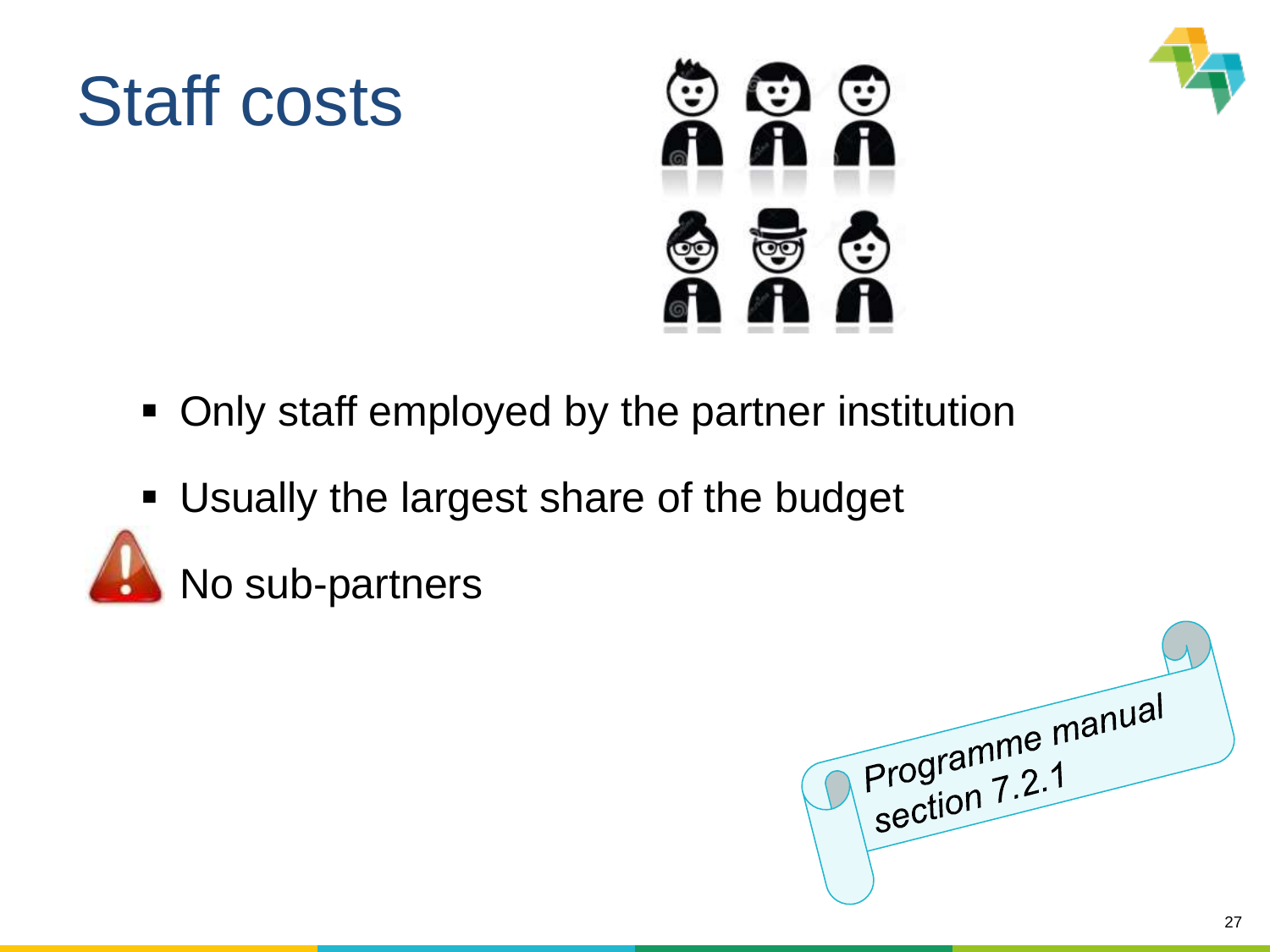### Administration costs



- Flat rate of 15% of staff costs
- Automatic calculation in the online application form
- **Includes: office rent, utilities, office supplies, general** accounting, etc.

Programme manual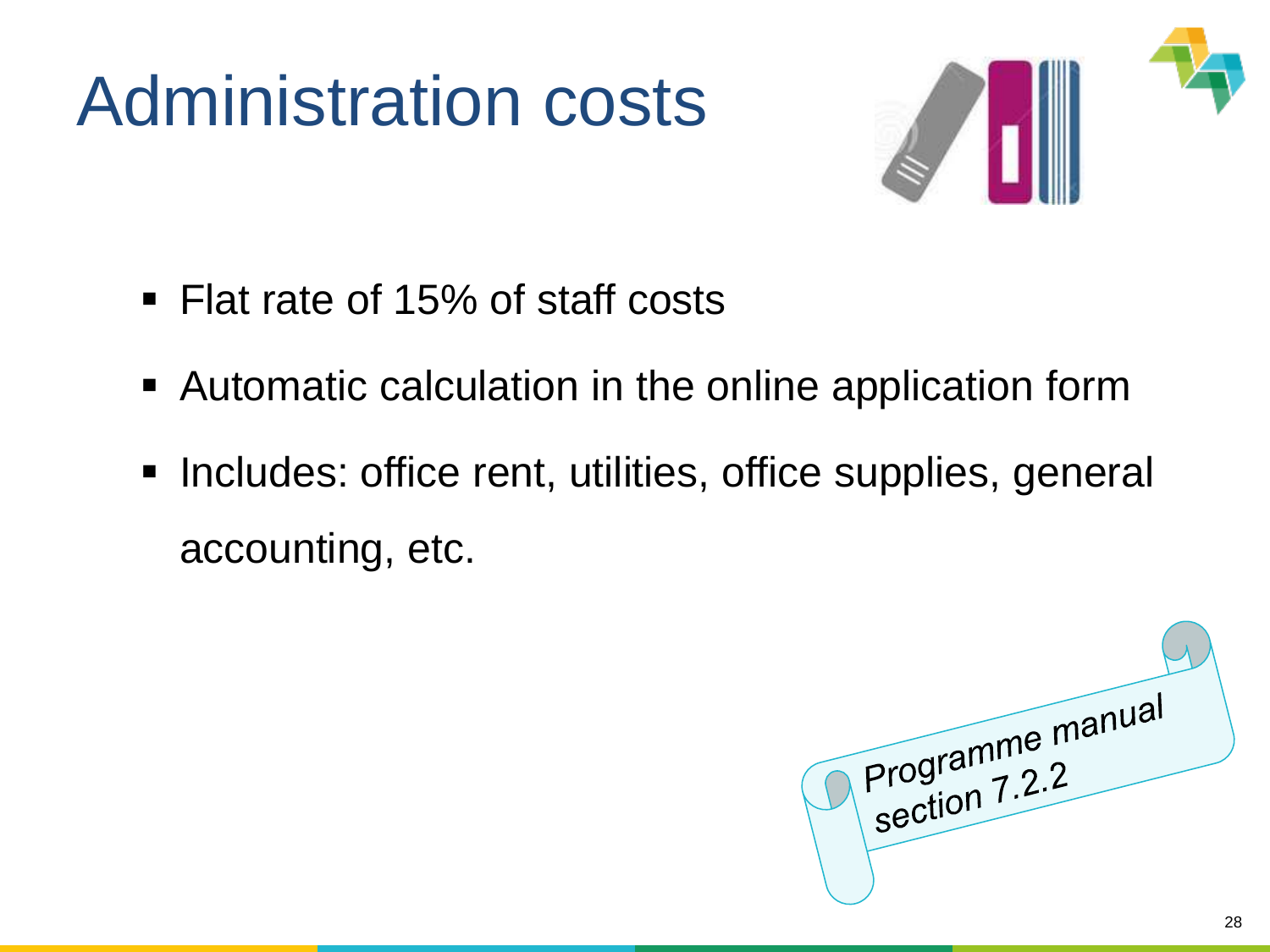### Travel and accommodation

- Only staff employed by the partner institution
- **Includes: travel cost, meals, accommodation, visa,** daily allowances
- Trips outside the programme area planned and justified in the application form





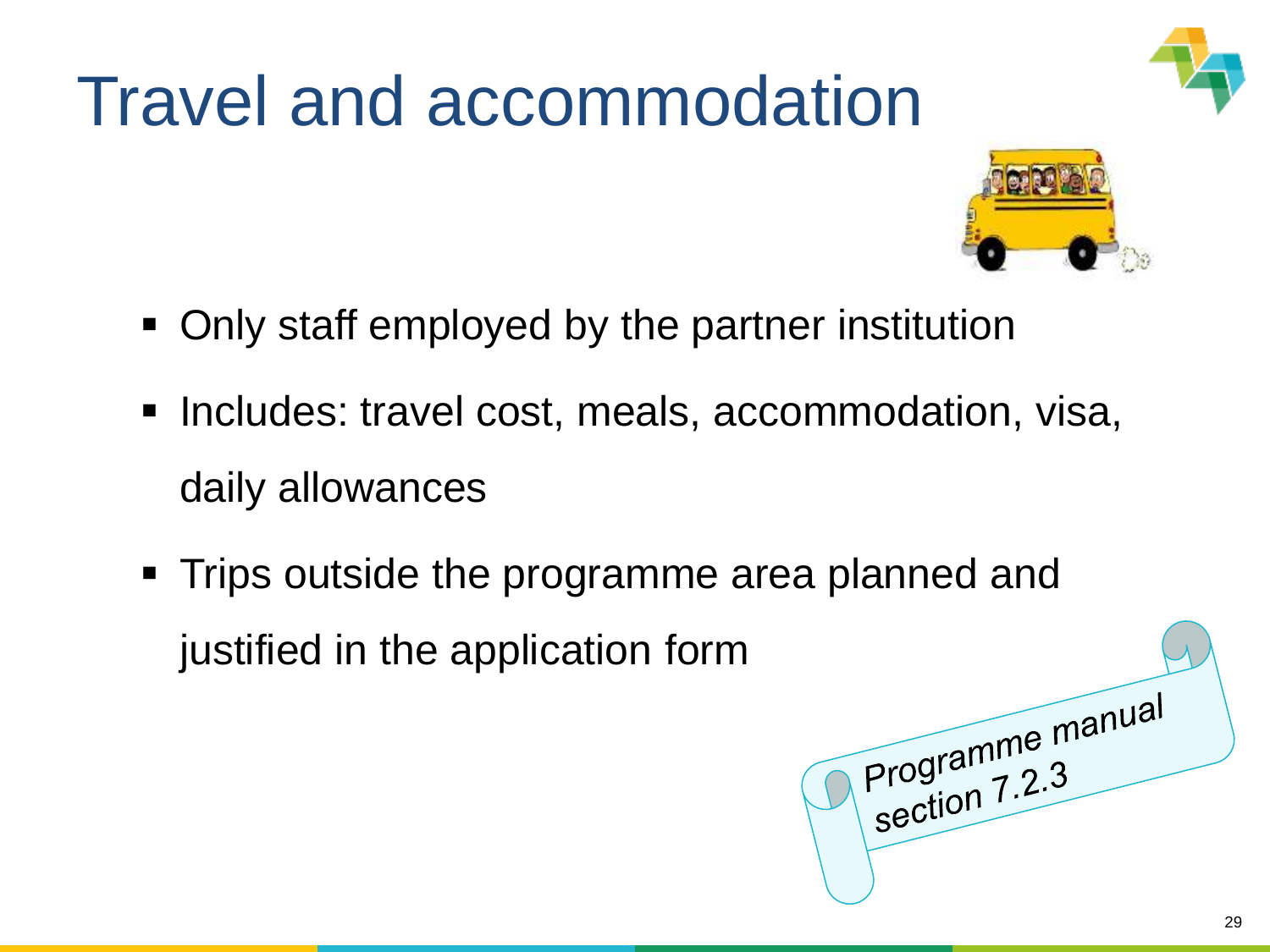

# **Equipment**



- Purchased, rented or leased
- **Mainly office equipment for project management**
- Not exceeding EUR 5,000-7,000 per project
- **Must be planned in the application form**

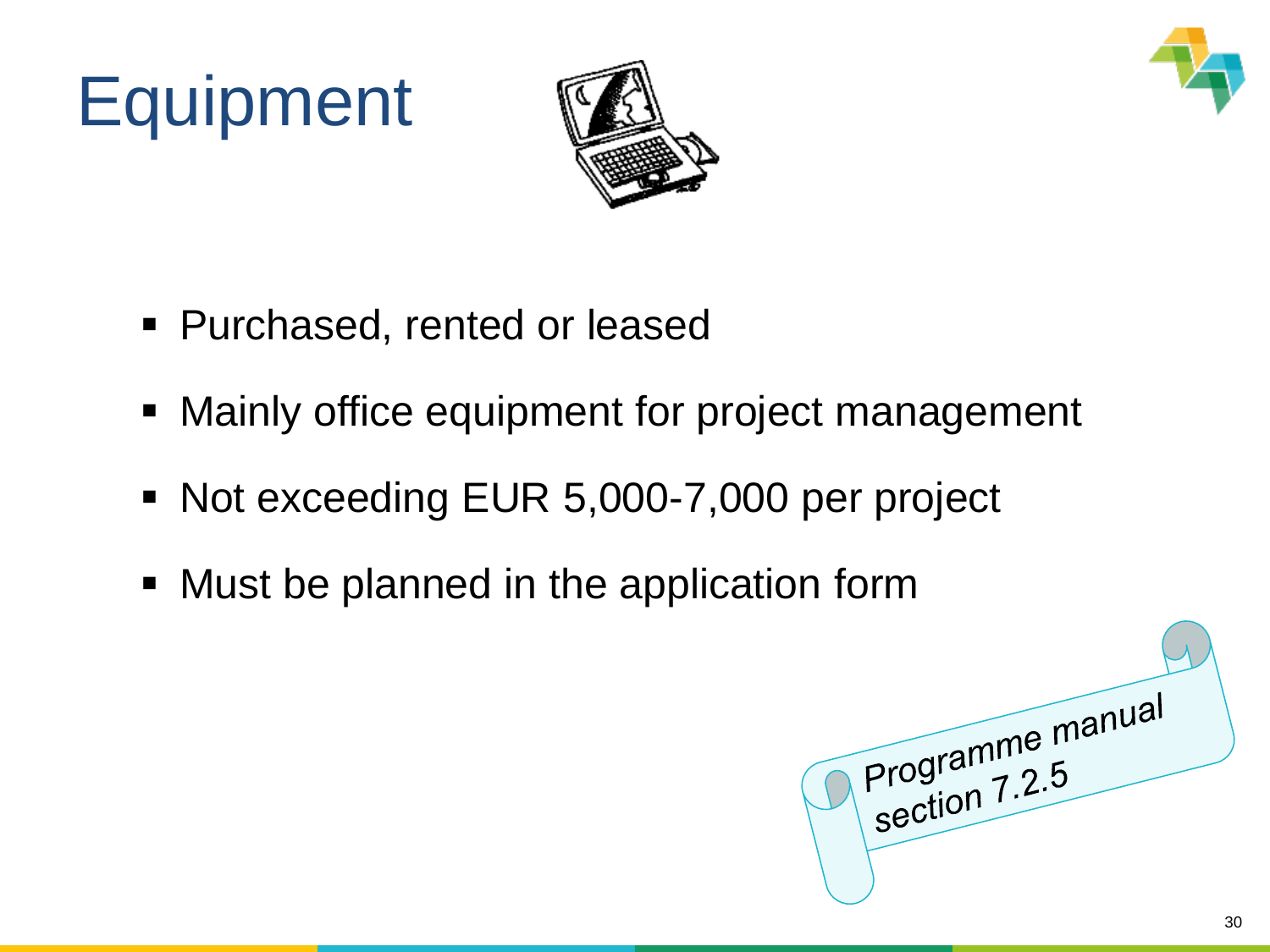

- Services outside the partner organisation
- Below 50% of total budget



 Clear links to the work plan and the role of the partner – consistency activities vs budget!

Programme manual 31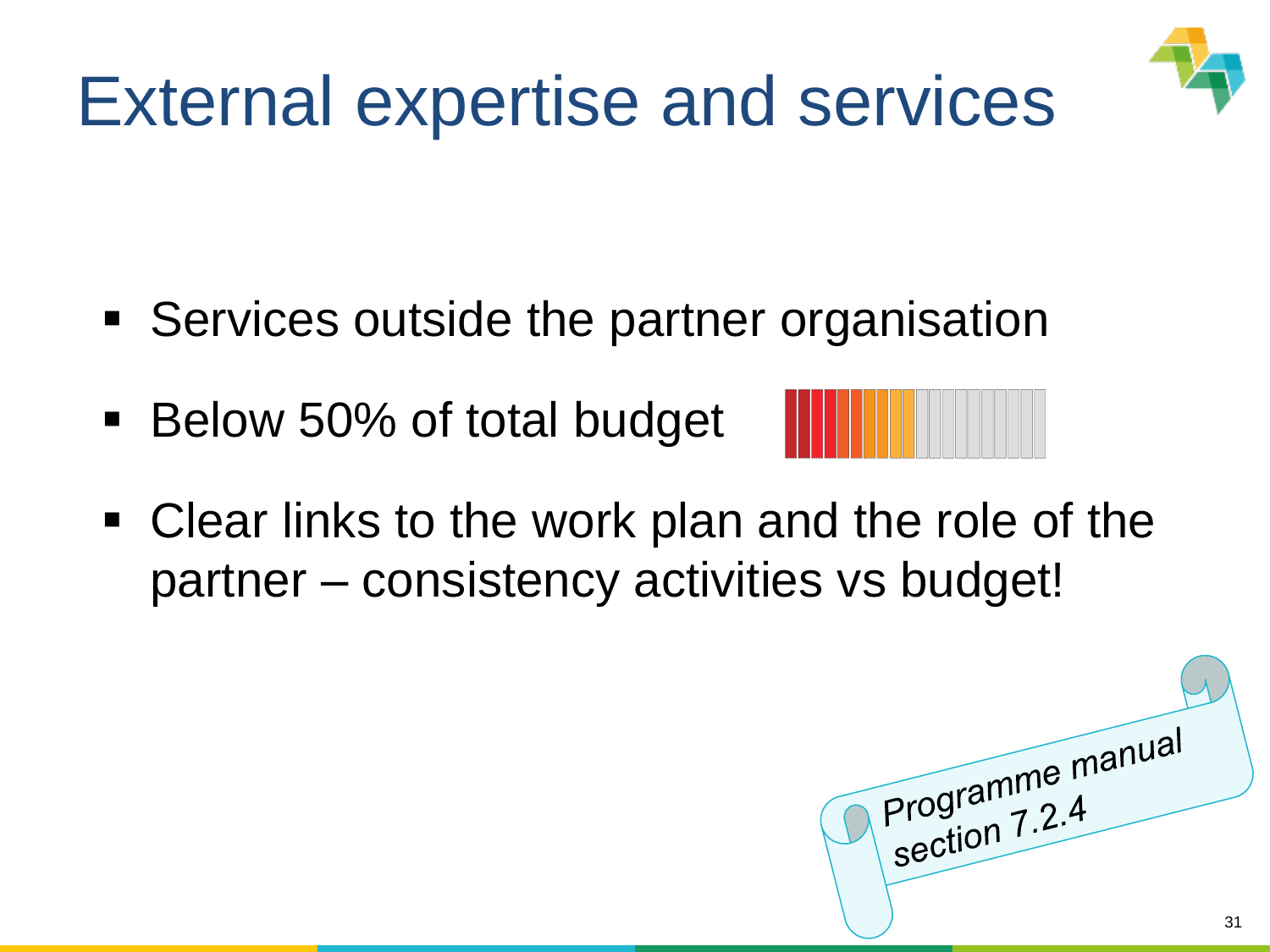

|                | Type of costs                                                                                                                                                                                                                                                                                                                    | Description |                    | Contracting partner           | Amount |  |
|----------------|----------------------------------------------------------------------------------------------------------------------------------------------------------------------------------------------------------------------------------------------------------------------------------------------------------------------------------|-------------|--------------------|-------------------------------|--------|--|
|                | Please select<br>FLC costs<br>Project and/or financial and/or communication management<br>Meeting costs: partner meeting                                                                                                                                                                                                         |             | 0 / 500 characters | $\checkmark$<br>Please select | 0      |  |
| $\overline{2}$ | Meeting costs: dissemination event<br>Meeting costs: stakeholder group<br>Travel & accommodation costs: members of the stakeholder groups and other external bodies<br>Publication and dissemination costs<br>External support for the exchange of experience process, in particular the development of the regional action plan |             | 0 / 500 characters | $\checkmark$<br>Please select |        |  |
|                | Other<br>T ICASE SCIELI                                                                                                                                                                                                                                                                                                          |             | 0 / 500 characters | Please select<br>$\check{ }$  |        |  |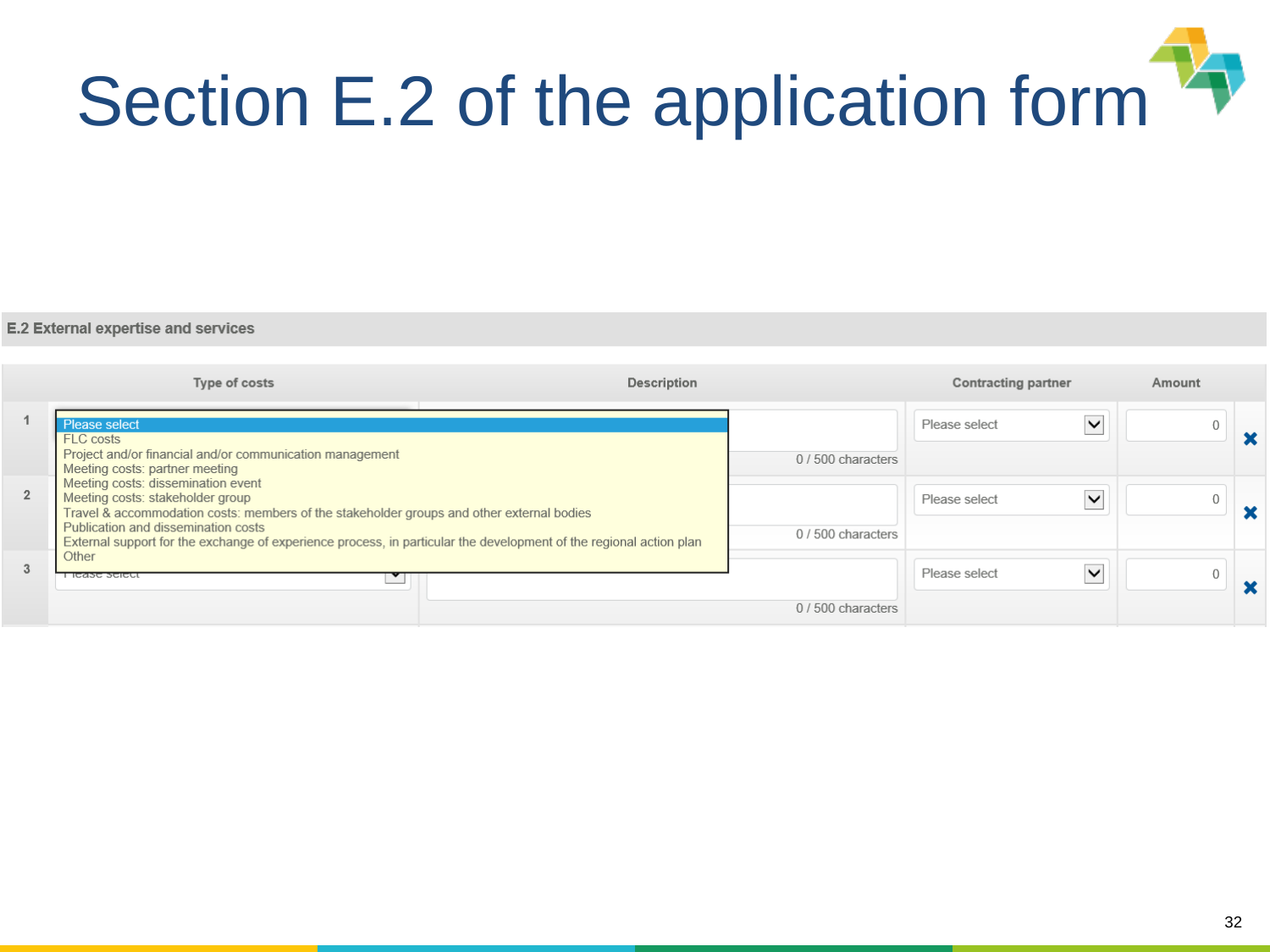## Type of costs



| Please select<br>$\sim$                                                                                            |  |
|--------------------------------------------------------------------------------------------------------------------|--|
| Please select                                                                                                      |  |
| <b>FLC</b> costs                                                                                                   |  |
| Project and/or financial and/or communication management                                                           |  |
| Meeting costs: partner meeting                                                                                     |  |
| Meeting costs: dissemination event                                                                                 |  |
| Meeting costs: stakeholder group                                                                                   |  |
| Travel & accommodation costs: members of the stakeholder groups and other external bodies                          |  |
| Publication and dissemination costs                                                                                |  |
| External support for the exchange of experience process, in particular the development of the regional action plan |  |
| Other                                                                                                              |  |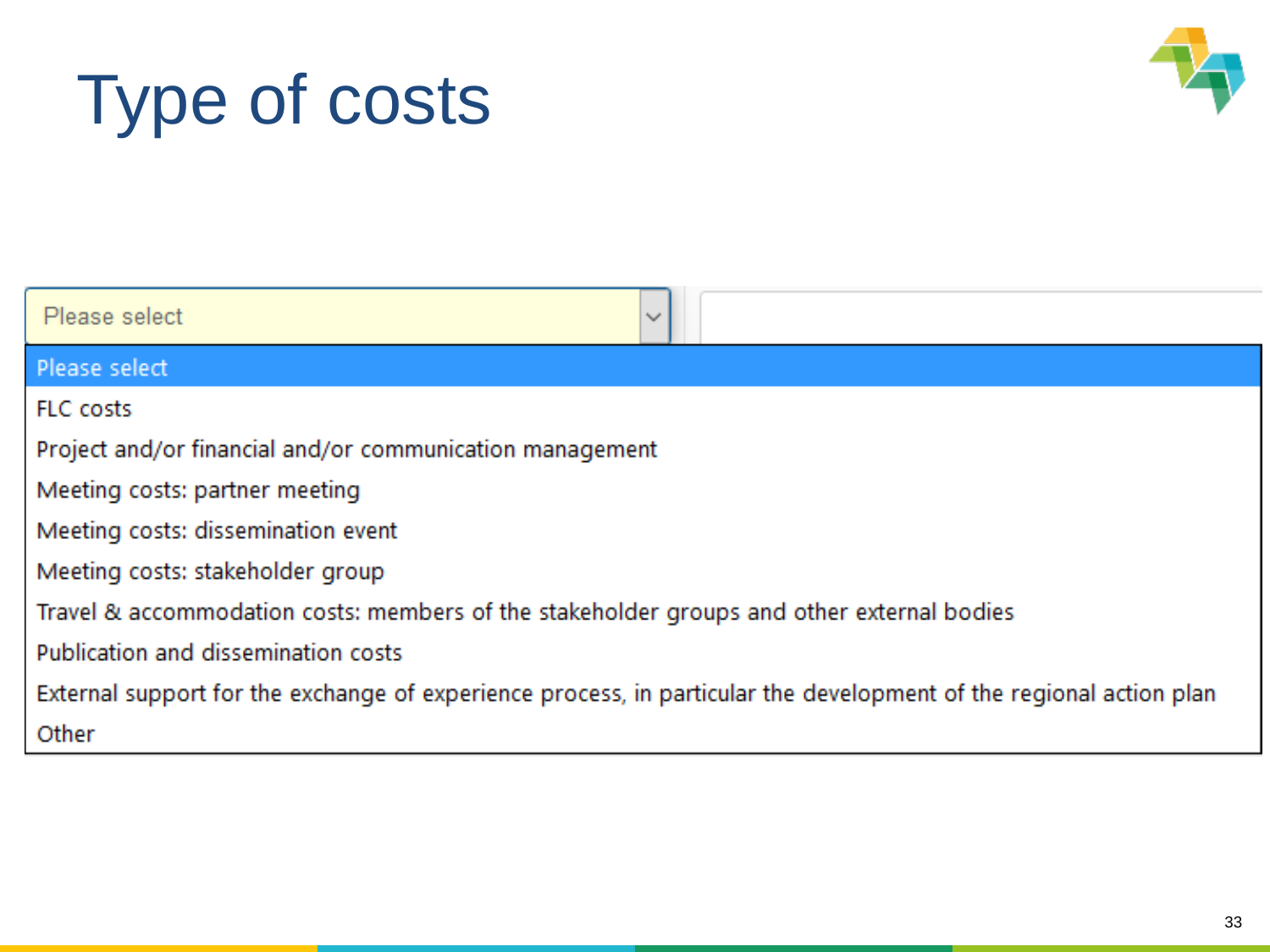

- Type of costs: predefined!
- **Description: quantity, content, actual output?**
- Contracting partner: who is contracting the service provider?
- Amount: how much will the service probably cost (total)?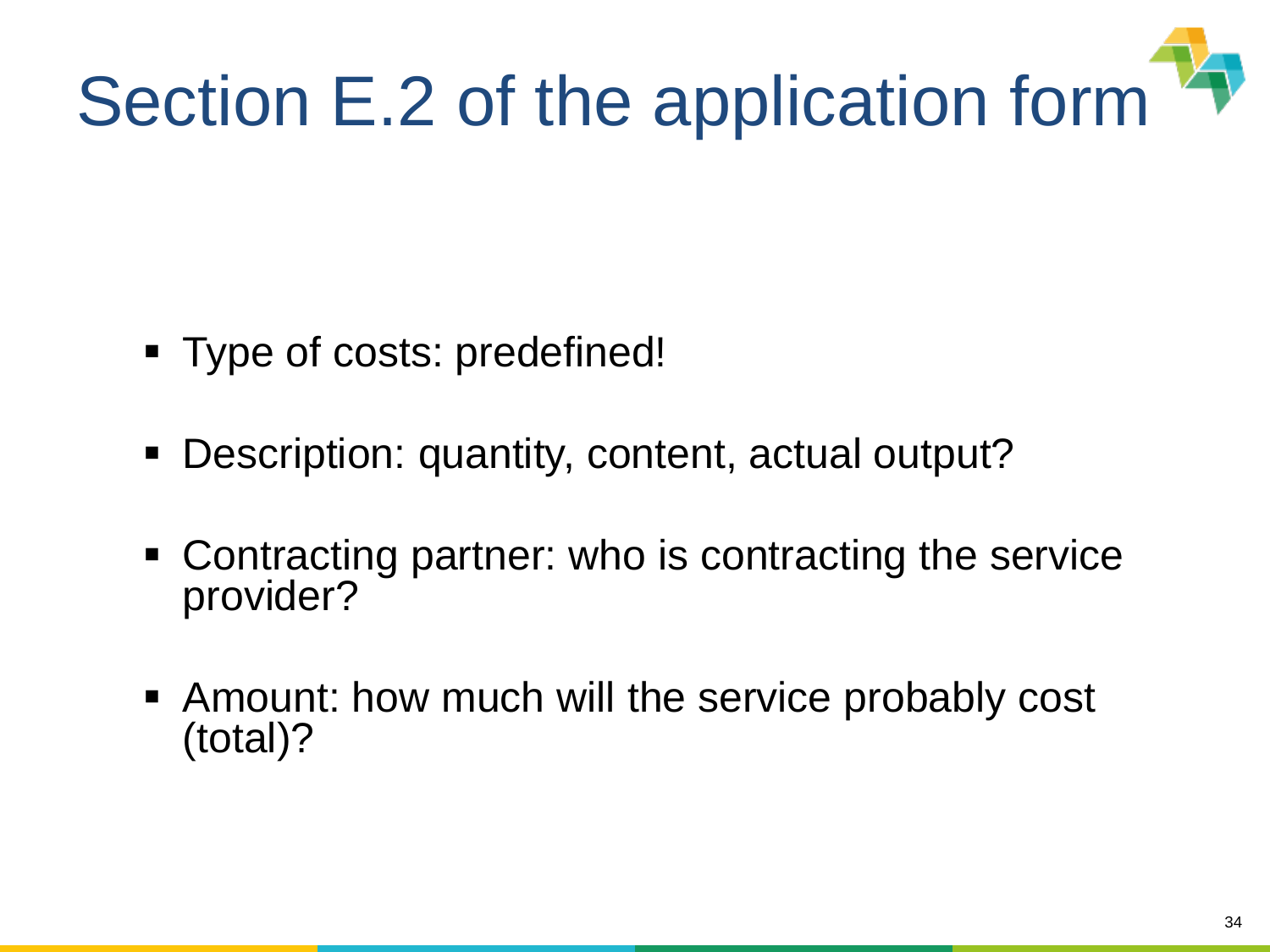

#### **In-house costs**

- if affiliated organisation is a different legal entity
	- $\rightarrow$  external expertise (costs reimbursed by partner)
- **F** if service provided by an internal department of same legal entity
	- $\rightarrow$  NOT external expertise, BUT staff costs

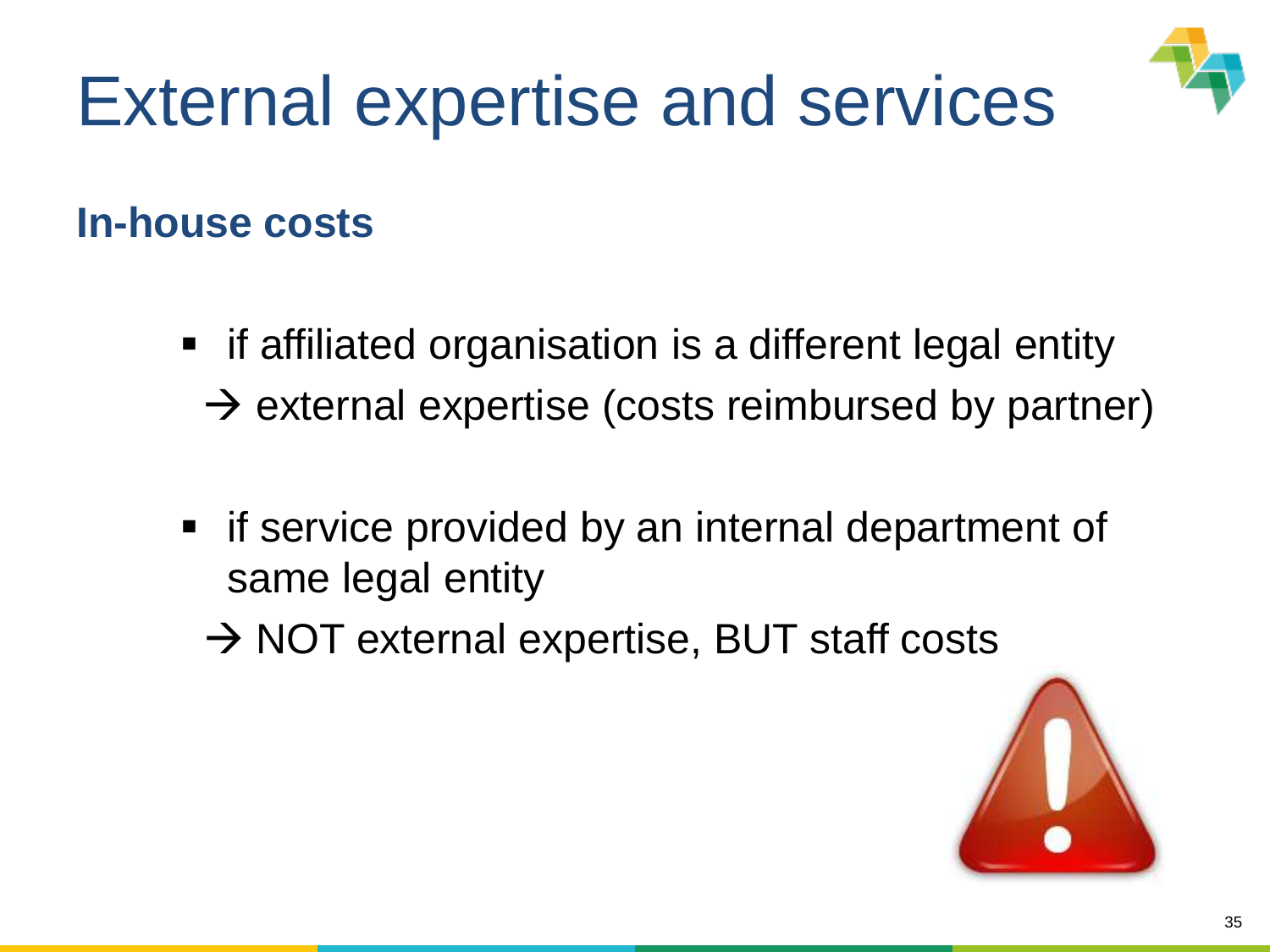

**If partners address same policy instrument, savings expected for joint activities**

- **Travel costs external stakeholders**
- External support to develop the action plan
- Costs for stakeholder meetings

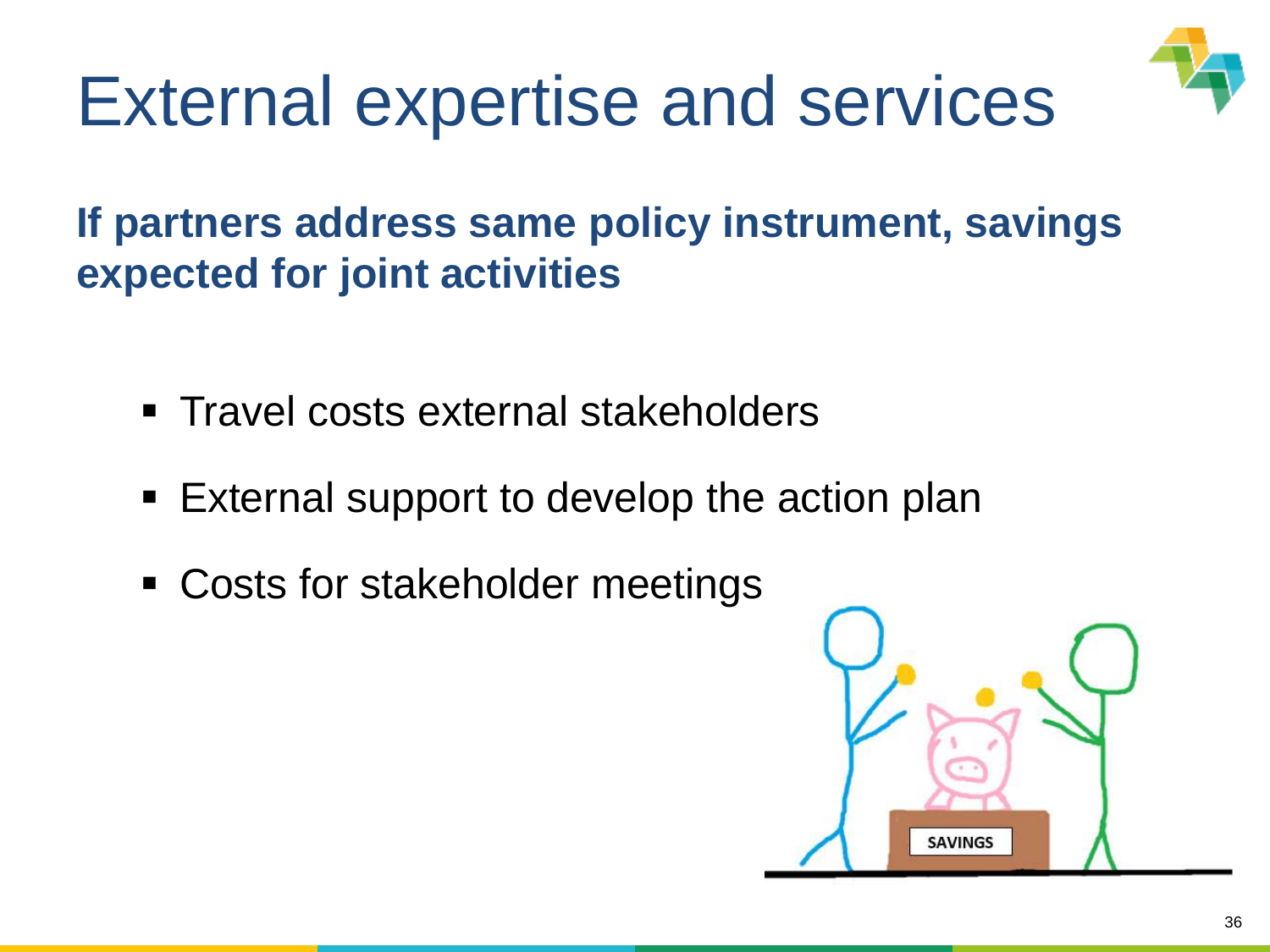

**Travel costs of external stakeholders**

- **Realistic**
- **Quantified**

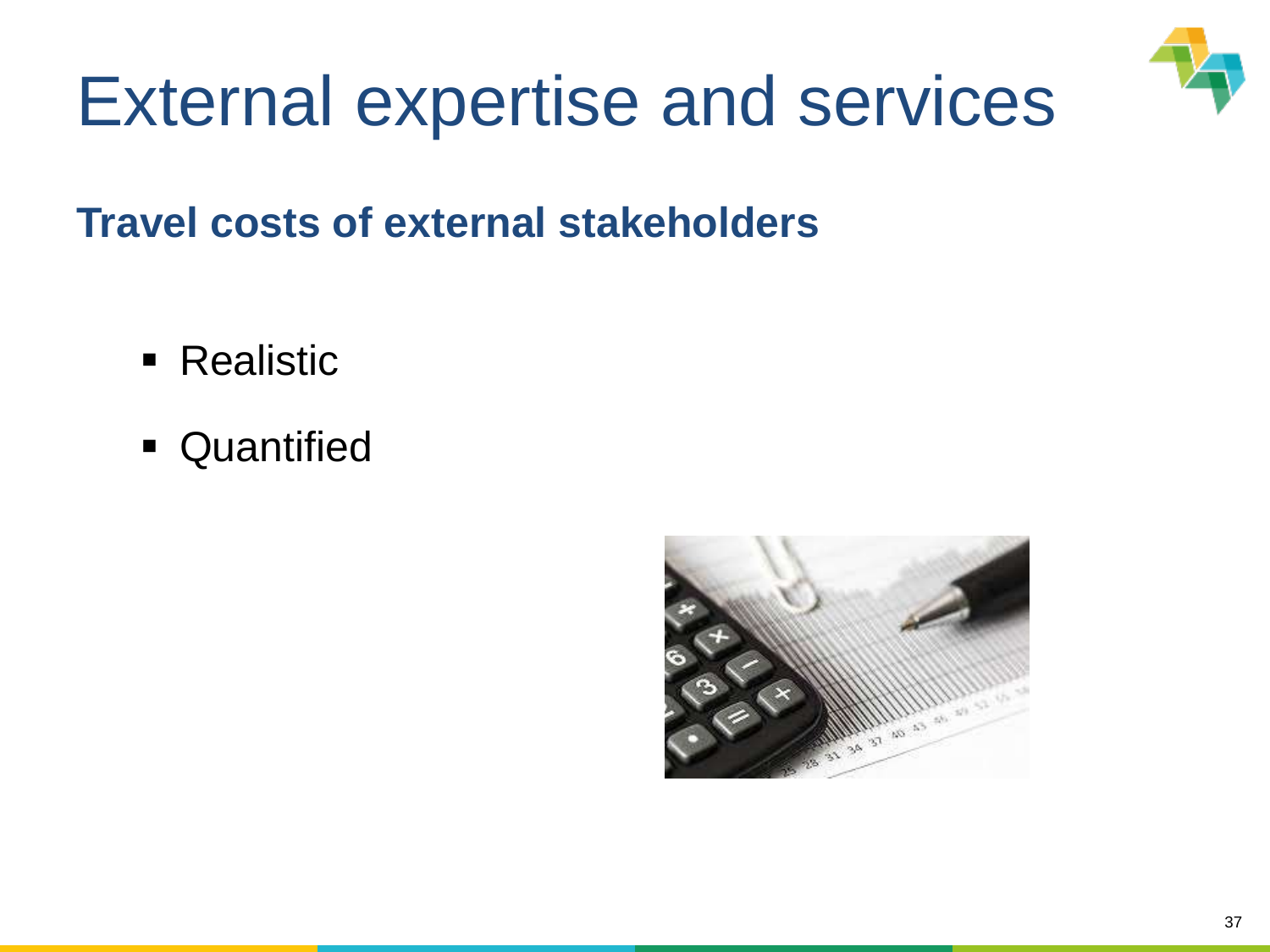

| <b>Budget Line</b>                        |                                                                                                                    |
|-------------------------------------------|--------------------------------------------------------------------------------------------------------------------|
| Staff                                     | usually the core budget (50%)                                                                                      |
| Administration                            | flat rate of 15% of staff costs                                                                                    |
| <b>Travel and Accommodation</b>           | for meetings, only for partner<br>organisations                                                                    |
| <b>External Expertise and</b><br>services | any services needed outside<br>the partner organisation, incl.<br>T&A for stakeholder groups,<br>usually below 50% |
| <b>Equipment</b>                          | office equipment, not exceeding<br>5,000-7,000 €                                                                   |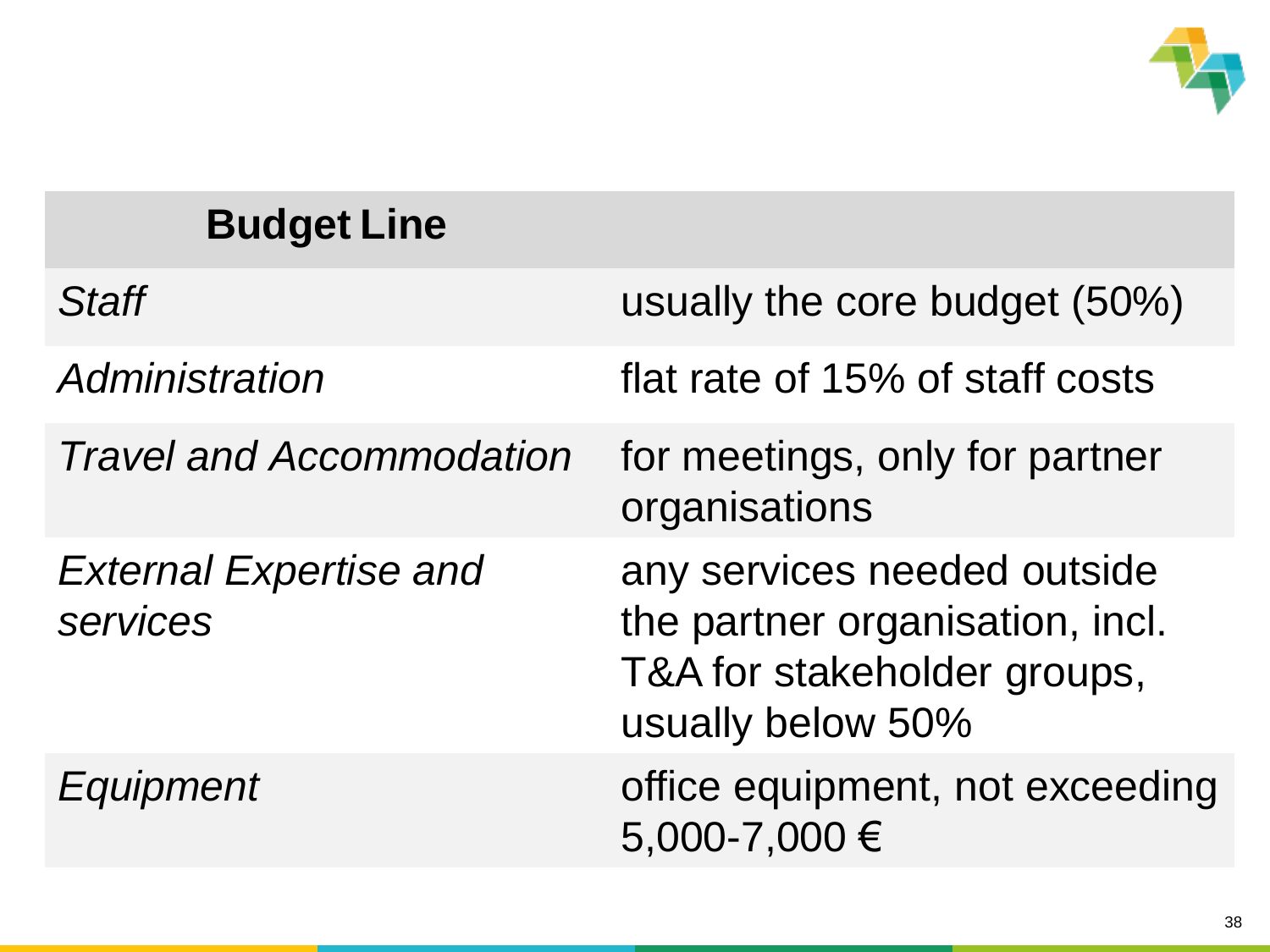



# **5. POINTS OF ATTENTION**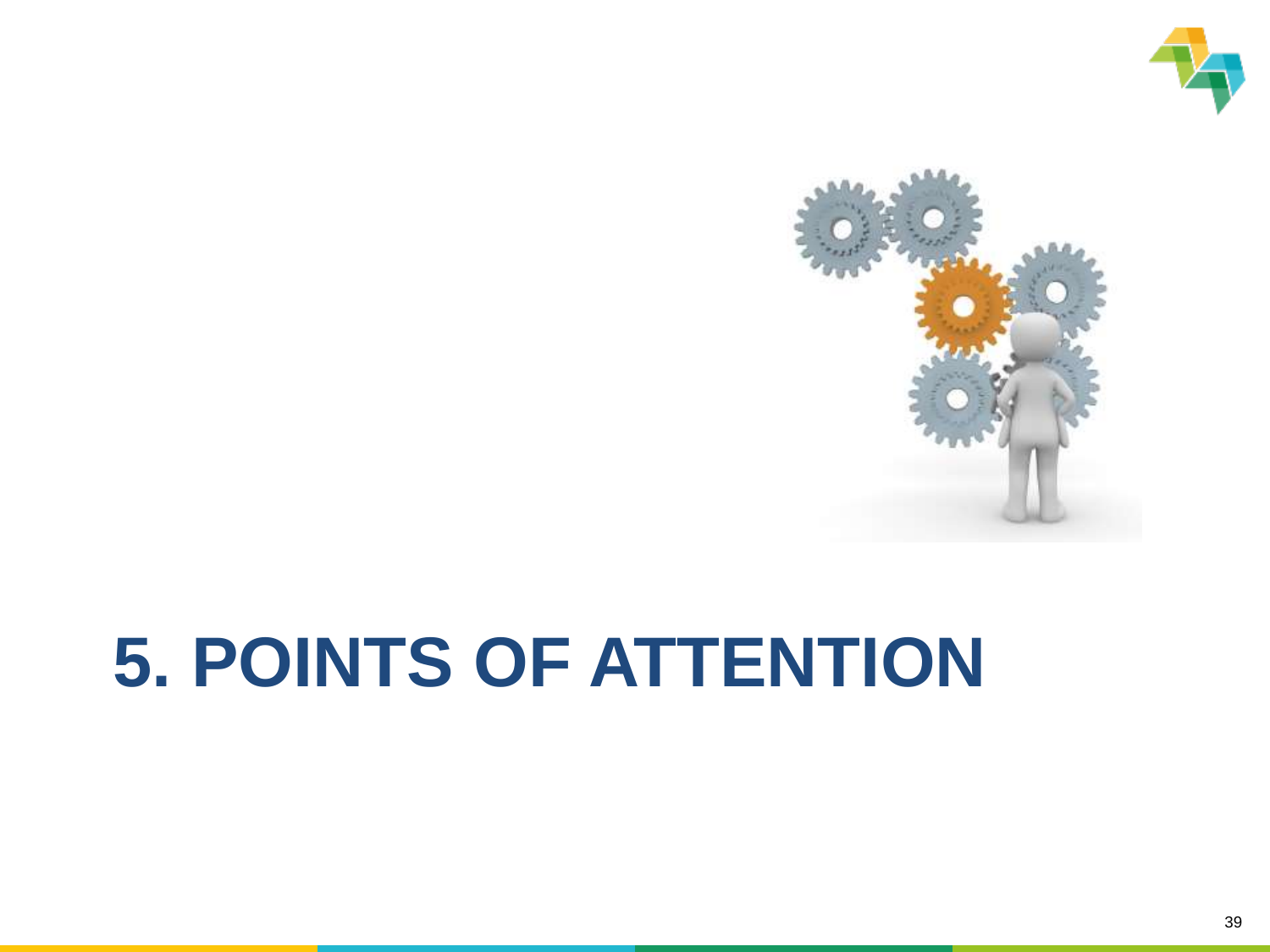



- **Preparation costs: lump sum of EUR 15,000** attributed to lead partner
- Contracting partner principle no shared costs
- No budget split per components/ work packages
- No more LP first level controller special role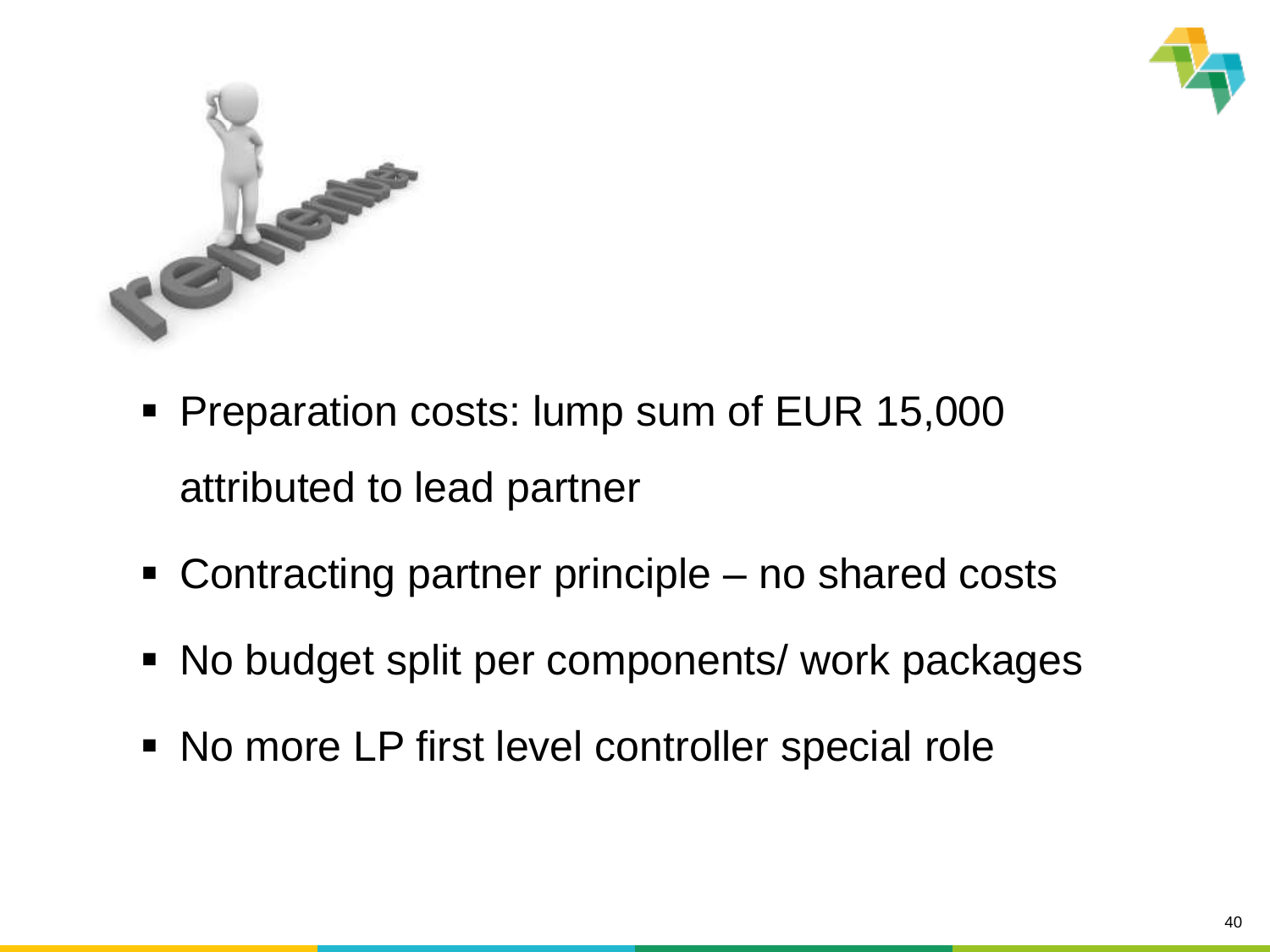



- No in-kind contributions
- Revenues (unlikely!) can be deducted at application stage
- Source of funding: is the partner contribution coming from private or public sources?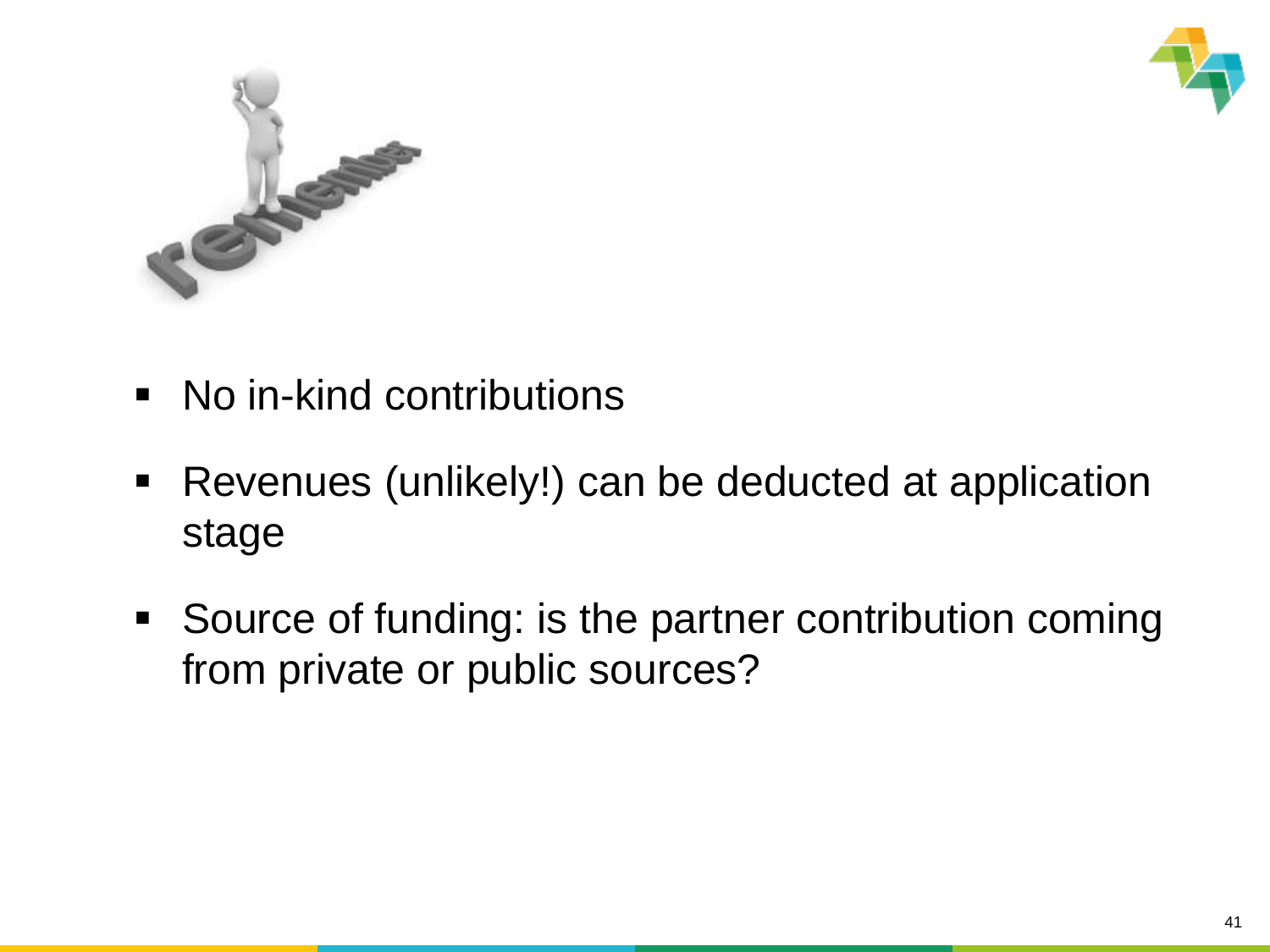### Public or private?



.<br>4 Budget breakdown per source of funding and partner

|                       |                   |              | Programme funds<br><b>Partner contribution</b> |               |           |                                                |                                                        |                                     |
|-----------------------|-------------------|--------------|------------------------------------------------|---------------|-----------|------------------------------------------------|--------------------------------------------------------|-------------------------------------|
| Partner               | Country           | <b>TOTAL</b> | <b>ERDF</b>                                    | ERDF rate (%) | Norwegian | Partner<br>contribution from<br>public sources | <b>Partner</b><br>contribution from<br>private sources | <b>Total partne</b><br>contribution |
| 1. LPCroatia public   | $\mathbb{Z}$ HR   | 347,300.00   | 295,205.00                                     | 85.00 %       | 0.00      | 52,095.00                                      | 0.00                                                   | 52,095                              |
| 2. PP_Belgium_private | <b>T</b> BE       | 240,800.00   | 180,600.00                                     | 75.00 %       | 0.00      | 15,000.00                                      | 45,200.00                                              | 60,200                              |
| 3. AP_France_public   | $\blacksquare$ FR | 183,800.00   | 156,230.00                                     | 85.00 %       | 0.00      | 27,570.00                                      | 0.00                                                   | 27,570                              |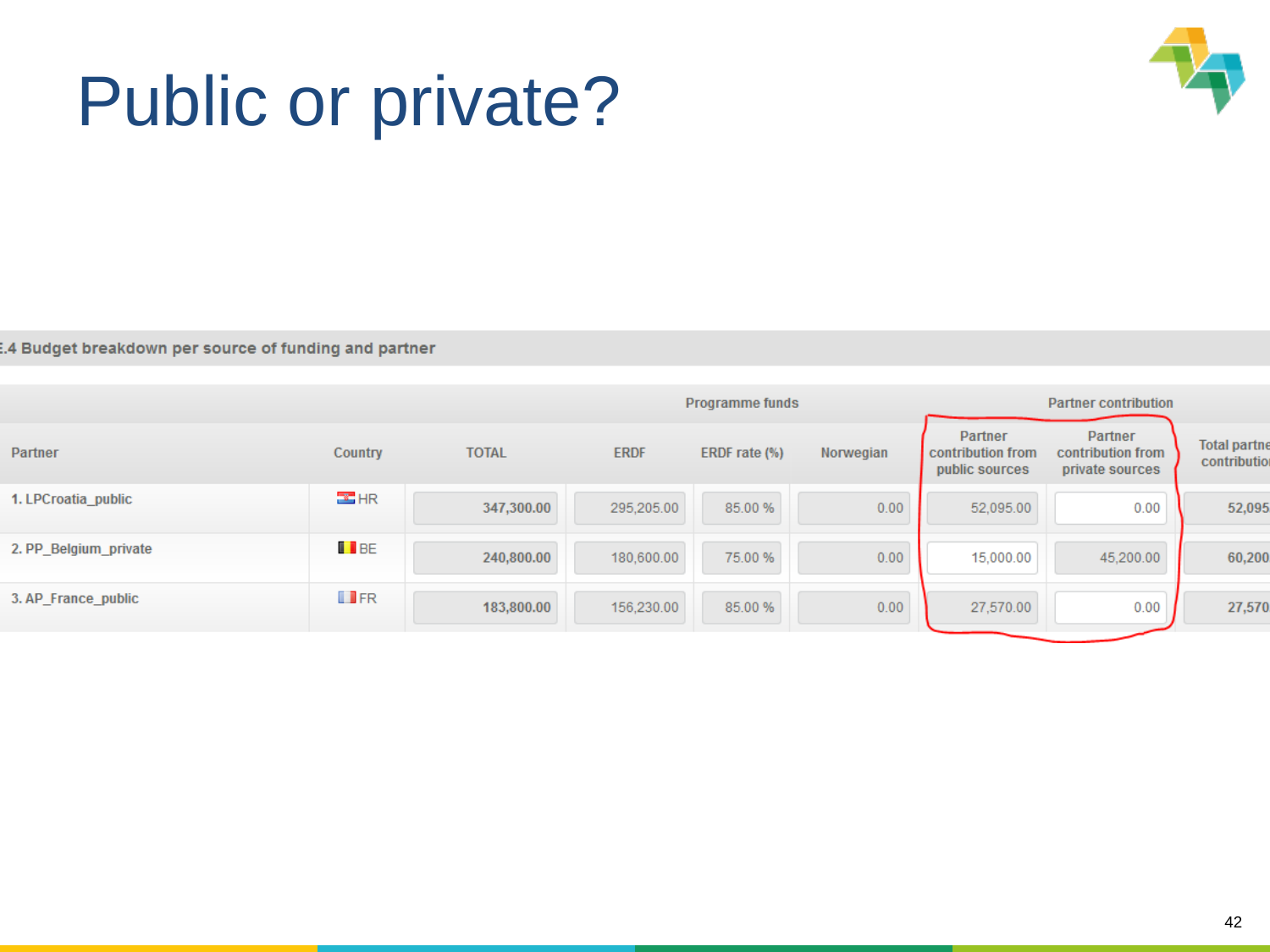



### **Provided by the programme!**

**- Hosting of project websites** 



- **Logos**
- **Poster design**

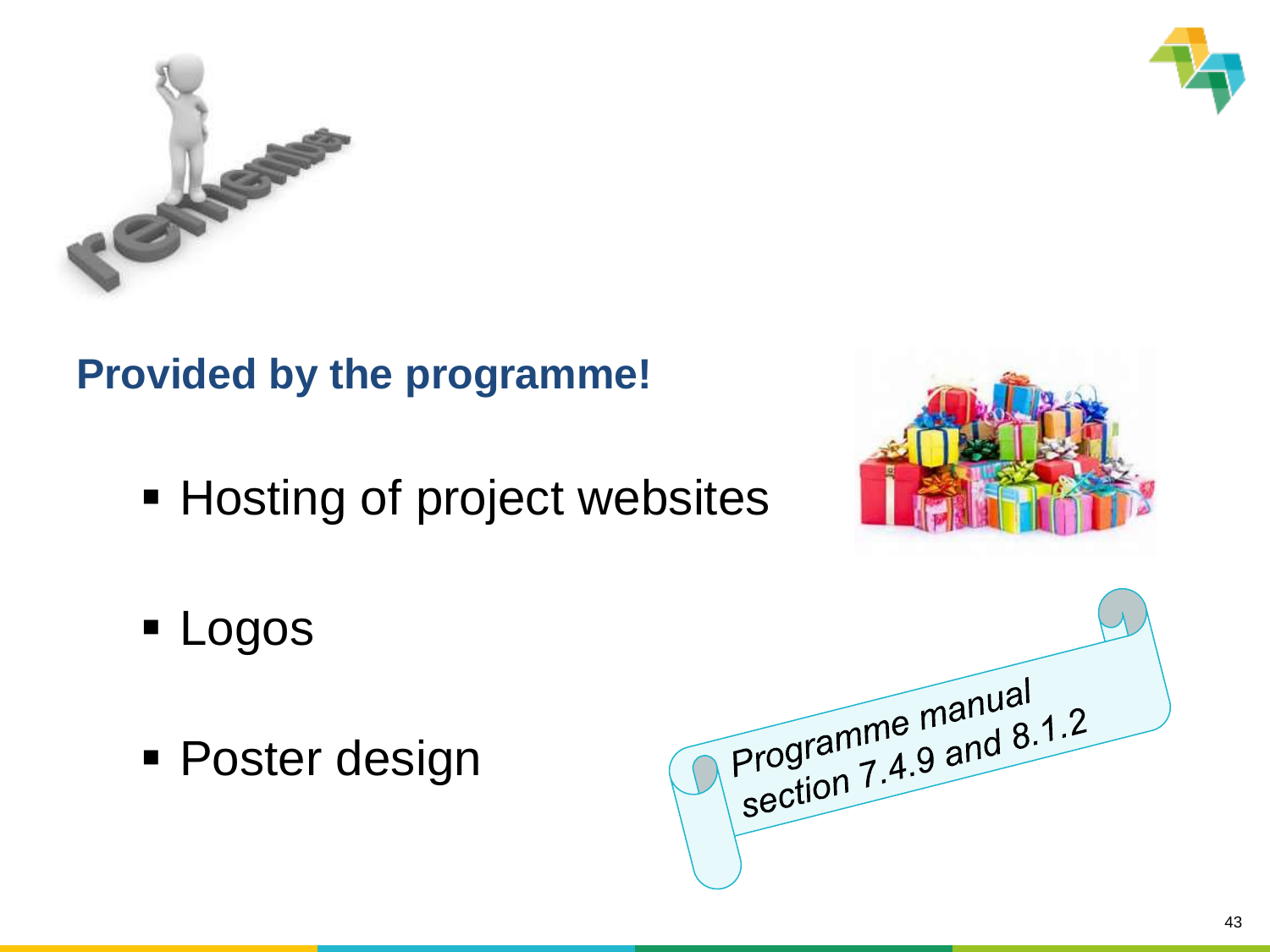



- **Travel and accommodation often overestimated**
- Phase 2: limited activities = limited budget
- Importance of the spending plan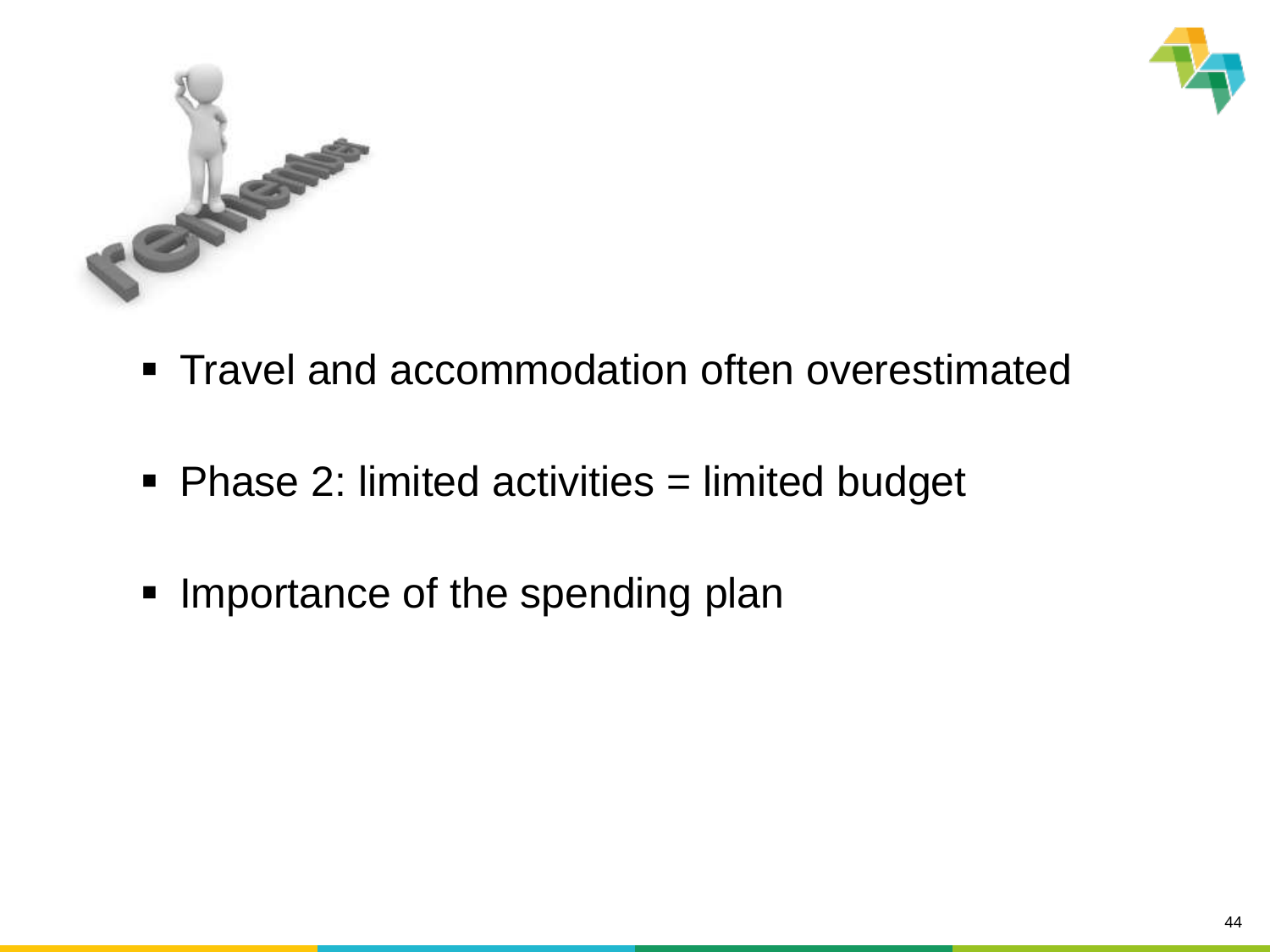# Spending plan



Amounts **paid out** per semester

• Phase 1: lion's share, Phase 2: significantly

lower amounts



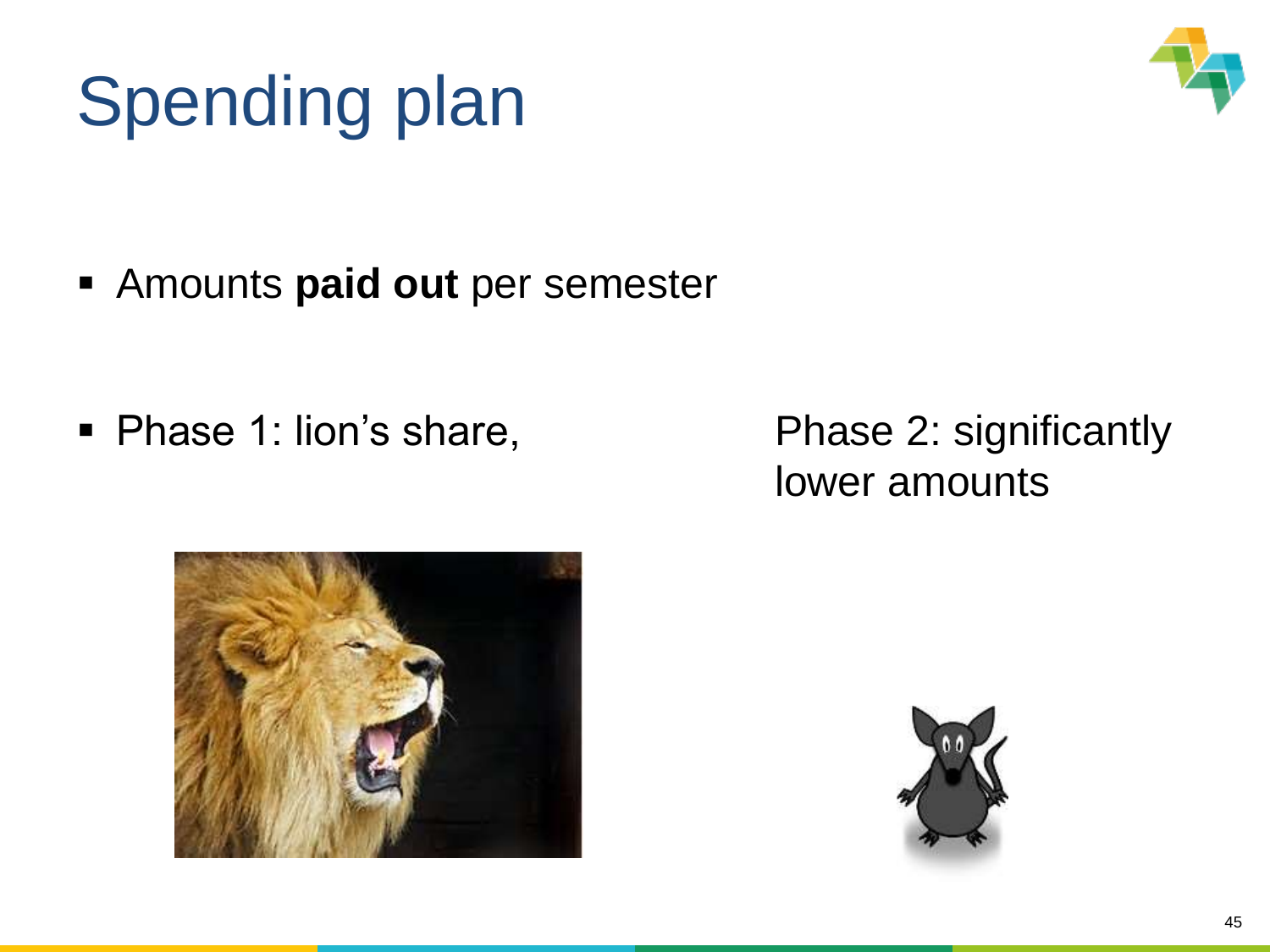# Spending plan





- **EXTE:** Lower spending in the beginning, usually increasing towards the end of phase 1
- **Decommitment risk**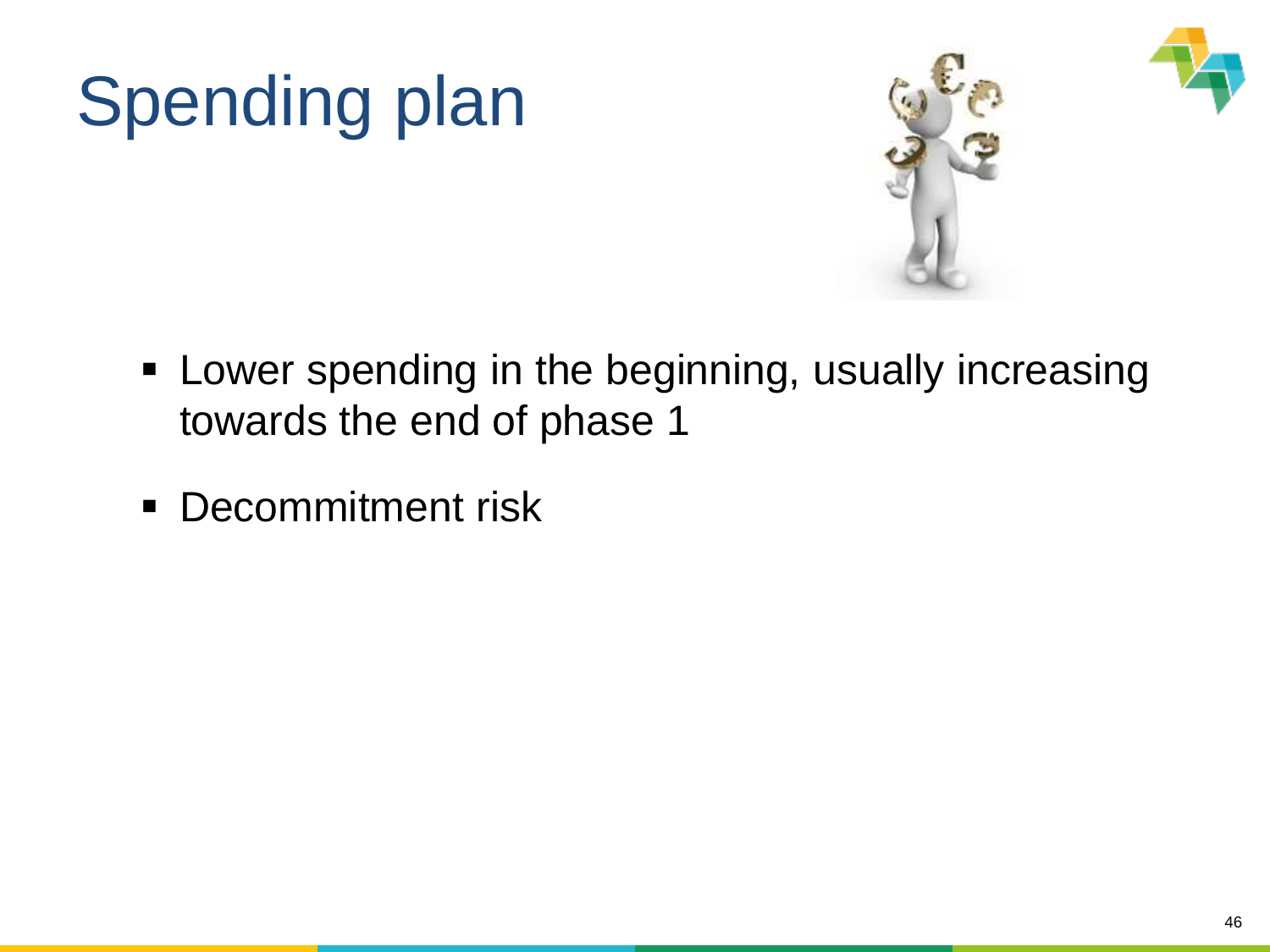

### **CASE STUDY**

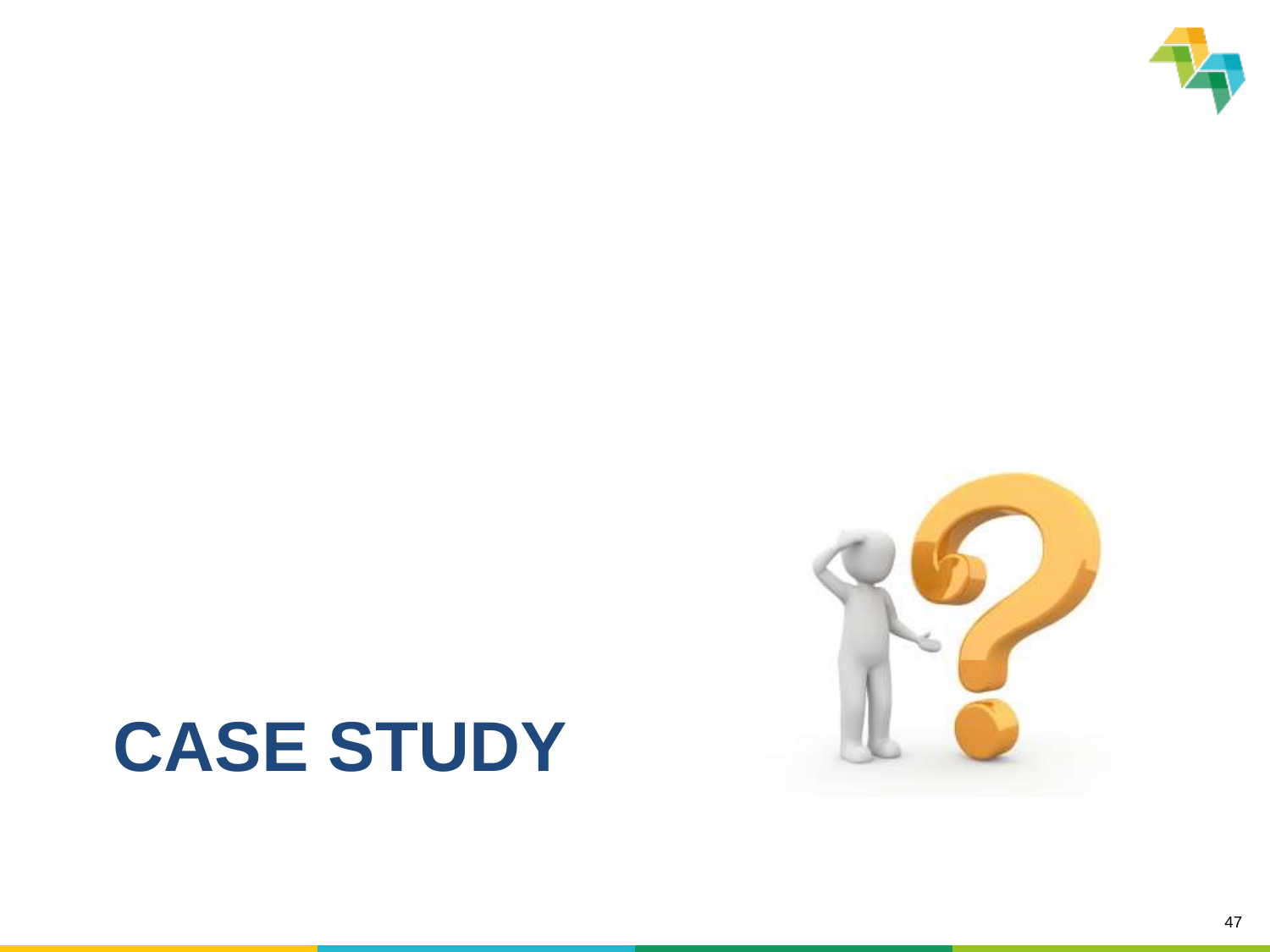### Case study - findings



■ Lead partner budget: high + project management

■ 2 partners addressing same policy instrument with similar budgets/same external expertise costs planned (no shared costs!)

■ Travel and accommodation overestimated?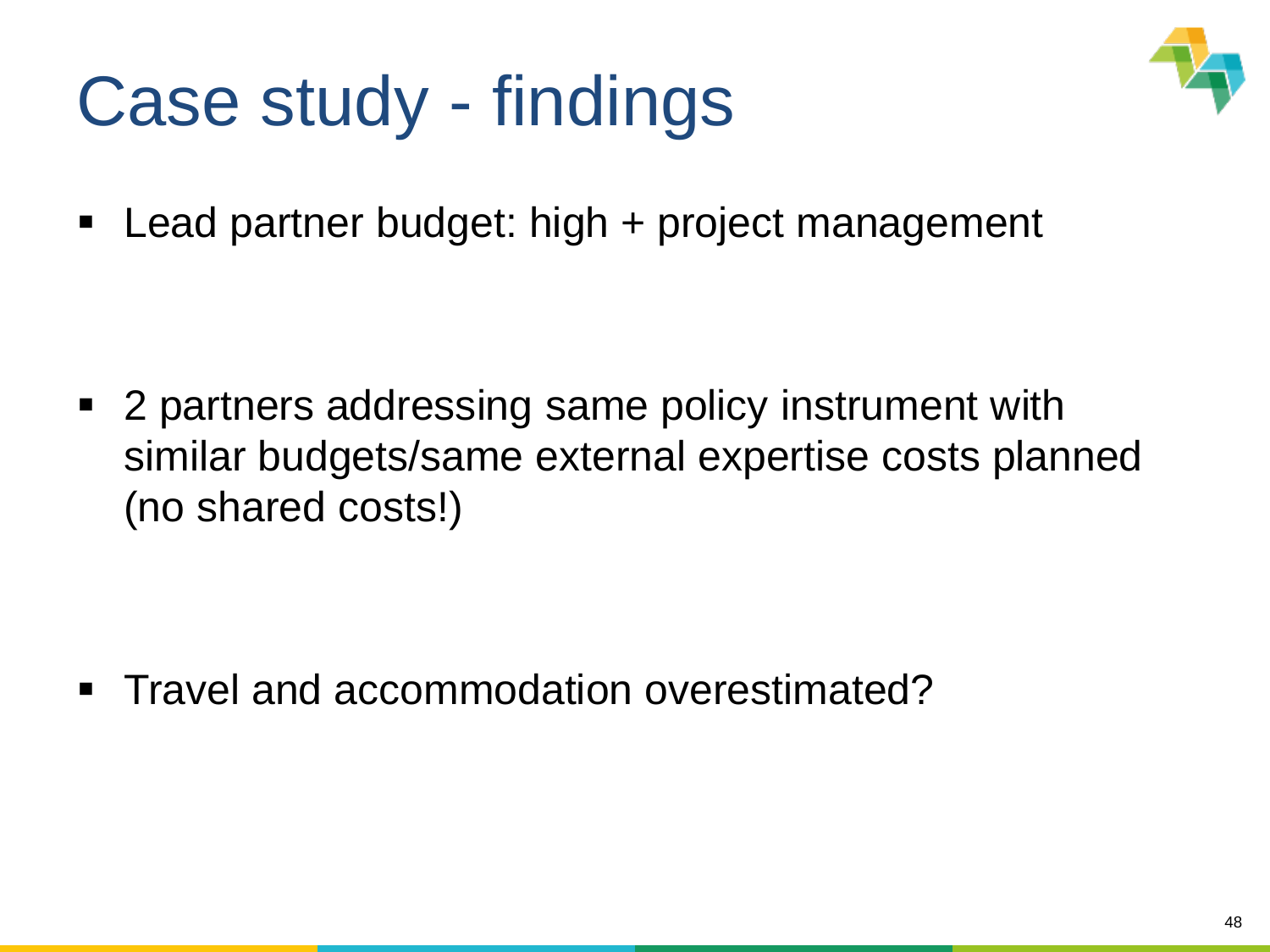### Case study - findings



- Programme recommendations (costs for website, gadgets)
- Costs for partner with centralised free of charge FLC
- High/not quantifiable travel costs for stakeholders: realistic?
- Spending plan: high semester 1 (unlikely) + very high phase 2 (limited activities!)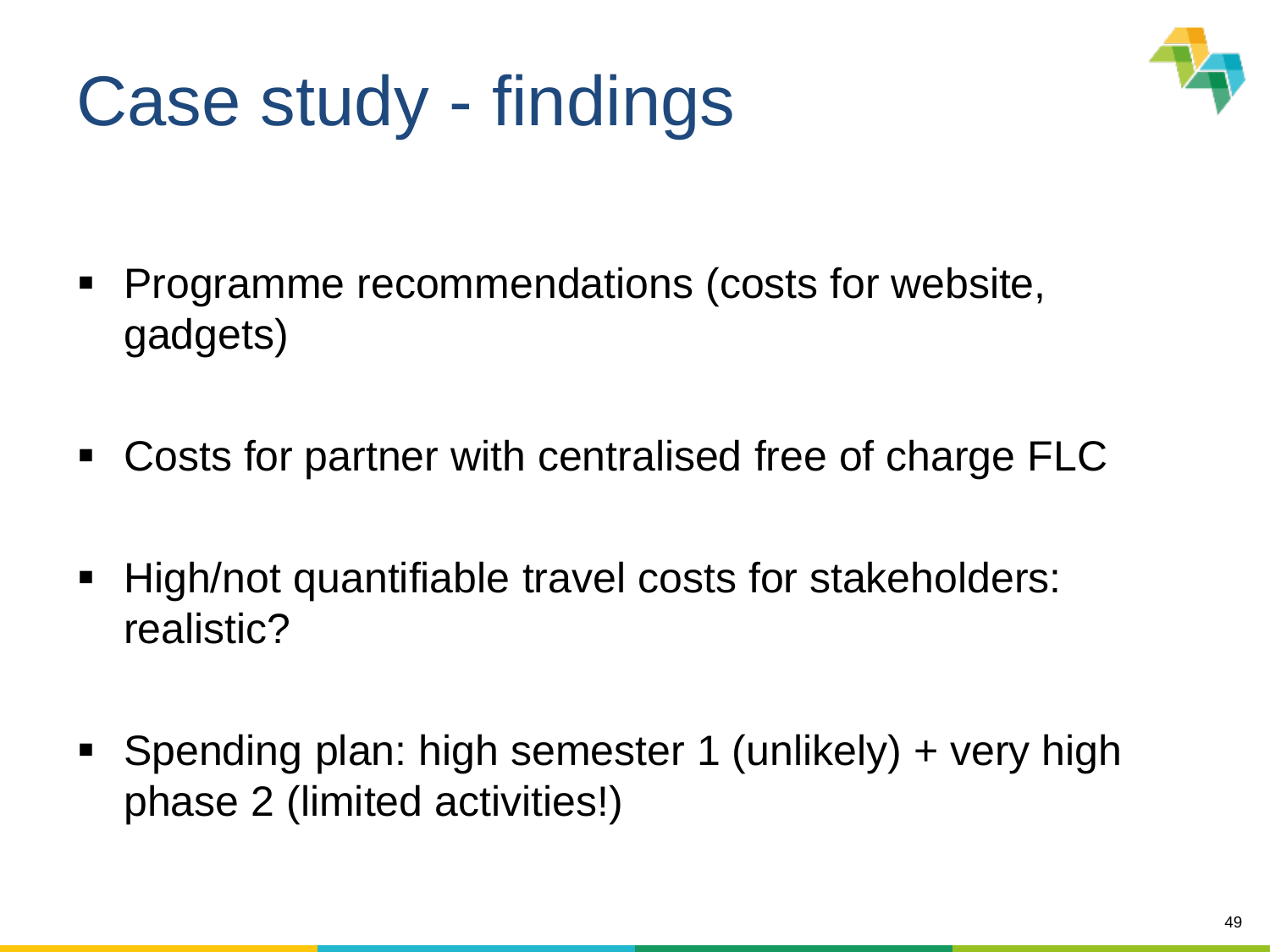

### Spending plan- example

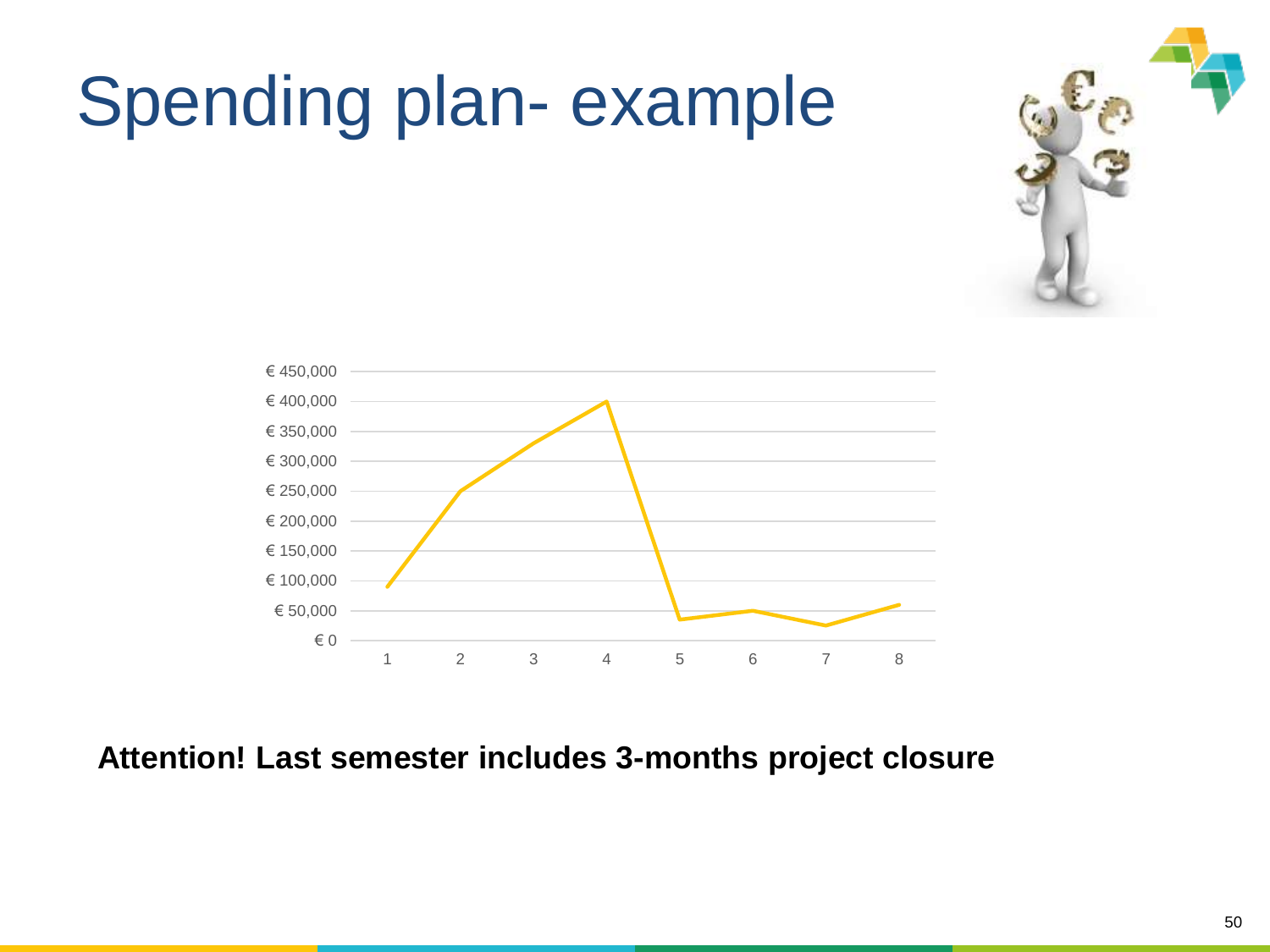



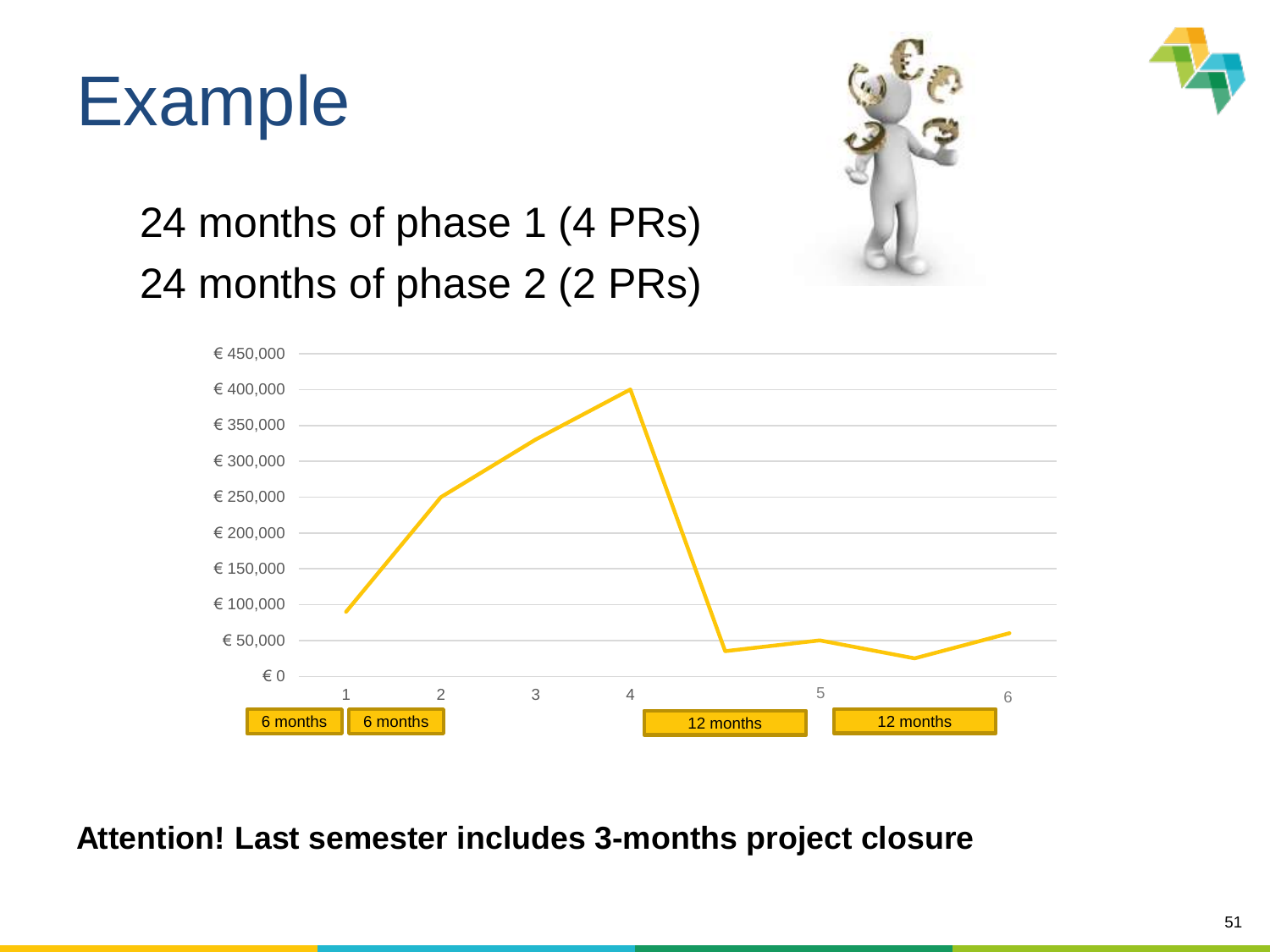



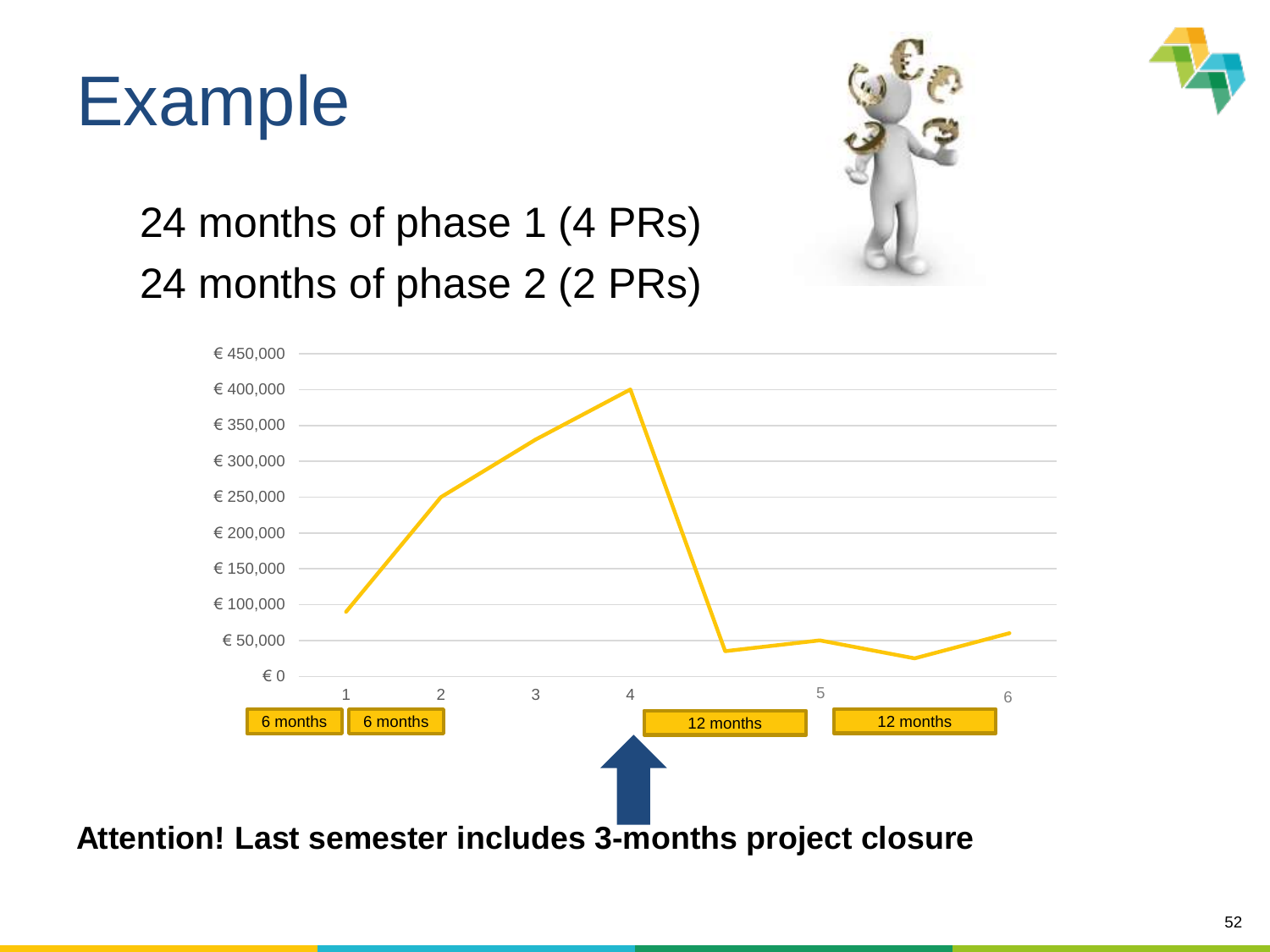



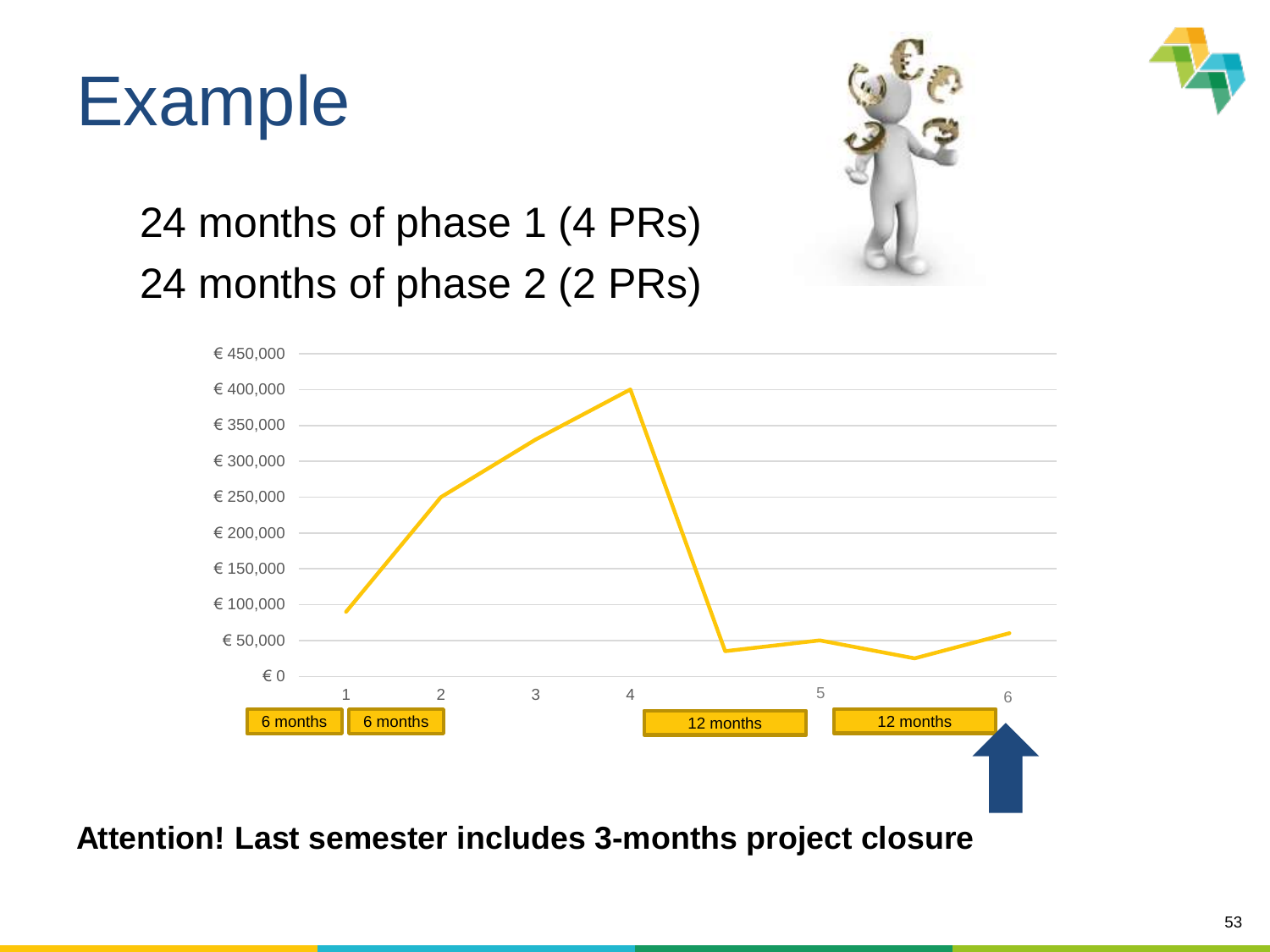



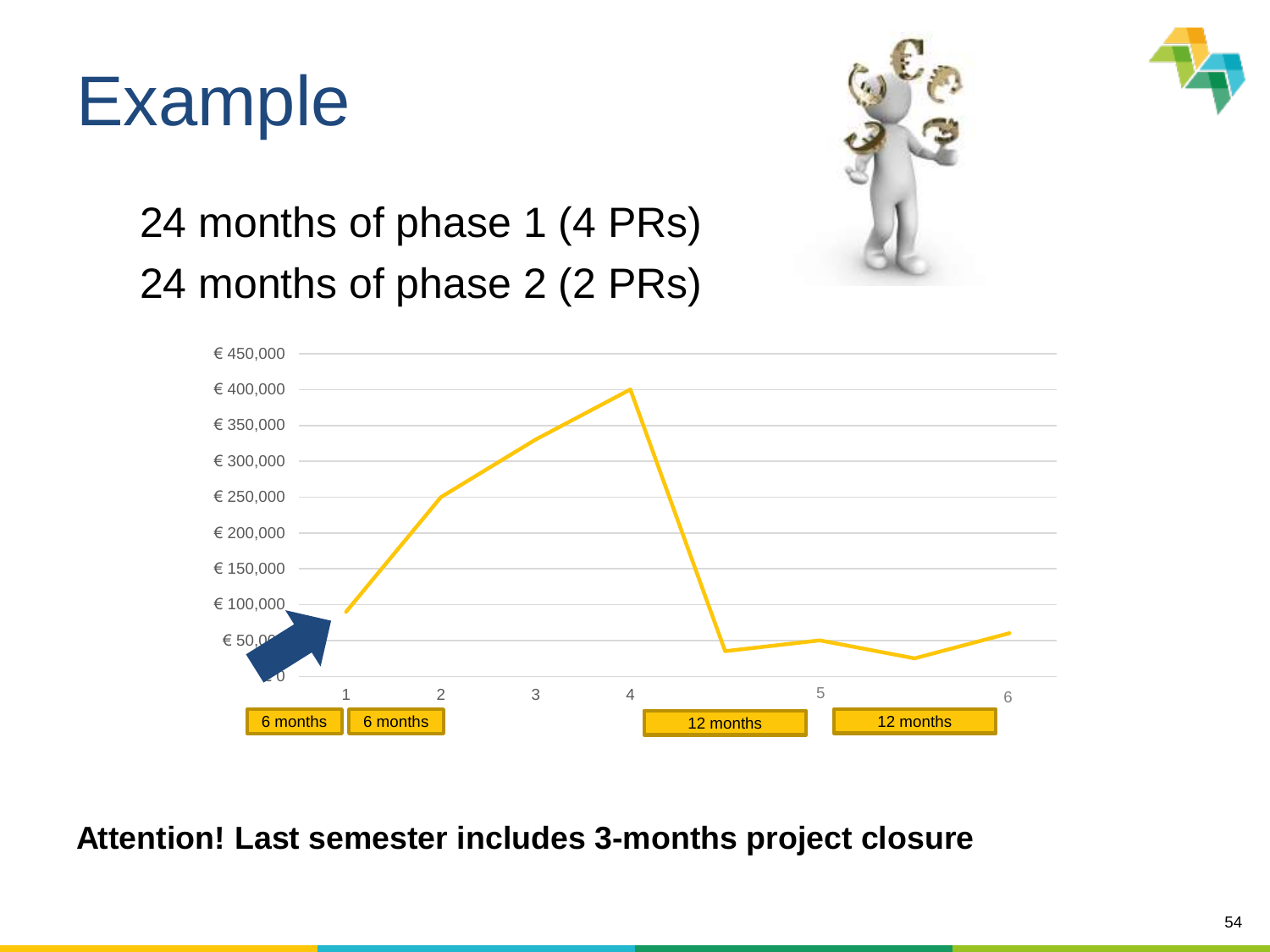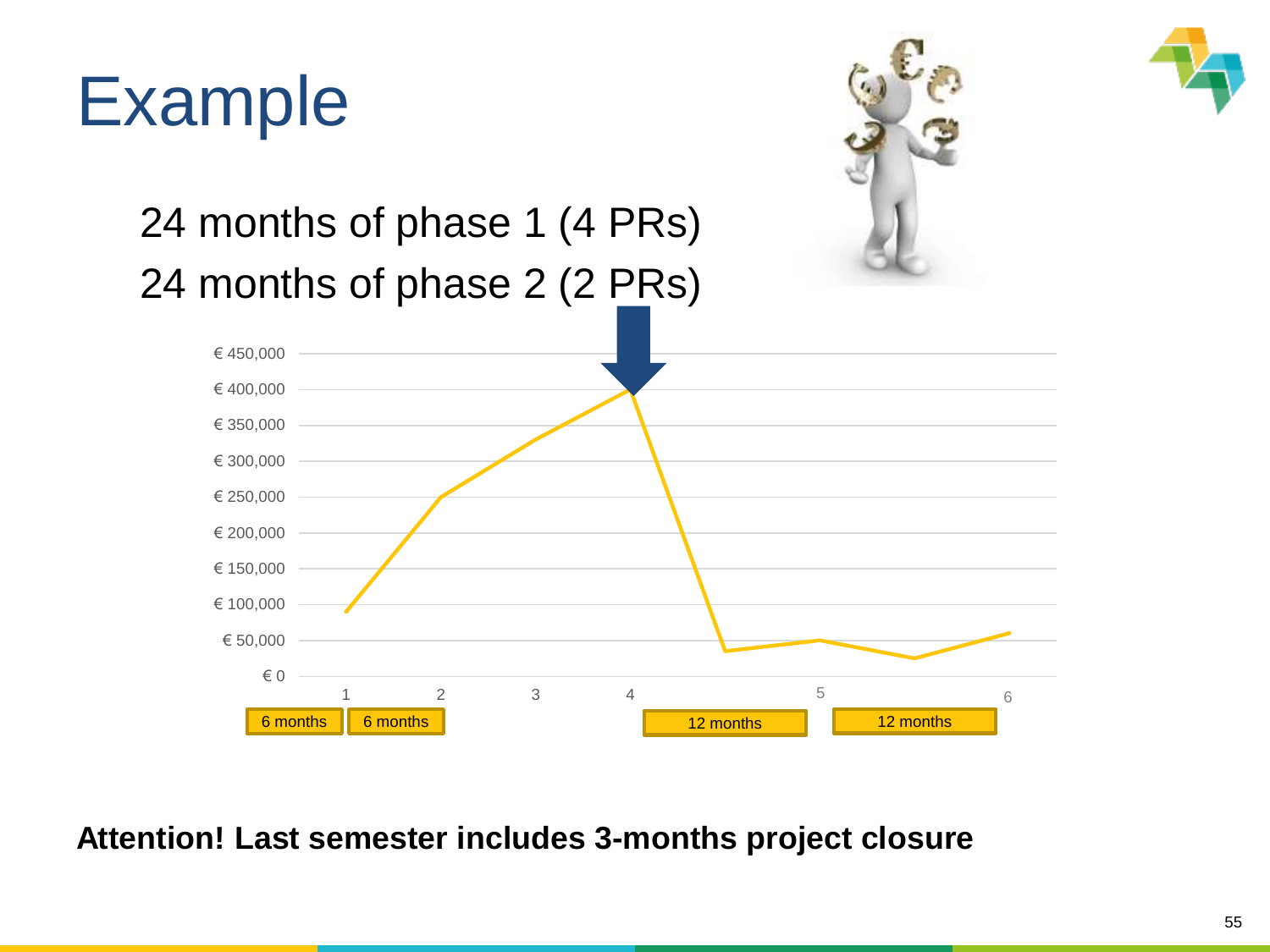



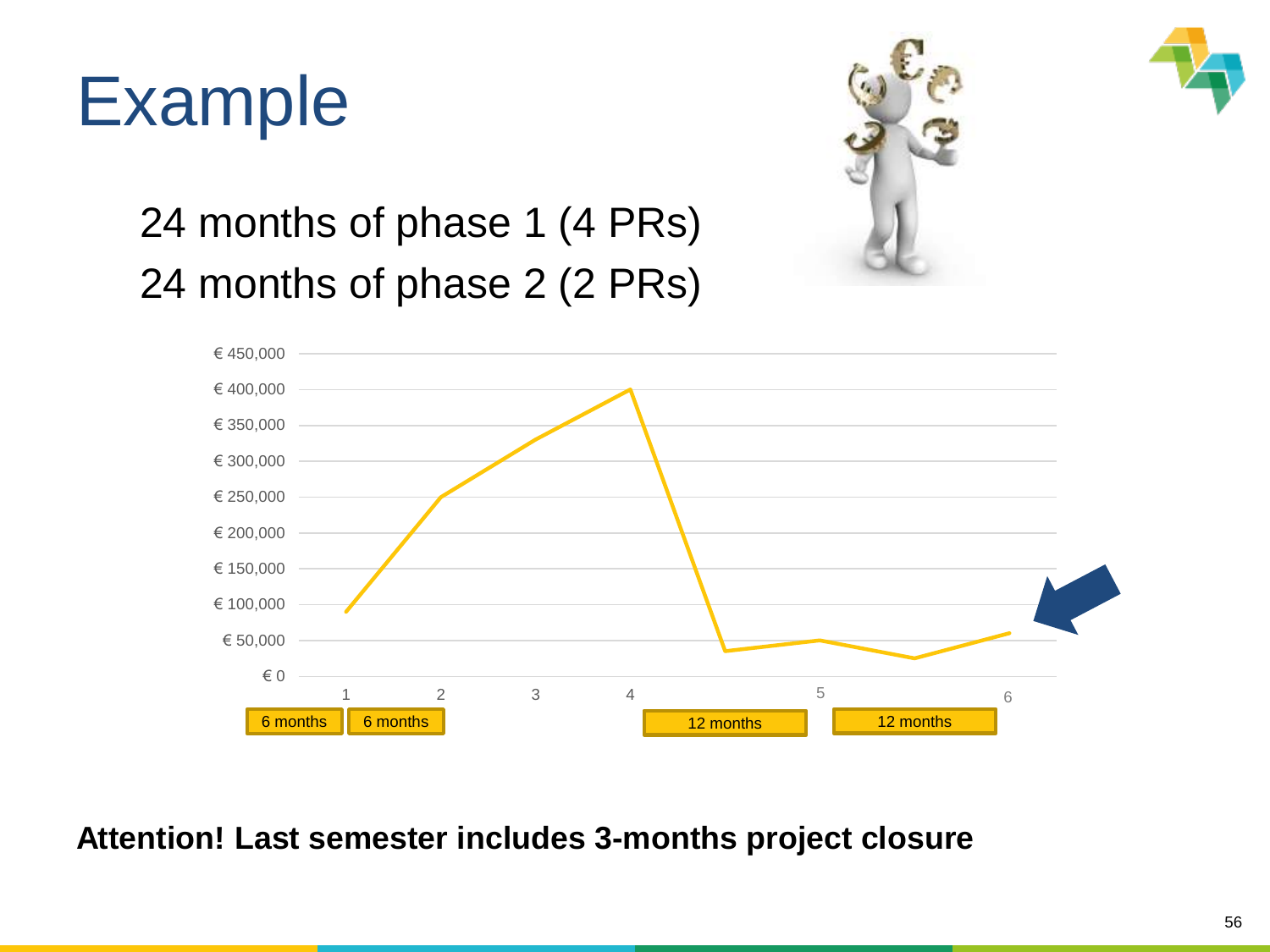



- **Unbalanced budget between partners**
- High budget compared to project duration and number of partners
- Very high spending plan phase 2 (limited activities)

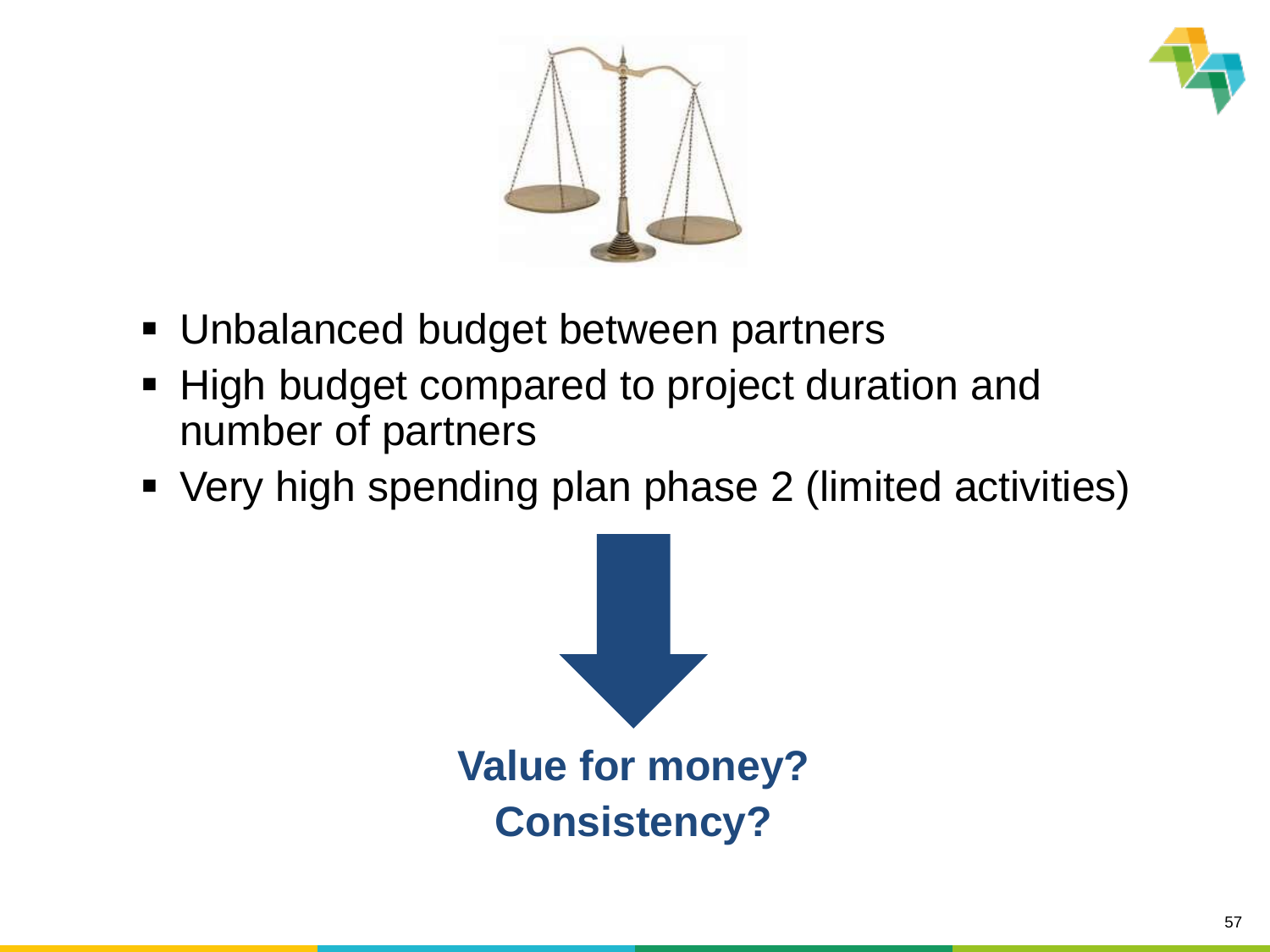## **Conclusion**



### **Clarity and quality of management:**

**Example 2 resparent and fair? are seare in the procedures clear, transparent and fair? are** the necessary activities included in the work plan?

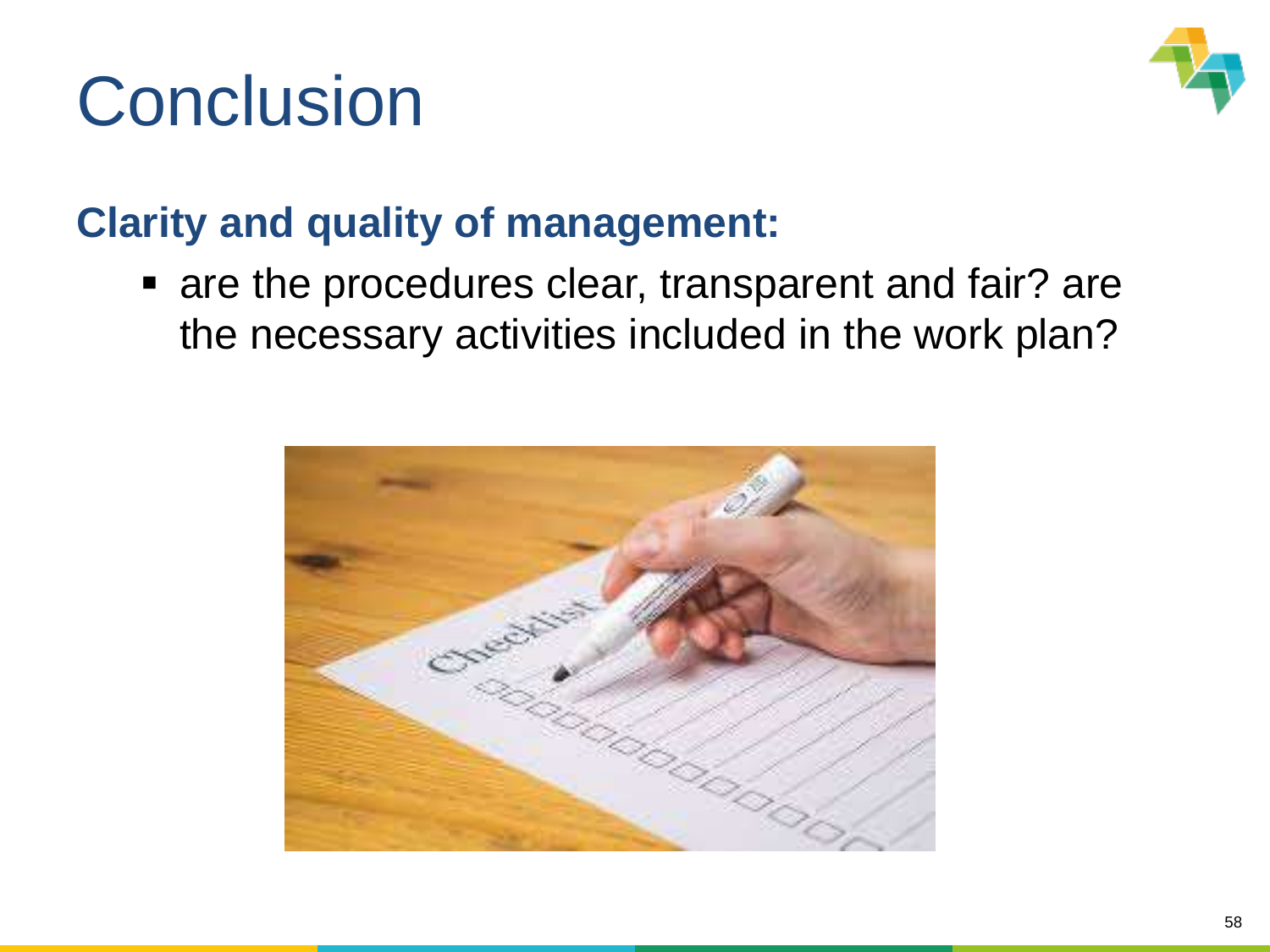

#### **Value for money and consistency:**

■ is the budget reasonable compared with the planned activities/ outputs, the project's duration and the number of partners?

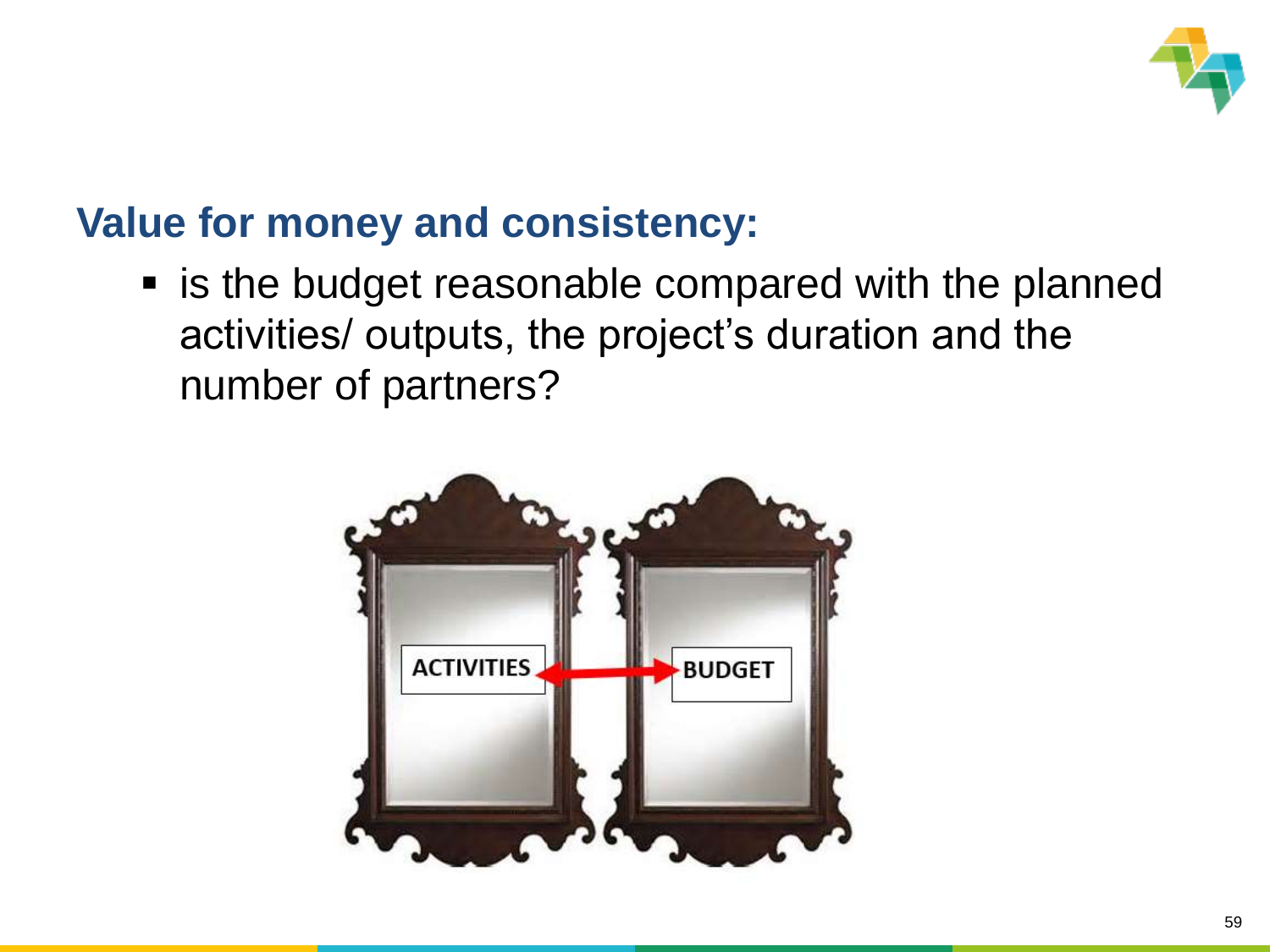# **Read the programme manual**